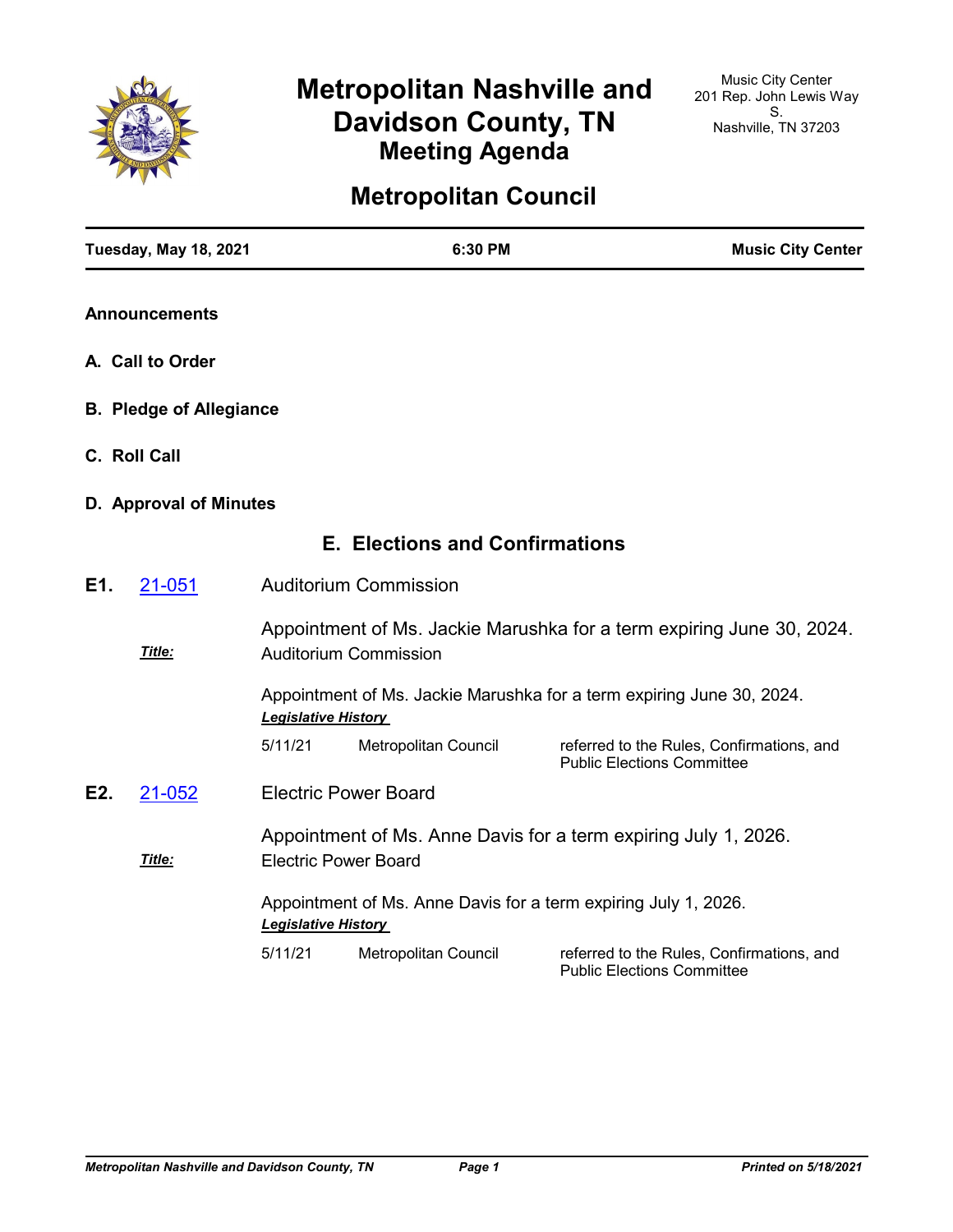| E3. | <b>Employee Benefit Board</b><br>21-053 |                                                                                                |                               |                                                                                |
|-----|-----------------------------------------|------------------------------------------------------------------------------------------------|-------------------------------|--------------------------------------------------------------------------------|
|     | Title:                                  | 2024.                                                                                          | <b>Employee Benefit Board</b> | Reappointment of Dr. Christine Bradley for a term expiring June 30,            |
|     |                                         | <b>Legislative History</b>                                                                     |                               | Reappointment of Dr. Christine Bradley for a term expiring June 30, 2024.      |
|     |                                         | 5/11/21                                                                                        | Metropolitan Council          | referred to the Rules, Confirmations, and<br><b>Public Elections Committee</b> |
| E4. | 21-054                                  | <b>Equalization Board</b>                                                                      |                               |                                                                                |
|     | Title:                                  | <b>Equalization Board</b>                                                                      |                               | Appointment of Ms. Eva Romano for a term expiring April 1, 2022.               |
|     |                                         | Appointment of Ms. Eva Romano for a term expiring April 1, 2022.<br><b>Legislative History</b> |                               |                                                                                |
|     |                                         | 5/11/21                                                                                        | Metropolitan Council          | referred to the Rules, Confirmations, and<br><b>Public Elections Committee</b> |
| E5. | 21-055                                  |                                                                                                | <b>Farmers Market Board</b>   |                                                                                |
|     |                                         | 2026.                                                                                          |                               | Appointment of Mr. Alejandro Lapalma Lorenz for a term expiring May 5,         |
|     | Title:                                  | <b>Farmers Market Board</b>                                                                    |                               |                                                                                |
|     |                                         | <b>Legislative History</b>                                                                     |                               | Appointment of Mr. Alejandro Lapalma Lorenz for a term expiring May 5, 2026.   |
|     |                                         | 5/11/21                                                                                        | Metropolitan Council          | referred to the Rules, Confirmations, and<br><b>Public Elections Committee</b> |
| E6. | 21-056                                  |                                                                                                | <b>Planning Commission</b>    |                                                                                |
|     | Title:                                  | <b>Planning Commission</b>                                                                     |                               | Appointment of Mr. Ed Henley for a term expiring March 31, 2025.               |
|     |                                         | <b>Legislative History</b>                                                                     |                               | Appointment of Mr. Ed Henley for a term expiring March 31, 2025.               |
|     |                                         | 5/11/21                                                                                        | Metropolitan Council          | referred to the Rules, Confirmations, and<br><b>Public Elections Committee</b> |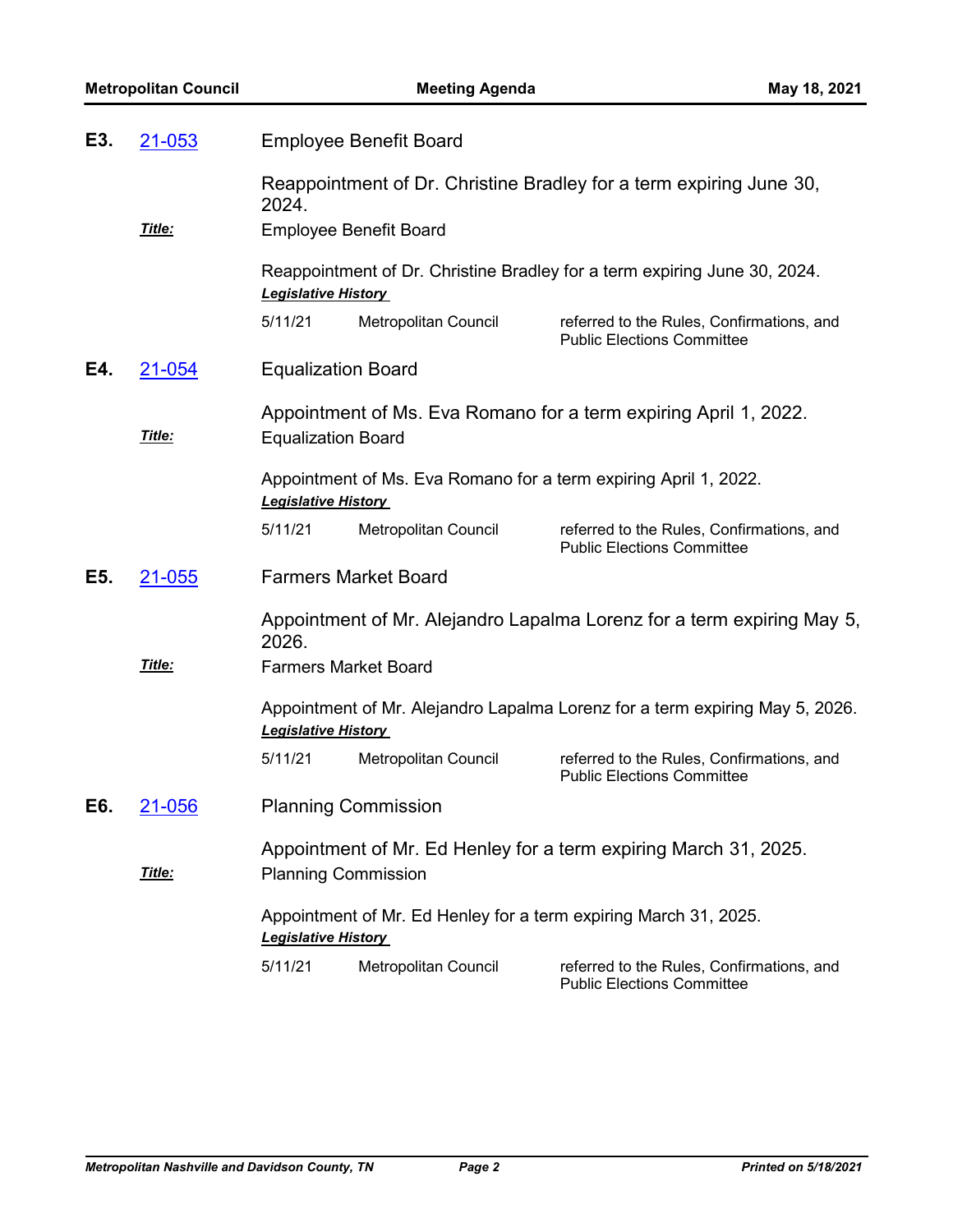| E7.<br>21-057<br><b>Traffic and Parking Commission</b>                                             |                                                                                            |                      |                                                                                                                                                                                                                                                                                                                                                                                                                                      |
|----------------------------------------------------------------------------------------------------|--------------------------------------------------------------------------------------------|----------------------|--------------------------------------------------------------------------------------------------------------------------------------------------------------------------------------------------------------------------------------------------------------------------------------------------------------------------------------------------------------------------------------------------------------------------------------|
|                                                                                                    |                                                                                            |                      |                                                                                                                                                                                                                                                                                                                                                                                                                                      |
|                                                                                                    |                                                                                            |                      |                                                                                                                                                                                                                                                                                                                                                                                                                                      |
|                                                                                                    | Appointment of Mr. Brandon Mason for a term expiring April 3, 2026.<br>Legislative History |                      |                                                                                                                                                                                                                                                                                                                                                                                                                                      |
|                                                                                                    | 5/11/21                                                                                    | Metropolitan Council | referred to the Rules, Confirmations, and<br><b>Public Elections Committee</b>                                                                                                                                                                                                                                                                                                                                                       |
| 21-058                                                                                             |                                                                                            |                      |                                                                                                                                                                                                                                                                                                                                                                                                                                      |
|                                                                                                    |                                                                                            |                      |                                                                                                                                                                                                                                                                                                                                                                                                                                      |
| Title:                                                                                             |                                                                                            |                      |                                                                                                                                                                                                                                                                                                                                                                                                                                      |
|                                                                                                    |                                                                                            |                      |                                                                                                                                                                                                                                                                                                                                                                                                                                      |
|                                                                                                    | 5/11/21                                                                                    | Metropolitan Council | referred to the Rules, Confirmations, and<br><b>Public Elections Committee</b>                                                                                                                                                                                                                                                                                                                                                       |
| 21-059                                                                                             |                                                                                            |                      |                                                                                                                                                                                                                                                                                                                                                                                                                                      |
|                                                                                                    | Appointment of Ms. Jessica Dauphin for a term expiring June 1, 2026.                       |                      |                                                                                                                                                                                                                                                                                                                                                                                                                                      |
| Title:                                                                                             |                                                                                            |                      |                                                                                                                                                                                                                                                                                                                                                                                                                                      |
| Appointment of Ms. Jessica Dauphin for a term expiring June 1, 2026.<br><b>Legislative History</b> |                                                                                            |                      |                                                                                                                                                                                                                                                                                                                                                                                                                                      |
|                                                                                                    | 5/11/21                                                                                    | Metropolitan Council | referred to the Rules, Confirmations, and<br><b>Public Elections Committee</b>                                                                                                                                                                                                                                                                                                                                                       |
| <b>F. Public Comment Period</b>                                                                    |                                                                                            |                      |                                                                                                                                                                                                                                                                                                                                                                                                                                      |
|                                                                                                    | Title:                                                                                     |                      | Appointment of Mr. Brandon Mason for a term expiring April 3, 2026.<br><b>Traffic and Parking Commission</b><br><b>Traffic and Parking Commission</b><br>Appointment of Mr. Santiago Tefel for a term expiring April 3, 2026.<br><b>Traffic and Parking Commission</b><br>Appointment of Mr. Santiago Tefel for a term expiring April 3, 2026.<br><b>Legislative History</b><br><b>Transit Authority</b><br><b>Transit Authority</b> |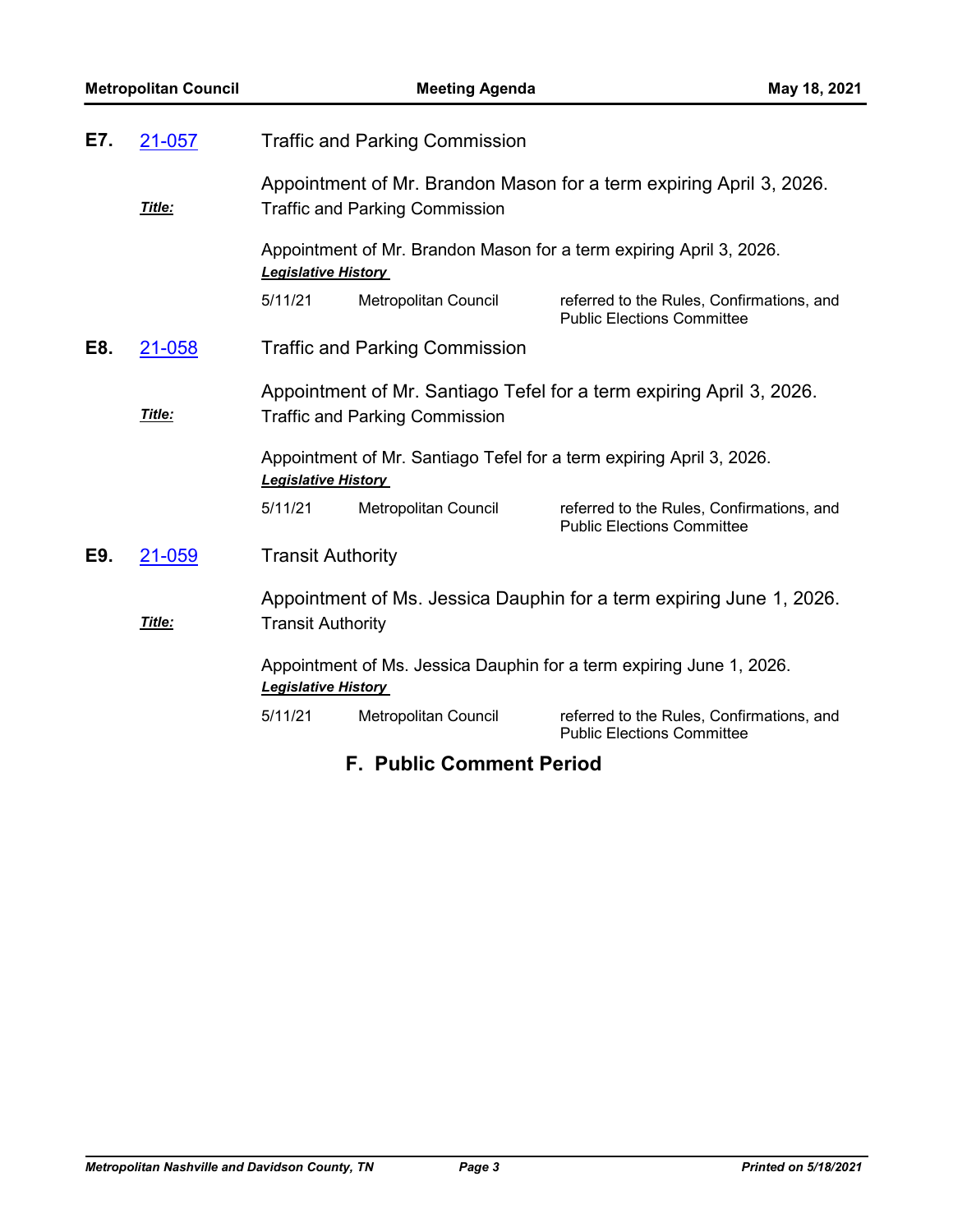## **G. Consent Resolutions and Resolutions**

A resolution establishing the certified tax rate in the General Services District, and declaring the amount of the certified rate for the Urban Services District, pursuant to the provision of Tennessee Code Annotated § 67-5-1701, et seq. **1.** [RS2021-932](http://nashville.legistar.com/gateway.aspx?m=l&id=/matter.aspx?key=2221) A resolution establishing the certified tax rate in the General Services District, and declaring the amount of the certified rate for the Urban Services District, pursuant to the provision of Tennessee Code Annotated § 67-5-1701, et seq. *Title: Sponsors:* Toombs *Legislative History*  5/11/21 Metropolitan Council referred to the Budget and Finance **Committee** A RESOLUTION AUTHORIZING THE ISSUANCE OF NOT TO EXCEED FOUR HUNDRED FOUR MILLION DOLLARS (\$404,000,000) IN AGGREGATE PRINCIPAL AMOUNT OF TAX ANTICIPATION NOTES OF THE METROPOLITAN GOVERNMENT OF NASHVILLE AND DAVIDSON COUNTY, TENNESSEE. **2.** [RS2021-933](http://nashville.legistar.com/gateway.aspx?m=l&id=/matter.aspx?key=2223) A RESOLUTION AUTHORIZING THE ISSUANCE OF NOT TO EXCEED FOUR HUNDRED FOUR MILLION DOLLARS (\$404,000,000) IN AGGREGATE PRINCIPAL AMOUNT OF TAX ANTICIPATION NOTES OF THE METROPOLITAN GOVERNMENT OF NASHVILLE AND DAVIDSON COUNTY, TENNESSEE. *Title: Sponsors:* Toombs *Legislative History*  5/17/21 Budget and Finance **Committee** approved A resolution approving the plan for the reappraisal and equalization of assessments in Davidson County as submitted by the Metropolitan Assessor of Property, approving a Memorandum of Understanding **3.** [RS2021-935](http://nashville.legistar.com/gateway.aspx?m=l&id=/matter.aspx?key=2227)

between the Metropolitan Assessor of Property and the Tennessee Division of Property Assessments for the responsibilities of parties involved in the 2025 Year Reappraisal Program for Davidson County, and approving receipt of state funds, if provided, to assist in the cost of the reappraisal.

A resolution approving the plan for the reappraisal and equalization of assessments In Davidson County as submitted by the Metropolitan Assessor of Property, approving a Memorandum of Understanding between the Metropolitan Assessor of Property and the Tennessee Division of Property Assessments for the responsibilities of parties Involved in the 2025 Year Reappraisal Program for Davidson County, and approving receipt of state funds, if provided, to assist in the cost of the reappraisal. *Title:*

*Sponsors:* Toombs

*Attachments:* [Exhibits](http://nashville.legistar.com/gateway.aspx?M=F&ID=73339629-4787-4295-99b1-d83291543f2a.pdf)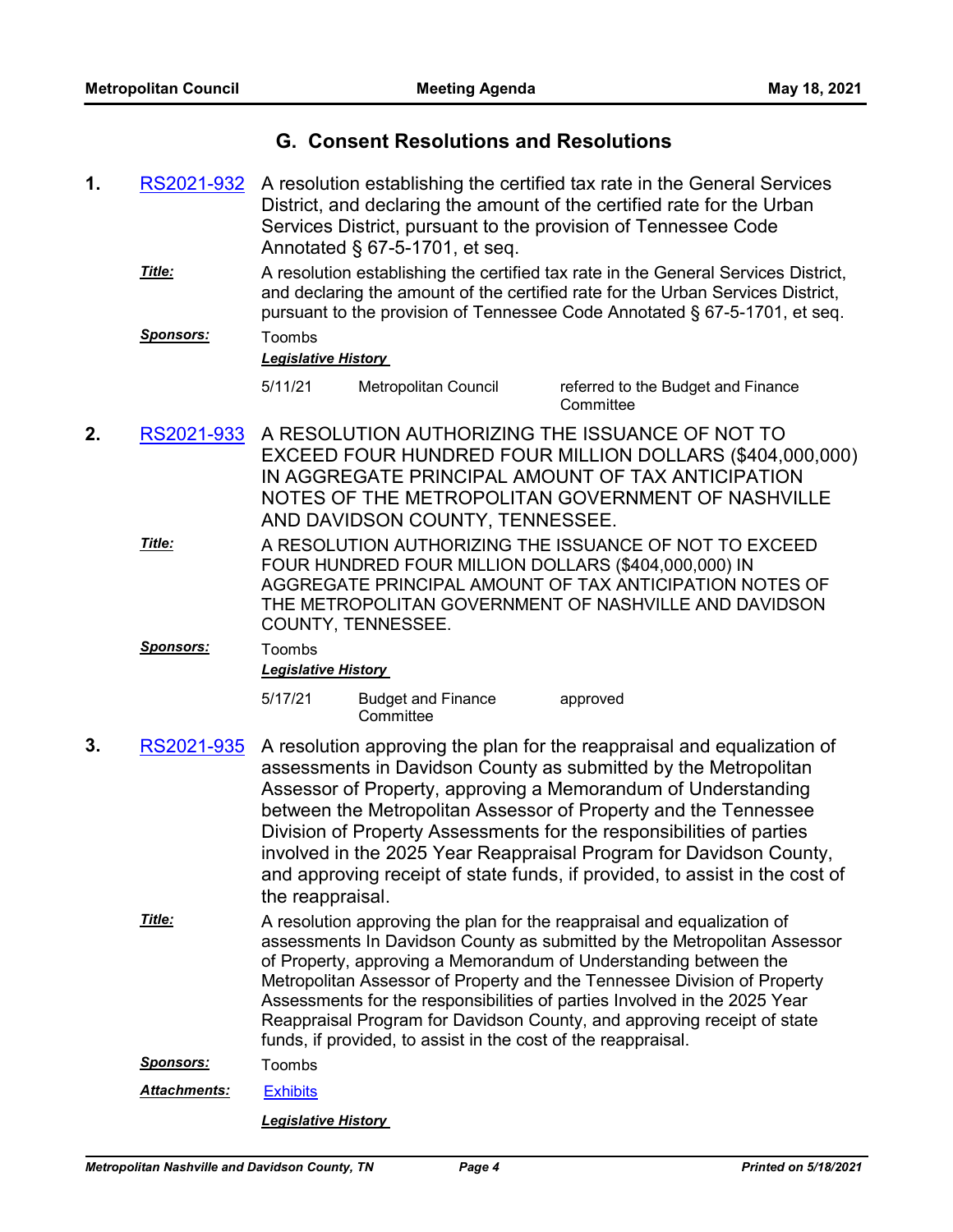| <b>Metropolitan Council</b> |                     | <b>Meeting Agenda</b>      |                                                   | May 18, 2021                                                                                                                                                                                                                                  |
|-----------------------------|---------------------|----------------------------|---------------------------------------------------|-----------------------------------------------------------------------------------------------------------------------------------------------------------------------------------------------------------------------------------------------|
|                             |                     | 5/4/21                     | Metropolitan Council                              | filed                                                                                                                                                                                                                                         |
|                             |                     | 5/4/21                     | Metropolitan Council                              | deferred                                                                                                                                                                                                                                      |
|                             |                     | 5/17/21                    | <b>Budget and Finance</b><br>Committee            | approved                                                                                                                                                                                                                                      |
| 4.                          | RS2021-936          | workforce housing.         |                                                   | A resolution authorizing grants not exceeding \$9,407,278.00 from the<br>Barnes Fund for Affordable Housing to certain nonprofit organizations<br>for the express purpose of constructing and rehabilitating affordable or                    |
|                             | Title:              |                            |                                                   | A resolution authorizing grants not exceeding \$9,407,278.00 from the Barnes<br>Fund for Affordable Housing to certain nonprofit organizations for the express<br>purpose of constructing and rehabilitating affordable or workforce housing. |
|                             | <u>Sponsors:</u>    |                            | Suara, Toombs, Sledge, Allen, Welsch and Benedict |                                                                                                                                                                                                                                               |
|                             | <b>Attachments:</b> | RS2021-936 Exhibits        |                                                   |                                                                                                                                                                                                                                               |
|                             |                     | <b>Legislative History</b> |                                                   |                                                                                                                                                                                                                                               |
|                             |                     | 5/17/21                    | Affordable Housing<br>Committee                   | approved                                                                                                                                                                                                                                      |
|                             |                     | 5/17/21                    | <b>Budget and Finance</b><br>Committee            | approved                                                                                                                                                                                                                                      |
| 5.                          | RS2021-937          | before the Board.          |                                                   | A resolution approving the appointment of two additional commercial<br>hearing officers by the Metropolitan Board of Equalization to conduct<br>preliminary hearings and to make investigations regarding complaints                          |
|                             | Title:              |                            |                                                   | A resolution approving the appointment of two additional commercial hearing<br>officers by the Metropolitan Board of Equalization to conduct preliminary<br>hearings and to make investigations regarding complaints before the Board.        |
|                             | <u>Sponsors:</u>    | Toombs                     |                                                   |                                                                                                                                                                                                                                               |
|                             | Attachments:        | RS2021-937 Exhibit A       |                                                   |                                                                                                                                                                                                                                               |
|                             |                     | <b>Legislative History</b> |                                                   |                                                                                                                                                                                                                                               |
|                             |                     | 5/17/21                    | <b>Budget and Finance</b><br>Committee            | approved                                                                                                                                                                                                                                      |
|                             |                     |                            |                                                   |                                                                                                                                                                                                                                               |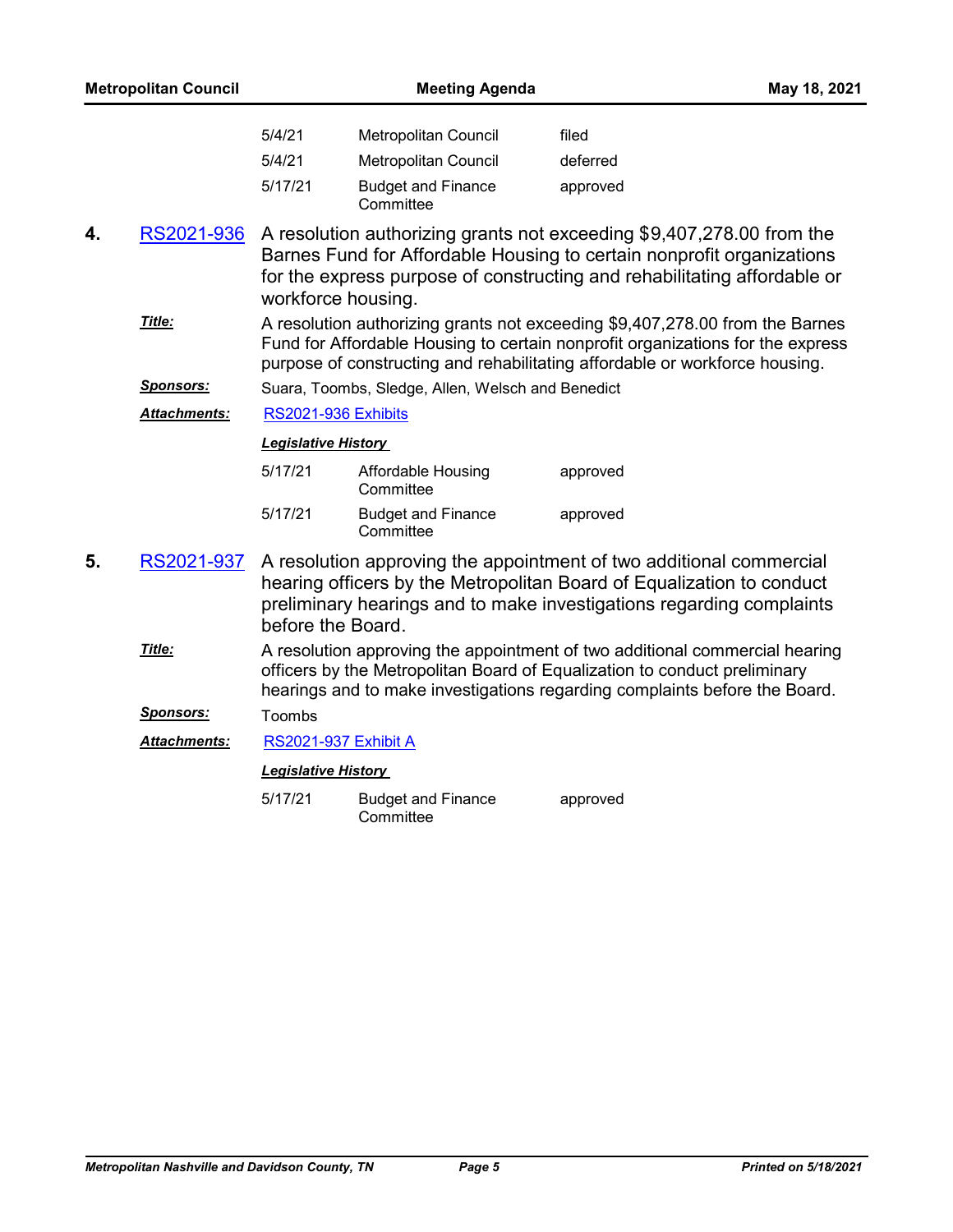| 6. | RS2021-938 A resolution approving amendment three to a grant from Living Cities to<br>the Metropolitan Government, acting by and through the Finance<br>Department - Procurement Division, to support the city's work with the<br>City Accelerator's Retake: Inclusive Procurement Cohort program to |
|----|------------------------------------------------------------------------------------------------------------------------------------------------------------------------------------------------------------------------------------------------------------------------------------------------------|
|    | improve the participation of minority and women-owned businesses in<br>the Metropolitan Government's procurement process.                                                                                                                                                                            |

- A resolution approving amendment three to a grant from Living Cities to the Metropolitan Government, acting by and through the Finance Department - Procurement Division, to support the city's work with the City Accelerator's Retake: Inclusive Procurement Cohort program to improve the participation of minority and women-owned businesses in the Metropolitan Government's procurement process. *Title:*
- **Sponsors:** Toombs, Suara and Gamble

*Attachments:* [RS2021-938 Exhibit](http://nashville.legistar.com/gateway.aspx?M=F&ID=8ef53851-67b2-4711-8a74-782e7c3c53bb.pdf)

#### *Legislative History*

- 5/17/21 Budget and Finance **Committee** approved
- A resolution authorizing the Metropolitan Department of Law to compromise and settle the personal injury claim of Fred Ngongi against the Metropolitan Government of Nashville and Davidson County in the amount of \$19,000.00, with said amount to be paid out of the Self-Insured Liability Fund. **7.** [RS2021-939](http://nashville.legistar.com/gateway.aspx?m=l&id=/matter.aspx?key=2262)
	- A resolution authorizing the Metropolitan Department of Law to compromise and settle the personal injury claim of Fred Ngongi against the Metropolitan Government of Nashville and Davidson County in the amount of \$19,000.00, with said amount to be paid out of the Self-Insured Liability Fund. *Title:*

#### *Sponsors:* Toombs

*Attachments:* [RS2021-939 Letter to Metro Clerk](http://nashville.legistar.com/gateway.aspx?M=F&ID=73c44b75-741d-4f11-8e5c-966d5497dae6.PDF)

#### *Legislative History*

5/17/21 Budget and Finance **Committee** approved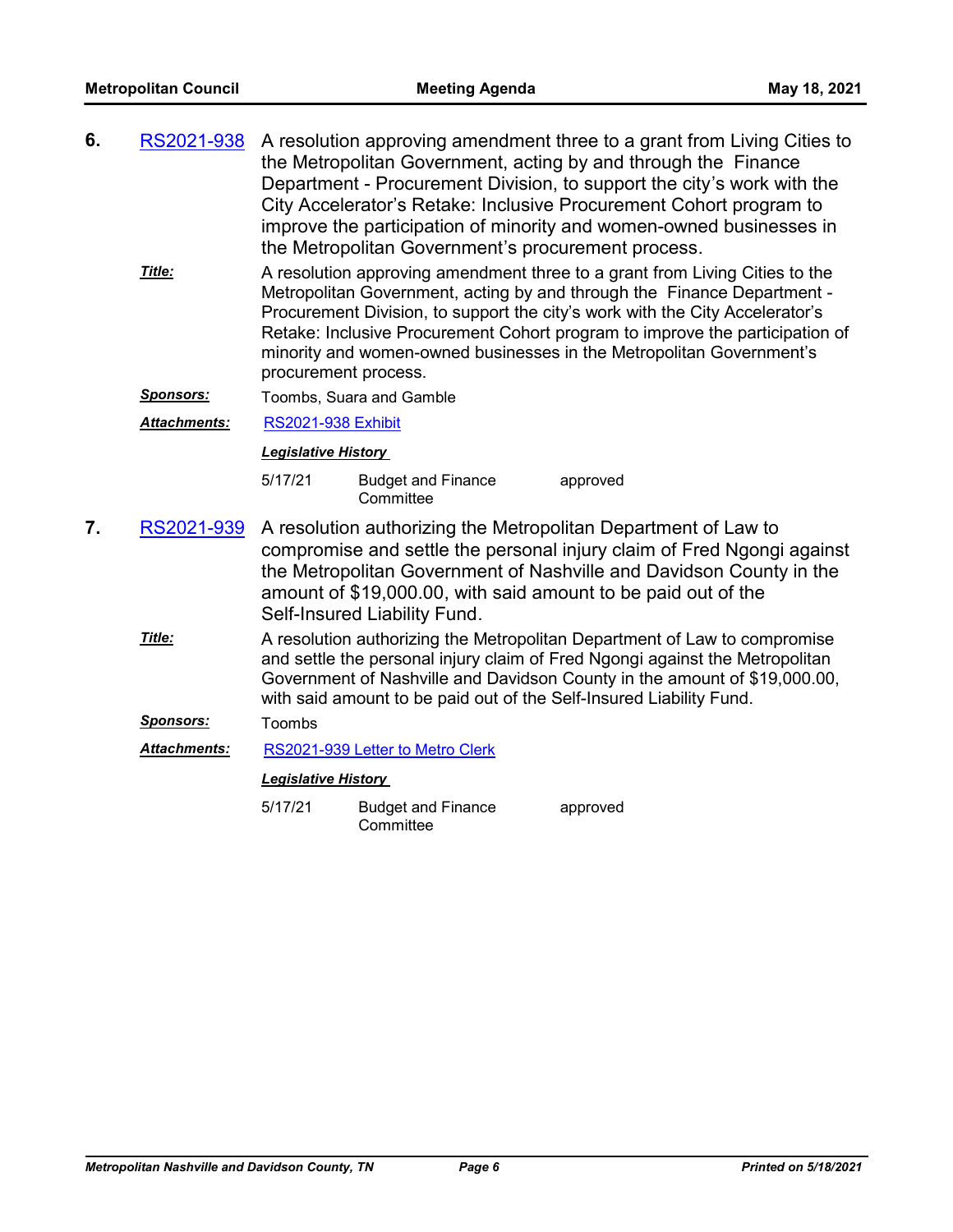| 8. | RS2021-940 A resolution approving an agreement by and between the Safety Net |
|----|------------------------------------------------------------------------------|
|    | Consortium of Middle Tennessee, LLC and the Metropolitan                     |
|    | Government, acting by and through the Metropolitan Board of Health, to       |
|    | participate as a member organization in a newly created entity with          |
|    | governance, structure, and bylaws to more effectively further the work of    |
|    | the Safety Net Consortium to provide health services to the uninsured.       |

A resolution approving an agreement by and between the Safety Net Consortium of Middle Tennessee, LLC and the Metropolitan Government, acting by and through the Metropolitan Board of Health, to participate as a member organization in a newly created entity with governance, structure, and bylaws to more effectively further the work of the Safety Net Consortium to provide health services to the uninsured. *Title:*

*Sponsors:* Toombs and Taylor

*Attachments:* [RS2021-940 Exhibit](http://nashville.legistar.com/gateway.aspx?M=F&ID=f85c27b6-eabd-45de-8978-4b87d702c0db.pdf)

#### *Legislative History*

| 5/11/21 | Metropolitan Council                   | referred to the Health, Hospitals, and Social<br>Services Committee |
|---------|----------------------------------------|---------------------------------------------------------------------|
| 5/17/21 | <b>Budget and Finance</b><br>Committee | approved                                                            |

- A resolution accepting the Healthy Start Initiative Eliminating Racial/Ethnic Disparities Grant from the U.S. Department of Health and Human Services to the Metropolitan Government, acting by and through the Metropolitan Board of Health, to provide a variety of services in reducing infant mortality for pregnant and parenting women. **9.** [RS2021-941](http://nashville.legistar.com/gateway.aspx?m=l&id=/matter.aspx?key=2254)
	- A resolution accepting the Healthy Start Initiative Eliminating Racial/Ethnic Disparities Grant from the U.S. Department of Health and Human Services to the Metropolitan Government, acting by and through the Metropolitan Board of Health, to provide a variety of services in reducing infant mortality for pregnant and parenting women. *Title:*
	- **Sponsors:** Toombs, Taylor, Welsch and Suara
	- *Attachments:* [RS2021-941 Exhibit](http://nashville.legistar.com/gateway.aspx?M=F&ID=4c68ef65-6b87-48ce-a4af-6f14a35a76bb.pdf)

| 5/11/21 | Metropolitan Council                   | referred to the Health, Hospitals, and Social<br><b>Services Committee</b> |
|---------|----------------------------------------|----------------------------------------------------------------------------|
| 5/17/21 | <b>Budget and Finance</b><br>Committee | approved                                                                   |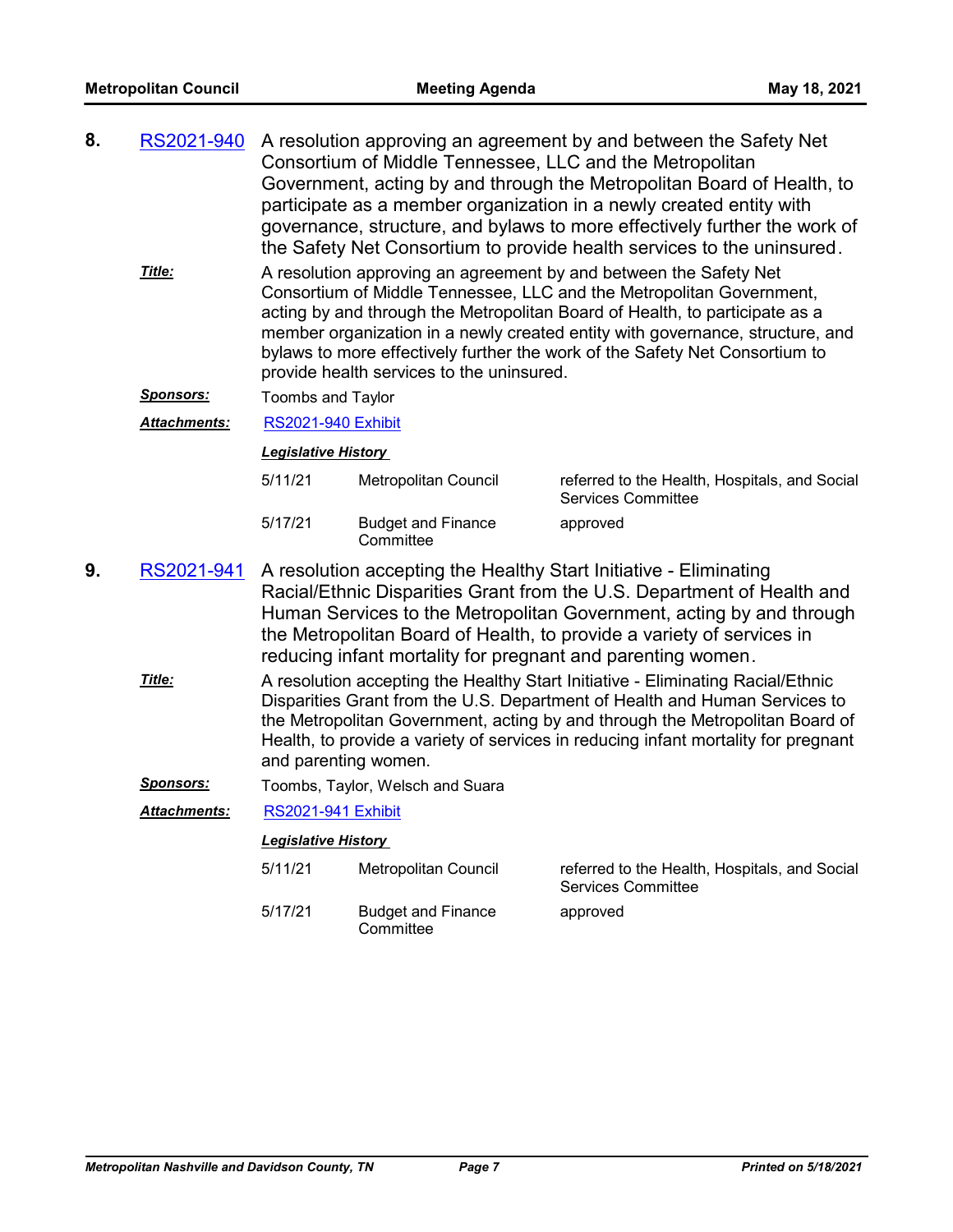| 10.                                                                                                                                                                                                                                                                                                                 | RS2021-942 A resolution accepting a T.O.T.A.L. (Totally Outstanding Teen<br>Advocates for the Library) Grant from the Nashville Public Library<br>Foundation to the Metropolitan Government, acting by and through the<br>Nashville Public Library, to advocate for the library among their peers<br>and the community at large and to represent the library at community<br>events, meetings, and institutions.<br>Title:<br>A resolution accepting a T.O.T.A.L. (Totally Outstanding Teen Advocates for |                                                                                                                                                                                                                                                                                                                                                                                                                   |                                        |                                                       |
|---------------------------------------------------------------------------------------------------------------------------------------------------------------------------------------------------------------------------------------------------------------------------------------------------------------------|-----------------------------------------------------------------------------------------------------------------------------------------------------------------------------------------------------------------------------------------------------------------------------------------------------------------------------------------------------------------------------------------------------------------------------------------------------------------------------------------------------------|-------------------------------------------------------------------------------------------------------------------------------------------------------------------------------------------------------------------------------------------------------------------------------------------------------------------------------------------------------------------------------------------------------------------|----------------------------------------|-------------------------------------------------------|
| the Library) Grant from the Nashville Public Library Foundation to the<br>Metropolitan Government, acting by and through the Nashville Public Library,<br>to advocate for the library among their peers and the community at large and<br>to represent the library at community events, meetings, and institutions. |                                                                                                                                                                                                                                                                                                                                                                                                                                                                                                           |                                                                                                                                                                                                                                                                                                                                                                                                                   |                                        |                                                       |
|                                                                                                                                                                                                                                                                                                                     | <u> Sponsors:</u>                                                                                                                                                                                                                                                                                                                                                                                                                                                                                         |                                                                                                                                                                                                                                                                                                                                                                                                                   | Toombs, VanReece, Allen and Welsch     |                                                       |
|                                                                                                                                                                                                                                                                                                                     | <u> Attachments:</u>                                                                                                                                                                                                                                                                                                                                                                                                                                                                                      | <b>RS2021-942 Exhibit</b>                                                                                                                                                                                                                                                                                                                                                                                         |                                        |                                                       |
|                                                                                                                                                                                                                                                                                                                     |                                                                                                                                                                                                                                                                                                                                                                                                                                                                                                           | <b>Legislative History</b>                                                                                                                                                                                                                                                                                                                                                                                        |                                        |                                                       |
|                                                                                                                                                                                                                                                                                                                     |                                                                                                                                                                                                                                                                                                                                                                                                                                                                                                           | 5/11/21                                                                                                                                                                                                                                                                                                                                                                                                           | Metropolitan Council                   | referred to the Parks, Library, and Arts<br>Committee |
|                                                                                                                                                                                                                                                                                                                     |                                                                                                                                                                                                                                                                                                                                                                                                                                                                                                           | 5/17/21                                                                                                                                                                                                                                                                                                                                                                                                           | <b>Budget and Finance</b><br>Committee | approved                                              |
| 11.                                                                                                                                                                                                                                                                                                                 |                                                                                                                                                                                                                                                                                                                                                                                                                                                                                                           | RS2021-943 A resolution approving a license agreement between The Metropolitan<br>Government of Nashville and Davidson County, acting by and through<br>the Board of Parks and Recreation, and the United States of America,<br>acting by and through the Department of the Army, to enter certain<br>parks, operated and maintained by the Department of Parks and<br>Recreation, for limited training purposes. |                                        |                                                       |
|                                                                                                                                                                                                                                                                                                                     | Title:                                                                                                                                                                                                                                                                                                                                                                                                                                                                                                    | A resolution approving a license agreement between The Metropolitan<br>Government of Nashville and Davidson County, acting by and through the<br>Board of Parks and Recreation, and the United States of America, acting by<br>and through the Department of the Army, to enter certain parks, operated and<br>maintained by the Department of Parks and Recreation, for limited training<br>purposes.            |                                        |                                                       |
|                                                                                                                                                                                                                                                                                                                     | <b>Sponsors:</b>                                                                                                                                                                                                                                                                                                                                                                                                                                                                                          | <b>Withers and VanReece</b>                                                                                                                                                                                                                                                                                                                                                                                       |                                        |                                                       |
|                                                                                                                                                                                                                                                                                                                     | Attachments:                                                                                                                                                                                                                                                                                                                                                                                                                                                                                              | <b>RS2021-943 Exhibit</b>                                                                                                                                                                                                                                                                                                                                                                                         |                                        |                                                       |
|                                                                                                                                                                                                                                                                                                                     |                                                                                                                                                                                                                                                                                                                                                                                                                                                                                                           | <b>Legislative History</b>                                                                                                                                                                                                                                                                                                                                                                                        |                                        |                                                       |
|                                                                                                                                                                                                                                                                                                                     |                                                                                                                                                                                                                                                                                                                                                                                                                                                                                                           | 5/11/21                                                                                                                                                                                                                                                                                                                                                                                                           | Metropolitan Council                   | referred to the Parks, Library, and Arts<br>Committee |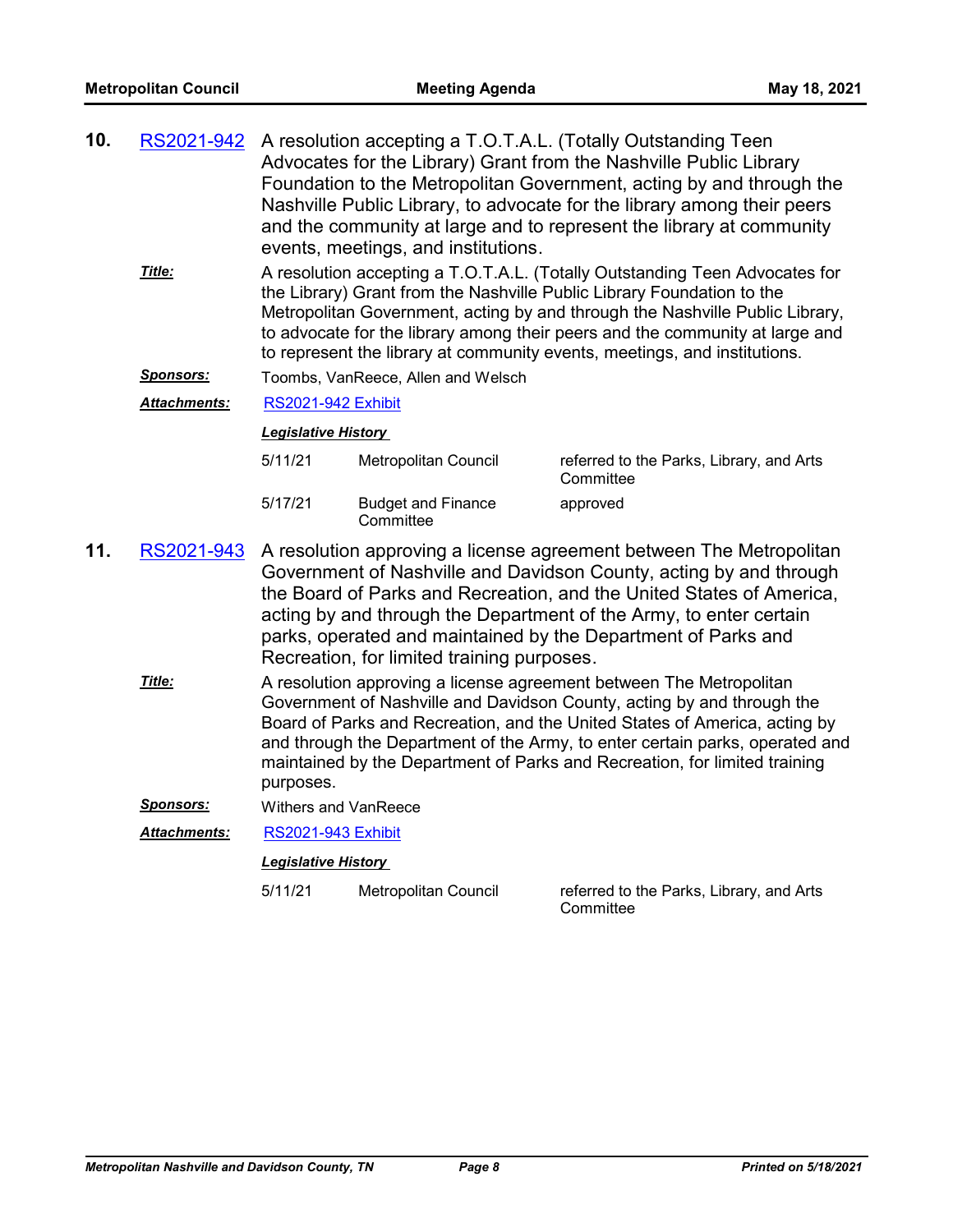| 12. |  | RS2021-944 A resolution accepting a grant package from the Friends of Two Rivers |
|-----|--|----------------------------------------------------------------------------------|
|     |  | Mansion to The Metropolitan Government, acting by and through the                |
|     |  | Metropolitan Nashville Parks and Recreation Department, to provide               |
|     |  | partial funding for one administrative support person and funding for two        |
|     |  | part-time docents to conduct historic tours during June, July, and               |
|     |  | August, and the Christmas 2021 season at Two Rivers Mansion.                     |

- A resolution accepting a grant package from the Friends of Two Rivers Mansion to The Metropolitan Government, acting by and through the Metropolitan Nashville Parks and Recreation Department, to provide partial funding for one administrative support person and funding for two part-time docents to conduct historic tours during June, July, and August, and the Christmas 2021 season at Two Rivers Mansion. *Title:*
- *Sponsors:* Syracuse, Toombs, VanReece and Welsch

*Attachments:* [RS2021-944 Exhibit](http://nashville.legistar.com/gateway.aspx?M=F&ID=998d4579-8525-419e-9f1c-e5607430c910.pdf)

#### *Legislative History*

| 5/11/21 | Metropolitan Council                   | referred to the Parks, Library, and Arts<br>Committee |
|---------|----------------------------------------|-------------------------------------------------------|
| 5/17/21 | <b>Budget and Finance</b><br>Committee | approved                                              |

- A resolution accepting an in-kind grant from the Friends of Bells Bend Park to the Metropolitan Government, acting by and through the Metropolitan Nashville Parks and Recreation Department, to provide trail signs to improve visitor experience at the park. **13.** [RS2021-945](http://nashville.legistar.com/gateway.aspx?m=l&id=/matter.aspx?key=2250)
	- A resolution accepting an in-kind grant from the Friends of Bells Bend Park to the Metropolitan Government, acting by and through the Metropolitan Nashville Parks and Recreation Department, to provide trail signs to improve visitor experience at the park. *Title:*
	- *Sponsors:* Hall, Toombs, VanReece and Welsch
	- *Attachments:* [RS2021-945 Exhibit](http://nashville.legistar.com/gateway.aspx?M=F&ID=c6521de4-26a8-4024-9f3e-59936eb9bb4d.pdf)

| 5/11/21 | Metropolitan Council                   | referred to the Parks, Library, and Arts<br>Committee |
|---------|----------------------------------------|-------------------------------------------------------|
| 5/17/21 | <b>Budget and Finance</b><br>Committee | approved                                              |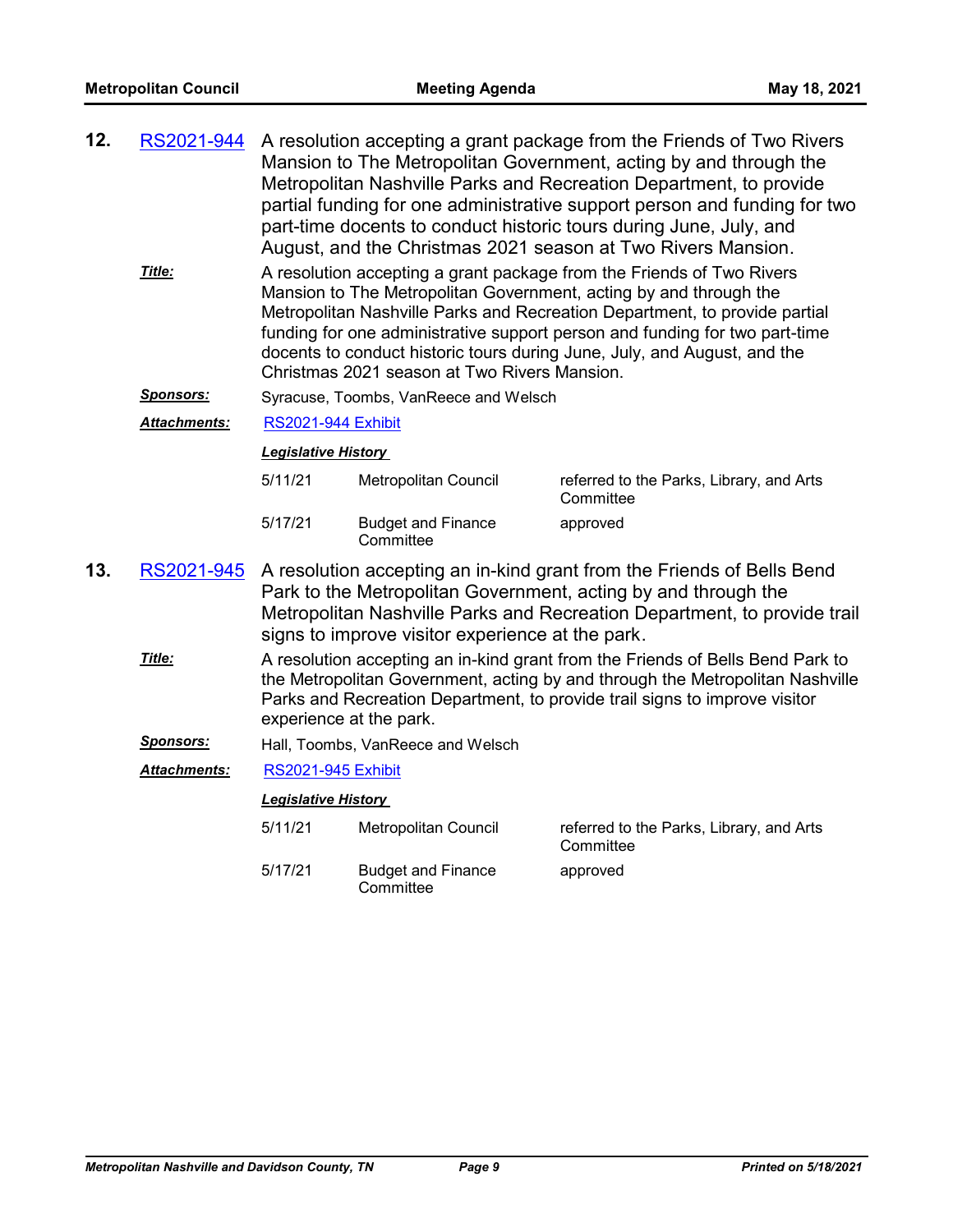| 14.                                                                                                                                                                                                                                                                                                   | RS2021-946          | A resolution accepting an in-kind grant from the Friends of Red<br>Caboose Park to the Metropolitan Government, acting by and through<br>the Metro Parks and Recreation Department, to fund the purchase and<br>installation of two square cantilever shades.                               |                                                                                                                                                                                                                                      |                                                                                                                                                                                                                                         |  |  |  |
|-------------------------------------------------------------------------------------------------------------------------------------------------------------------------------------------------------------------------------------------------------------------------------------------------------|---------------------|---------------------------------------------------------------------------------------------------------------------------------------------------------------------------------------------------------------------------------------------------------------------------------------------|--------------------------------------------------------------------------------------------------------------------------------------------------------------------------------------------------------------------------------------|-----------------------------------------------------------------------------------------------------------------------------------------------------------------------------------------------------------------------------------------|--|--|--|
|                                                                                                                                                                                                                                                                                                       | Title:              | cantilever shades.                                                                                                                                                                                                                                                                          |                                                                                                                                                                                                                                      | A resolution accepting an in-kind grant from the Friends of Red Caboose Park<br>to the Metropolitan Government, acting by and through the Metro Parks and<br>Recreation Department, to fund the purchase and installation of two square |  |  |  |
|                                                                                                                                                                                                                                                                                                       | <b>Sponsors:</b>    |                                                                                                                                                                                                                                                                                             | Hausser, Toombs, VanReece and Welsch                                                                                                                                                                                                 |                                                                                                                                                                                                                                         |  |  |  |
|                                                                                                                                                                                                                                                                                                       | Attachments:        | <b>RS2021-946 Exhibit</b>                                                                                                                                                                                                                                                                   |                                                                                                                                                                                                                                      |                                                                                                                                                                                                                                         |  |  |  |
|                                                                                                                                                                                                                                                                                                       |                     | <b>Legislative History</b>                                                                                                                                                                                                                                                                  |                                                                                                                                                                                                                                      |                                                                                                                                                                                                                                         |  |  |  |
|                                                                                                                                                                                                                                                                                                       |                     | 5/11/21                                                                                                                                                                                                                                                                                     | Metropolitan Council                                                                                                                                                                                                                 | referred to the Parks, Library, and Arts<br>Committee                                                                                                                                                                                   |  |  |  |
|                                                                                                                                                                                                                                                                                                       |                     | 5/17/21                                                                                                                                                                                                                                                                                     | <b>Budget and Finance</b><br>Committee                                                                                                                                                                                               | approved                                                                                                                                                                                                                                |  |  |  |
| 15.                                                                                                                                                                                                                                                                                                   | RS2021-947          | A resolution accepting a grant from the Friends of Warner Parks to The<br>Metropolitan Government, acting by and through the Metropolitan Board<br>of Parks and Recreation, to provide seasonal staffing for the Special<br>Work Education and Trails (S.W.E.A.T.) program at Warner Parks. |                                                                                                                                                                                                                                      |                                                                                                                                                                                                                                         |  |  |  |
| Title:<br>A resolution accepting a grant from the Friends of Warner Parks to The<br>Metropolitan Government, acting by and through the Metropolitan Board of<br>Parks and Recreation, to provide seasonal staffing for the Special Work<br>Education and Trails (S.W.E.A.T.) program at Warner Parks. |                     |                                                                                                                                                                                                                                                                                             |                                                                                                                                                                                                                                      |                                                                                                                                                                                                                                         |  |  |  |
|                                                                                                                                                                                                                                                                                                       | <u>Sponsors:</u>    |                                                                                                                                                                                                                                                                                             | Henderson, Toombs, VanReece and Welsch                                                                                                                                                                                               |                                                                                                                                                                                                                                         |  |  |  |
|                                                                                                                                                                                                                                                                                                       | <b>Attachments:</b> | <b>RS2021-947 Exhibit</b>                                                                                                                                                                                                                                                                   |                                                                                                                                                                                                                                      |                                                                                                                                                                                                                                         |  |  |  |
|                                                                                                                                                                                                                                                                                                       |                     | <b>Legislative History</b>                                                                                                                                                                                                                                                                  |                                                                                                                                                                                                                                      |                                                                                                                                                                                                                                         |  |  |  |
|                                                                                                                                                                                                                                                                                                       |                     | 5/11/21                                                                                                                                                                                                                                                                                     | Metropolitan Council                                                                                                                                                                                                                 | referred to the Parks, Library, and Arts<br>Committee                                                                                                                                                                                   |  |  |  |
|                                                                                                                                                                                                                                                                                                       |                     | 5/17/21                                                                                                                                                                                                                                                                                     | <b>Budget and Finance</b><br>Committee                                                                                                                                                                                               | approved                                                                                                                                                                                                                                |  |  |  |
| 16.                                                                                                                                                                                                                                                                                                   | RS2021-948          | A resolution accepting an in-kind grant from the Friends of Warner<br>Parks to the Metropolitan Government, acting by and through the Metro<br>Parks and Recreation Department, to fund the next phase of<br>improvements in the Warner Parks.                                              |                                                                                                                                                                                                                                      |                                                                                                                                                                                                                                         |  |  |  |
|                                                                                                                                                                                                                                                                                                       | Title:              | Parks.                                                                                                                                                                                                                                                                                      | A resolution accepting an in-kind grant from the Friends of Warner Parks to<br>the Metropolitan Government, acting by and through the Metro Parks and<br>Recreation Department, to fund the next phase of improvements in the Warner |                                                                                                                                                                                                                                         |  |  |  |
|                                                                                                                                                                                                                                                                                                       | <u>Sponsors:</u>    |                                                                                                                                                                                                                                                                                             | Henderson, Toombs, VanReece and Welsch                                                                                                                                                                                               |                                                                                                                                                                                                                                         |  |  |  |
|                                                                                                                                                                                                                                                                                                       | <b>Attachments:</b> | <b>RS2021-948 Exhibit</b>                                                                                                                                                                                                                                                                   |                                                                                                                                                                                                                                      |                                                                                                                                                                                                                                         |  |  |  |
|                                                                                                                                                                                                                                                                                                       |                     | <b>Legislative History</b>                                                                                                                                                                                                                                                                  |                                                                                                                                                                                                                                      |                                                                                                                                                                                                                                         |  |  |  |
|                                                                                                                                                                                                                                                                                                       |                     | 5/11/21                                                                                                                                                                                                                                                                                     | Metropolitan Council                                                                                                                                                                                                                 | referred to the Parks, Library, and Arts<br>Committee                                                                                                                                                                                   |  |  |  |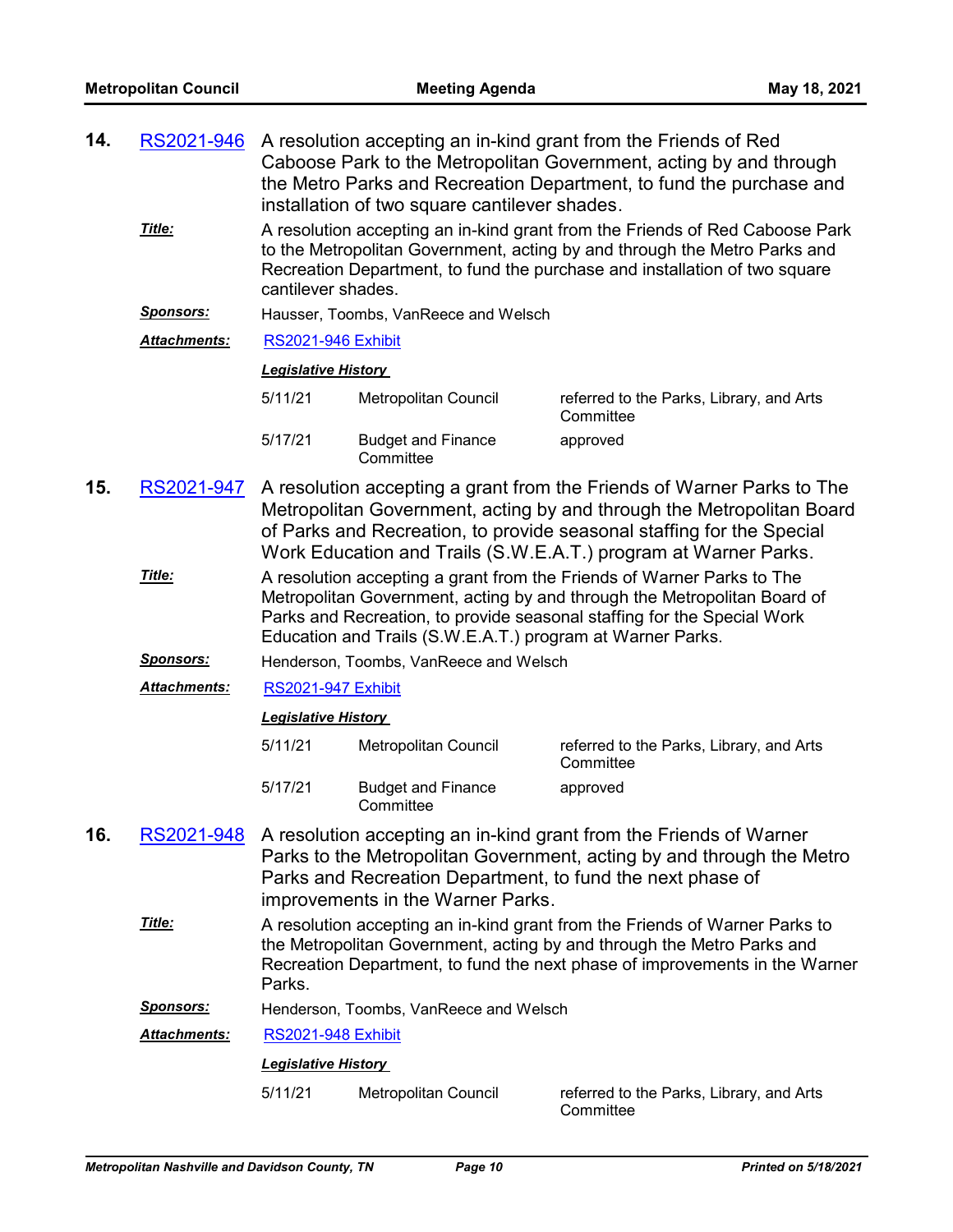| <b>Metropolitan Council</b>                                                                                                        |                  |                                                                                                                                                                                                                                                        | <b>Meeting Agenda</b>                  |                                                                      | May 18, 2021 |  |
|------------------------------------------------------------------------------------------------------------------------------------|------------------|--------------------------------------------------------------------------------------------------------------------------------------------------------------------------------------------------------------------------------------------------------|----------------------------------------|----------------------------------------------------------------------|--------------|--|
|                                                                                                                                    |                  | 5/17/21                                                                                                                                                                                                                                                | <b>Budget and Finance</b><br>Committee | approved                                                             |              |  |
| 17.                                                                                                                                | RS2021-949       | A resolution accepting an in-kind grant from the Friends of Warner<br>Parks to the Metropolitan Government, acting by and through the<br>Metropolitan Board of Parks and Recreation, to provide funding for<br>restoration and plant removal projects. |                                        |                                                                      |              |  |
|                                                                                                                                    | Title:           | A resolution accepting an in-kind grant from the Friends of Warner Parks to<br>the Metropolitan Government, acting by and through the Metropolitan Board of<br>Parks and Recreation, to provide funding for restoration and plant removal<br>projects. |                                        |                                                                      |              |  |
|                                                                                                                                    | <u>Sponsors:</u> |                                                                                                                                                                                                                                                        | Henderson, Toombs, VanReece and Welsch |                                                                      |              |  |
|                                                                                                                                    | Attachments:     | <b>RS2021-949 Exhibit</b>                                                                                                                                                                                                                              |                                        |                                                                      |              |  |
|                                                                                                                                    |                  | <b>Legislative History</b>                                                                                                                                                                                                                             |                                        |                                                                      |              |  |
|                                                                                                                                    |                  | 5/11/21                                                                                                                                                                                                                                                | Metropolitan Council                   | referred to the Parks, Library, and Arts<br>Committee                |              |  |
|                                                                                                                                    |                  | 5/17/21                                                                                                                                                                                                                                                | <b>Budget and Finance</b><br>Committee | approved                                                             |              |  |
| 18.<br>RS2021-950<br>A resolution approving the property at 4601 Ashland City Highway to be<br>used for a waste transfer facility. |                  |                                                                                                                                                                                                                                                        |                                        |                                                                      |              |  |
|                                                                                                                                    | Title:           | A resolution approving the property at 4601 Ashland City Highway to be used<br>for a waste transfer facility.                                                                                                                                          |                                        |                                                                      |              |  |
|                                                                                                                                    | <u>Sponsors:</u> | Hall<br><b>Legislative History</b>                                                                                                                                                                                                                     |                                        |                                                                      |              |  |
|                                                                                                                                    |                  | 5/11/21                                                                                                                                                                                                                                                | Metropolitan Council                   | referred to the Planning, Zoning, and<br><b>Historical Committee</b> |              |  |

5/11/21 Metropolitan Council filed

5/11/21 Metropolitan Council referred to the Public Works Committee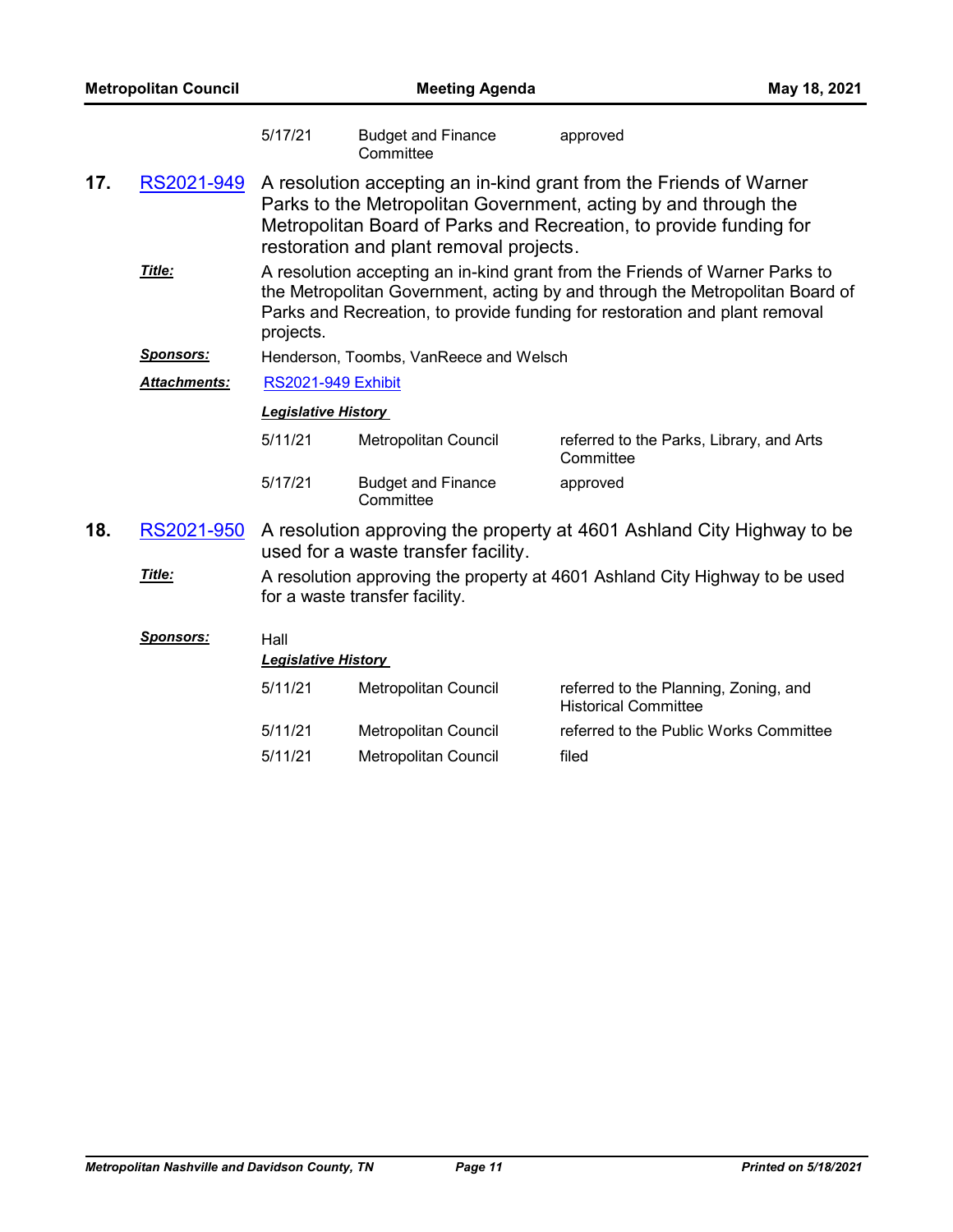| 19. | RS2021-951          | A resolution approving a Cooperative Agreement by and between the<br>Federal Highway Administration United States Department of<br>Transportation (FHWA), the Tennessee Department of Transportation<br>(TDOT), and the Metropolitan Government of Nashville and Davidson<br>County, acting by and through its Department of Public Works, for the<br>Charlotte Avenue/Dr. Martin L King, Jr Blvd Transit Headways and<br>Congestion Management Project to be executed under the Advanced<br>Transportation and Congestion Management Technologies Deployment<br>(ATCMTD) initiative. PIN 131476.00. (Proposal No. 2021M-015AG-001.)  |                                        |                                        |  |  |
|-----|---------------------|---------------------------------------------------------------------------------------------------------------------------------------------------------------------------------------------------------------------------------------------------------------------------------------------------------------------------------------------------------------------------------------------------------------------------------------------------------------------------------------------------------------------------------------------------------------------------------------------------------------------------------------|----------------------------------------|----------------------------------------|--|--|
|     | Title:              | A resolution approving a Cooperative Agreement by and between the Federal<br>Highway Administration United States Department of Transportation (FHWA),<br>the Tennessee Department of Transportation (TDOT), and the Metropolitan<br>Government of Nashville and Davidson County, acting by and through its<br>Department of Public Works, for the Charlotte Avenue/Dr. Martin L King, Jr<br>Blvd Transit Headways and Congestion Management Project to be executed<br>under the Advanced Transportation and Congestion Management<br>Technologies Deployment (ATCMTD) initiative. PIN 131476.00. (Proposal No.<br>2021-M-015AG-001.) |                                        |                                        |  |  |
|     | <u>Sponsors:</u>    | OConnell, Taylor, Murphy, Toombs and Nash                                                                                                                                                                                                                                                                                                                                                                                                                                                                                                                                                                                             |                                        |                                        |  |  |
|     | <b>Attachments:</b> | <b>RS2021-951 Exhibit</b>                                                                                                                                                                                                                                                                                                                                                                                                                                                                                                                                                                                                             |                                        |                                        |  |  |
|     |                     | <b>Legislative History</b>                                                                                                                                                                                                                                                                                                                                                                                                                                                                                                                                                                                                            |                                        |                                        |  |  |
|     |                     | 4/26/21                                                                                                                                                                                                                                                                                                                                                                                                                                                                                                                                                                                                                               | <b>Planning Commission</b>             | approved                               |  |  |
|     |                     | 5/11/21                                                                                                                                                                                                                                                                                                                                                                                                                                                                                                                                                                                                                               | Metropolitan Council                   | referred to the Public Works Committee |  |  |
|     |                     | 5/17/21                                                                                                                                                                                                                                                                                                                                                                                                                                                                                                                                                                                                                               | <b>Budget and Finance</b><br>Committee | approved                               |  |  |

5/17/21 Planning, Zoning, and Historical Committee approved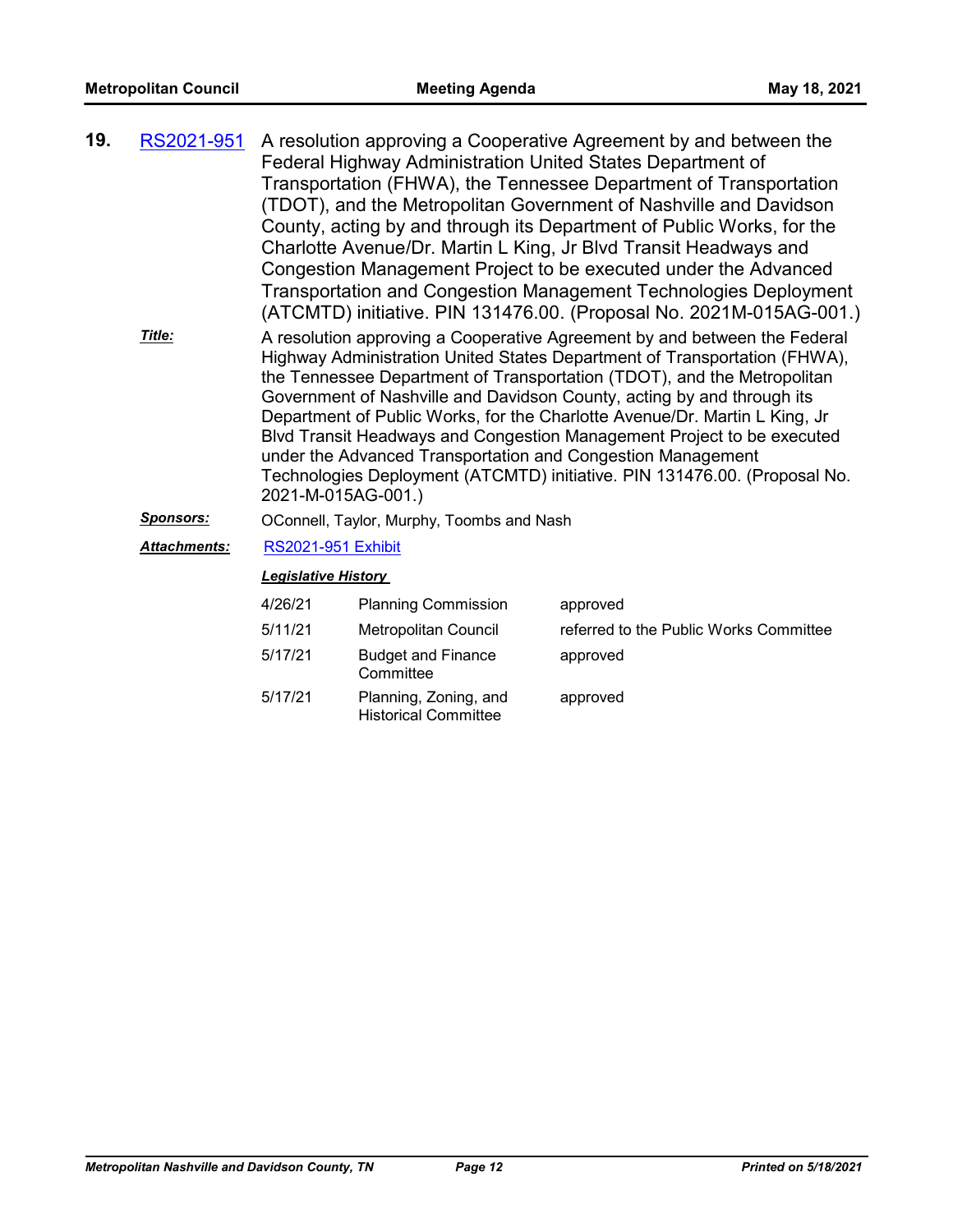| 20. | <u>RS2021-952</u>   | A resolution approving an intergovernmental agreement by and between<br>the State of Tennessee, Department of Transportation, and the<br>Metropolitan Government of Nashville & Davidson County, acting by and<br>between the Department of Public Works, for the acceptance of work in<br>connection with the construction of pedestrian signals and sidewalk<br>improvements on Hamilton Church Road from East of State Route 1 to<br>West of Calumet Drive, Federal Project No. HSIP-4965(10), State<br>Project No. 19129-3201-94, PIN 125999.00. (Prop. No.<br>2021M-018AG-001) |                                                            |                                                                                                                                                                                                                                                                                                                                                                                                                                                                                                                                                   |  |  |
|-----|---------------------|-------------------------------------------------------------------------------------------------------------------------------------------------------------------------------------------------------------------------------------------------------------------------------------------------------------------------------------------------------------------------------------------------------------------------------------------------------------------------------------------------------------------------------------------------------------------------------------|------------------------------------------------------------|---------------------------------------------------------------------------------------------------------------------------------------------------------------------------------------------------------------------------------------------------------------------------------------------------------------------------------------------------------------------------------------------------------------------------------------------------------------------------------------------------------------------------------------------------|--|--|
|     | Title:              |                                                                                                                                                                                                                                                                                                                                                                                                                                                                                                                                                                                     | (Prop. No. 2021M-018AG-001)                                | A resolution approving an intergovernmental agreement by and between the<br>State of Tennessee, Department of Transportation, and the Metropolitan<br>Government of Nashville & Davidson County, acting by and between the<br>Department of Public Works, for the acceptance of work in connection with the<br>construction of pedestrian signals and sidewalk improvements on Hamilton<br>Church Road from East of State Route 1 to West of Calumet Drive, Federal<br>Project No. HSIP-4965(10), State Project No. 19129-3201-94, PIN 125999.00. |  |  |
|     | <u>Sponsors:</u>    | Toombs, Murphy and Nash                                                                                                                                                                                                                                                                                                                                                                                                                                                                                                                                                             |                                                            |                                                                                                                                                                                                                                                                                                                                                                                                                                                                                                                                                   |  |  |
|     | <b>Attachments:</b> | <b>RS2021-952 Exhibit</b>                                                                                                                                                                                                                                                                                                                                                                                                                                                                                                                                                           |                                                            |                                                                                                                                                                                                                                                                                                                                                                                                                                                                                                                                                   |  |  |
|     |                     | <b>Legislative History</b>                                                                                                                                                                                                                                                                                                                                                                                                                                                                                                                                                          |                                                            |                                                                                                                                                                                                                                                                                                                                                                                                                                                                                                                                                   |  |  |
|     |                     | 5/11/21                                                                                                                                                                                                                                                                                                                                                                                                                                                                                                                                                                             | Metropolitan Council                                       | referred to the Public Works Committee                                                                                                                                                                                                                                                                                                                                                                                                                                                                                                            |  |  |
|     |                     | 5/12/21                                                                                                                                                                                                                                                                                                                                                                                                                                                                                                                                                                             | <b>Planning Commission</b>                                 | approved                                                                                                                                                                                                                                                                                                                                                                                                                                                                                                                                          |  |  |
|     |                     | 5/17/21                                                                                                                                                                                                                                                                                                                                                                                                                                                                                                                                                                             | <b>Budget and Finance</b><br>Committee                     | approved                                                                                                                                                                                                                                                                                                                                                                                                                                                                                                                                          |  |  |
|     |                     | 5/17/21                                                                                                                                                                                                                                                                                                                                                                                                                                                                                                                                                                             | Planning, Zoning, and<br><b>Historical Committee</b>       | approved                                                                                                                                                                                                                                                                                                                                                                                                                                                                                                                                          |  |  |
| 21. | RS2021-953          | A resolution honoring Chief John Taylor, Jr. for his 35 years of service<br>with the Davidson County Sheriff's Office.                                                                                                                                                                                                                                                                                                                                                                                                                                                              |                                                            |                                                                                                                                                                                                                                                                                                                                                                                                                                                                                                                                                   |  |  |
|     | Title:              | A resolution honoring Chief John Taylor, Jr for his 35 years of service with the<br>Davidson County Sheriff's Office.                                                                                                                                                                                                                                                                                                                                                                                                                                                               |                                                            |                                                                                                                                                                                                                                                                                                                                                                                                                                                                                                                                                   |  |  |
|     | <u>Sponsors:</u>    | Pulley, Druffel and Hall<br>Legislative History                                                                                                                                                                                                                                                                                                                                                                                                                                                                                                                                     |                                                            | Bradford, Glover, Withers, Syracuse, Evans, Nash, Gamble, Johnston, Hancock,                                                                                                                                                                                                                                                                                                                                                                                                                                                                      |  |  |
|     |                     | 5/11/21                                                                                                                                                                                                                                                                                                                                                                                                                                                                                                                                                                             | Metropolitan Council                                       | referred to the Rules, Confirmations, and<br><b>Public Elections Committee</b>                                                                                                                                                                                                                                                                                                                                                                                                                                                                    |  |  |
|     |                     | 5/11/21                                                                                                                                                                                                                                                                                                                                                                                                                                                                                                                                                                             | Metropolitan Council                                       | filed                                                                                                                                                                                                                                                                                                                                                                                                                                                                                                                                             |  |  |
| 22. | RS2021-954          |                                                                                                                                                                                                                                                                                                                                                                                                                                                                                                                                                                                     | A resolution honoring the life of Dr. Matthew Walker, III. |                                                                                                                                                                                                                                                                                                                                                                                                                                                                                                                                                   |  |  |
|     | <u>Title:</u>       |                                                                                                                                                                                                                                                                                                                                                                                                                                                                                                                                                                                     | A resolution honoring the life of Dr. Matthew Walker III.  |                                                                                                                                                                                                                                                                                                                                                                                                                                                                                                                                                   |  |  |
|     | Sponsors:           | OConnell<br><b>Legislative History</b>                                                                                                                                                                                                                                                                                                                                                                                                                                                                                                                                              |                                                            |                                                                                                                                                                                                                                                                                                                                                                                                                                                                                                                                                   |  |  |
|     |                     | 5/11/21                                                                                                                                                                                                                                                                                                                                                                                                                                                                                                                                                                             | Metropolitan Council                                       | referred to the Rules, Confirmations, and<br><b>Public Elections Committee</b>                                                                                                                                                                                                                                                                                                                                                                                                                                                                    |  |  |
|     |                     | 5/11/21                                                                                                                                                                                                                                                                                                                                                                                                                                                                                                                                                                             | Metropolitan Council                                       | filed                                                                                                                                                                                                                                                                                                                                                                                                                                                                                                                                             |  |  |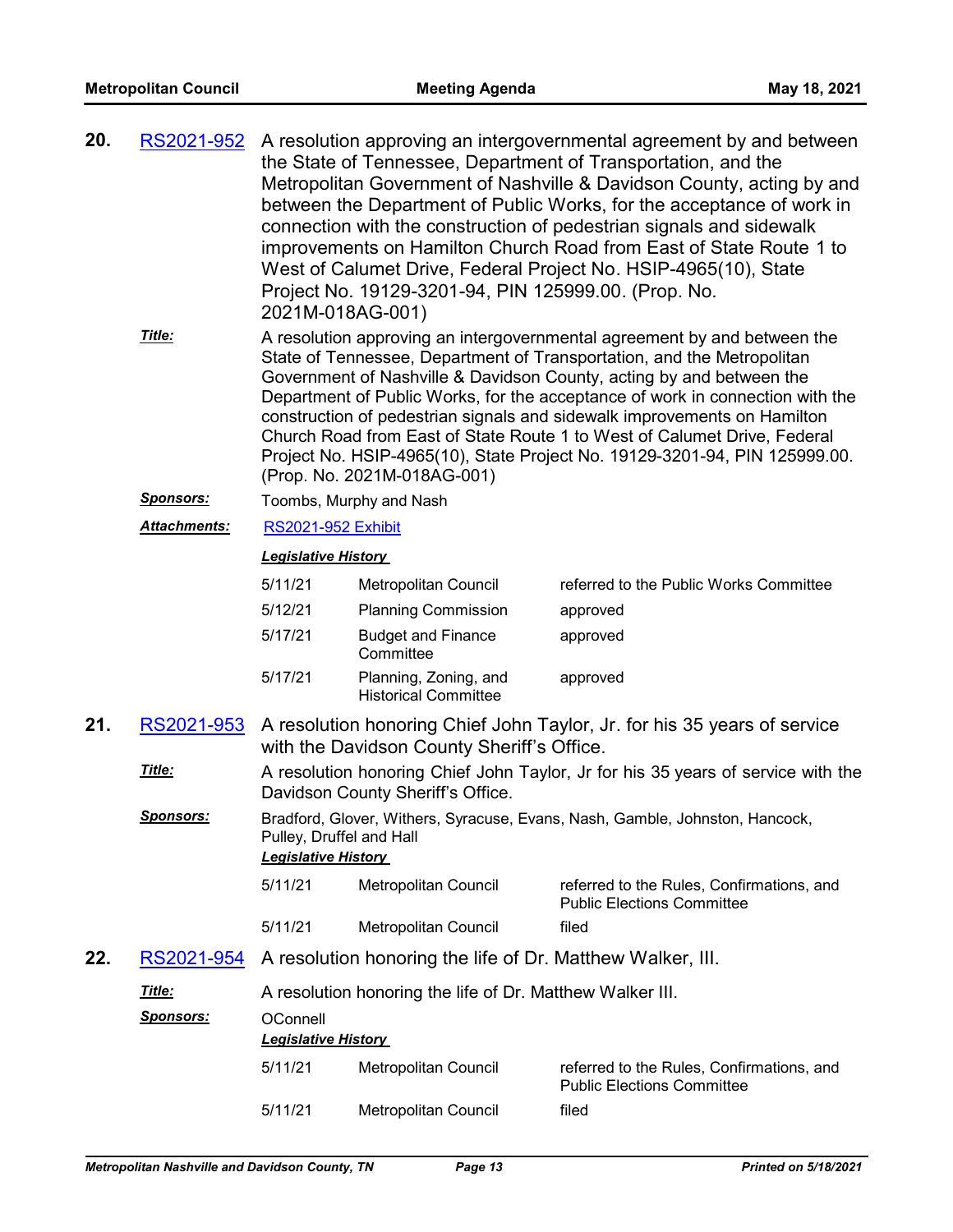| 23. | RS2021-955                 | A resolution to recognize Bolton Matthews for his contributions to the<br>culture, economy, development, and panache of the City of Nashville.                            |                                                          |                                                                                                                                                |  |
|-----|----------------------------|---------------------------------------------------------------------------------------------------------------------------------------------------------------------------|----------------------------------------------------------|------------------------------------------------------------------------------------------------------------------------------------------------|--|
|     | Title:                     |                                                                                                                                                                           |                                                          | A resolution to recognize Bolton Matthews for his contributions to the<br>culture, economy, development, and panache of the City of Nashville. |  |
|     | <b>Sponsors:</b>           | <b>Legislative History</b>                                                                                                                                                | Withers, VanReece and Benedict                           |                                                                                                                                                |  |
|     |                            | 5/11/21                                                                                                                                                                   | Metropolitan Council                                     | referred to the Rules, Confirmations, and<br><b>Public Elections Committee</b>                                                                 |  |
|     |                            | 5/11/21                                                                                                                                                                   | <b>Metropolitan Council</b>                              | filed                                                                                                                                          |  |
| 24. | RS2021-956                 |                                                                                                                                                                           | head football coach at Tennessee State University (TSU). | A resolution honoring and congratulating Eddie George as the 22nd                                                                              |  |
|     | Title:                     |                                                                                                                                                                           |                                                          |                                                                                                                                                |  |
|     |                            | A resolution honoring and congratulating Eddie George, as the<br>22nd head football coach at Tennessee State University (TSU).                                            |                                                          |                                                                                                                                                |  |
|     | Sponsors:                  | Hurt<br><b>Legislative History</b>                                                                                                                                        |                                                          |                                                                                                                                                |  |
|     |                            | 5/11/21                                                                                                                                                                   | Metropolitan Council                                     | referred to the Rules, Confirmations, and<br><b>Public Elections Committee</b>                                                                 |  |
|     |                            | 5/11/21                                                                                                                                                                   | <b>Metropolitan Council</b>                              | filed                                                                                                                                          |  |
| 25. | RS2021-957                 |                                                                                                                                                                           |                                                          | A resolution recognizing gun violence as a public health crisis.                                                                               |  |
|     | Title:                     |                                                                                                                                                                           |                                                          | A resolution recognizing gun violence as a public health crisis.                                                                               |  |
|     | Sponsors:                  | Styles, Syracuse, Evans, Murphy, Bradford, Welsch, Suara, Hurt, Nash, Johnston,<br>OConnell, Toombs, Hausser, Allen, Sepulveda and Benedict<br><b>Legislative History</b> |                                                          |                                                                                                                                                |  |
|     |                            | 5/11/21                                                                                                                                                                   | Metropolitan Council                                     | referred to the Rules, Confirmations, and<br><b>Public Elections Committee</b>                                                                 |  |
|     |                            | 5/11/21                                                                                                                                                                   | Metropolitan Council                                     | filed                                                                                                                                          |  |
|     | <b>H. Late Resolutions</b> |                                                                                                                                                                           |                                                          |                                                                                                                                                |  |

- H1. [RS2021-XXX](http://nashville.legistar.com/gateway.aspx?m=l&id=/matter.aspx?key=2277) A resolution accepting a Victims of Crime Act (VOCA) grant from the Tennessee Department of Finance and Administration, Office of Criminal Justice Programs, to the Metropolitan Government, acting by and through the Metropolitan Action Commission, to increase access to services for victims often underserved within the community.
	- A resolution accepting a Victims of Crime Act (VOCA) grant from the Tennessee Department of Finance and Administration, Office of Criminal Justice Programs, to the Metropolitan Government, acting by and through the Metropolitan Action Commission, to increase access to services for victims often underserved within the community. *Title:*
	- *Sponsors:* Toombs
	- *Attachments:* [Exhibit](http://nashville.legistar.com/gateway.aspx?M=F&ID=6ba9ca60-d99f-4bb7-885d-0f4c8fd7726a.pdf)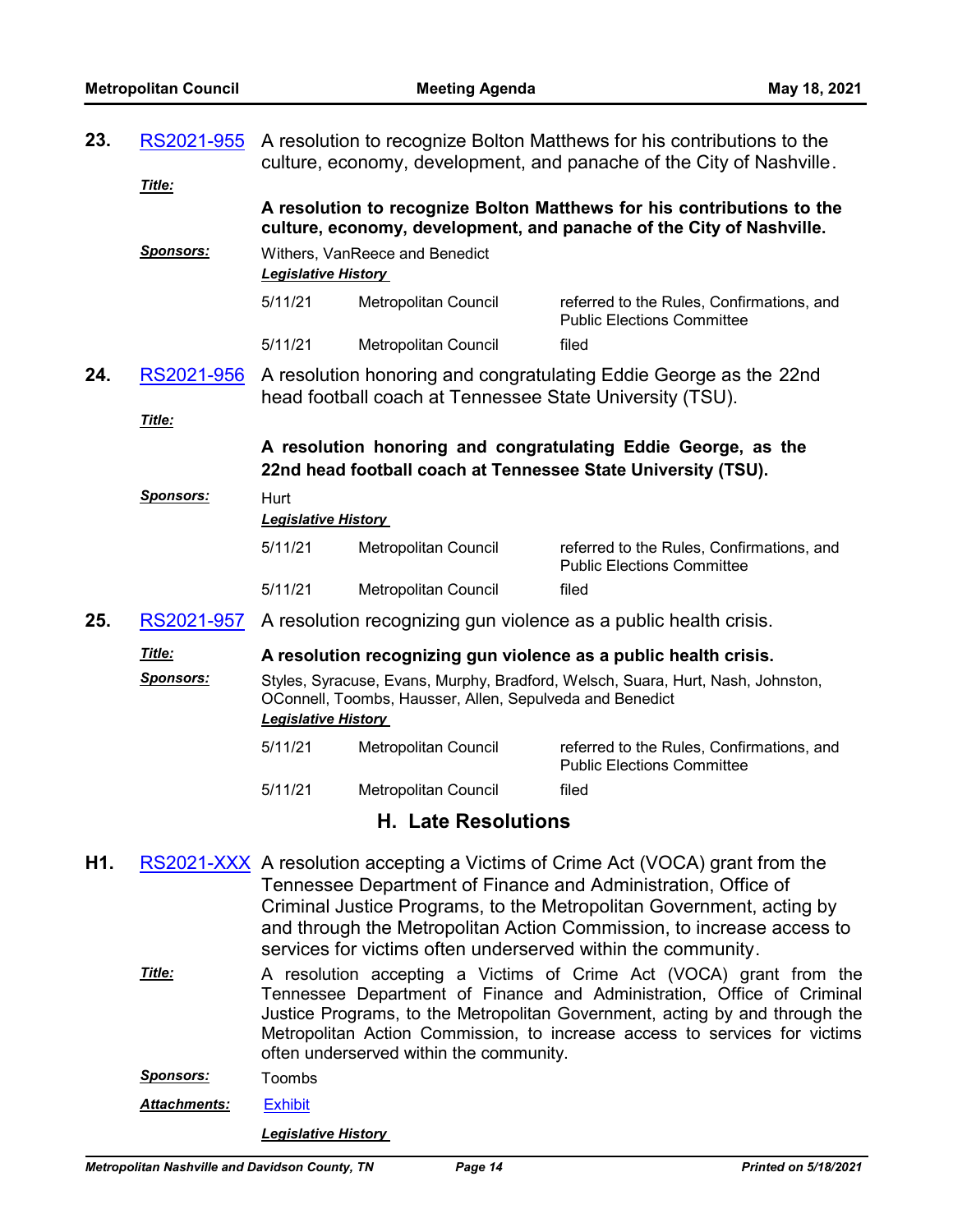| <b>Metropolitan Council</b> |                  |                                                                                                                                 | <b>Meeting Agenda</b><br>May 18, 2021                |                                                                                                                                                                                                                                                |  |
|-----------------------------|------------------|---------------------------------------------------------------------------------------------------------------------------------|------------------------------------------------------|------------------------------------------------------------------------------------------------------------------------------------------------------------------------------------------------------------------------------------------------|--|
|                             |                  | 5/14/21                                                                                                                         | Metropolitan Council                                 | referred to the Health, Hospitals, and Social<br><b>Services Committee</b>                                                                                                                                                                     |  |
|                             |                  | 5/17/21                                                                                                                         | <b>Budget and Finance</b><br>Committee               | approved                                                                                                                                                                                                                                       |  |
|                             |                  |                                                                                                                                 | I. Bills on Introduction and First Reading           |                                                                                                                                                                                                                                                |  |
| 26.                         | BL2021-736       | Year 2022.                                                                                                                      |                                                      | A bill to be entitled: The Budget Ordinance of the Metropolitan<br>Government of Nashville and Davidson County, Tennessee for Fiscal                                                                                                           |  |
|                             | Title:           |                                                                                                                                 | and Davidson County, Tennessee for Fiscal Year 2022. | A bill to be entitled: The Budget Ordinance of the Metropolitan Government of Nashville                                                                                                                                                        |  |
|                             | <u>Sponsors:</u> | Toombs                                                                                                                          |                                                      |                                                                                                                                                                                                                                                |  |
|                             | Attachments:     | BL2021-736                                                                                                                      |                                                      |                                                                                                                                                                                                                                                |  |
| 27.                         | BL2021-737       |                                                                                                                                 | section 6.07 of the Metropolitan Charter.            | An ordinance establishing the tax levy in the General Services District<br>for the fiscal year 2021-2022, and declaring the amount required for the<br>annual operating budget of the Urban Services District, pursuant to                     |  |
|                             | Title:           | Metropolitan Charter.                                                                                                           |                                                      | An ordinance establishing the tax levy in the General Services District for the<br>fiscal year 2021-2022, and declaring the amount required for the annual<br>operating budget of the Urban Services District, pursuant to section 6.07 of the |  |
|                             | <b>Sponsors:</b> | Toombs                                                                                                                          |                                                      |                                                                                                                                                                                                                                                |  |
| 28.                         | BL2021-738       |                                                                                                                                 | regarding source selection and contract formation.   | An ordinance amending Chapter 4.12 of the Metropolitan Code                                                                                                                                                                                    |  |
|                             | Title:           |                                                                                                                                 |                                                      |                                                                                                                                                                                                                                                |  |
|                             |                  | An ordinance amending Chapter 4.12 of the Metropolitan Code regarding<br>source selection and contract formation.               |                                                      |                                                                                                                                                                                                                                                |  |
|                             | <b>Sponsors:</b> | Henderson, Suara, OConnell, Johnston, Sepulveda, Bradford, Styles, Benedict, Welsch<br>and Taylor<br><b>Legislative History</b> |                                                      |                                                                                                                                                                                                                                                |  |
|                             |                  | 5/11/21                                                                                                                         | Metropolitan Council                                 | filed                                                                                                                                                                                                                                          |  |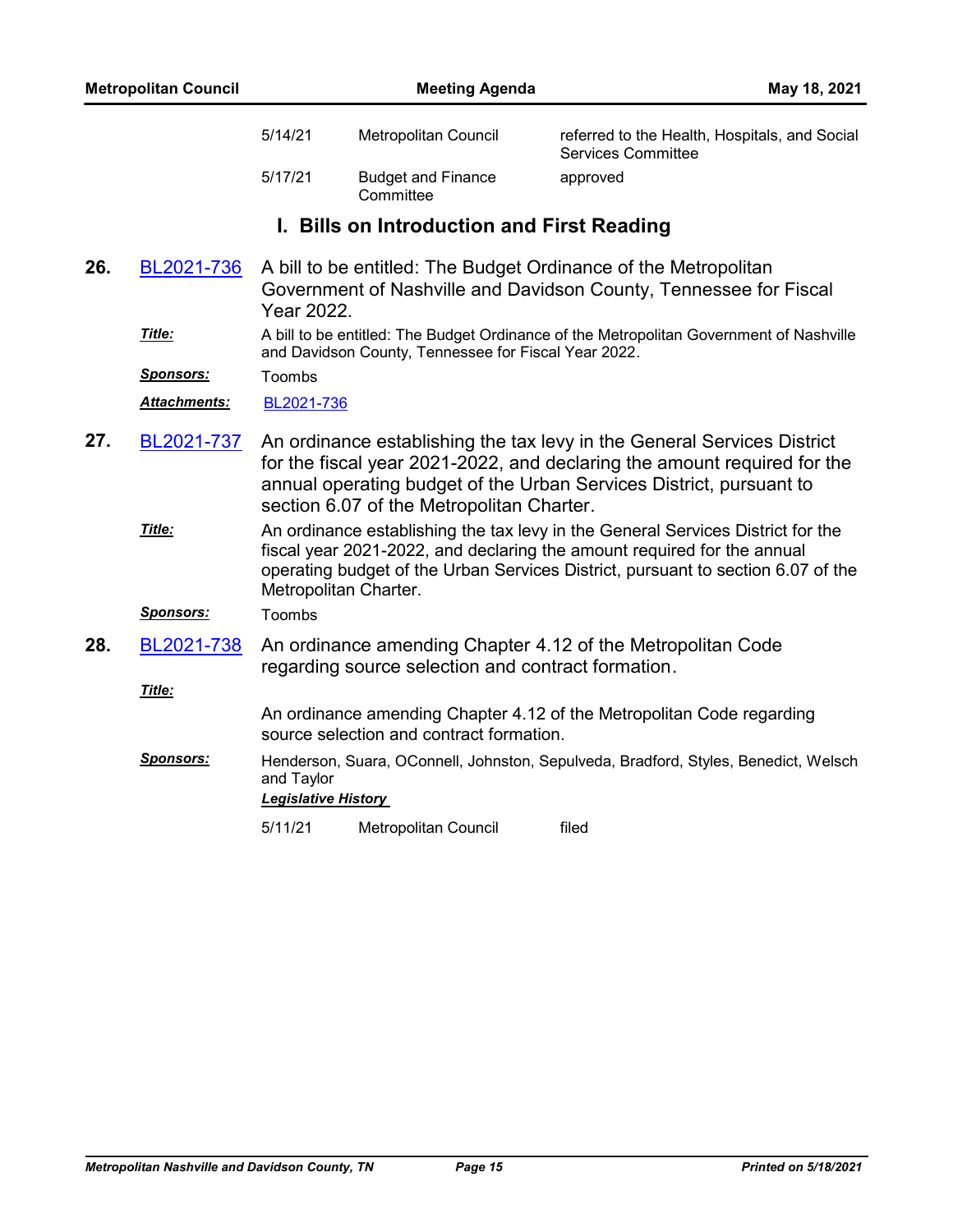| 29. | BL2021-739 | An ordinance to provide for the designation of public property within<br>specified areas of downtown Nashville as a temporary "Special Event<br>Zone" during the time period beginning at nine o'clock (9:00) p.m. on<br>July 2, 2021, and ending at eleven fifty-nine (11:59) p.m. on July 5,<br>2021, relative to the use of these areas in conjunction with the 2021 July<br>4th Celebration and related activities and events. |
|-----|------------|------------------------------------------------------------------------------------------------------------------------------------------------------------------------------------------------------------------------------------------------------------------------------------------------------------------------------------------------------------------------------------------------------------------------------------|
|     | Title:     | An ordinance to provide for the designation of public property within specified<br>areas of downtown Nashville as a temporary "Special Event Zone" during the<br>time period beginning at nine o'clock (9:00) p.m. on July 2, 2021, and ending<br>at eleven fifty-nine (11:59) p.m. on July 5, 2021, relative to the use of these<br>areas in conjunction with the 2021 July 4th Celebration and related activities<br>and events. |

*Sponsors:* OConnell

*Attachments:* [BL2021-739 Exhibit](http://nashville.legistar.com/gateway.aspx?M=F&ID=91290d44-17d5-48ea-8743-b4b84a7c435a.pdf)

### *Legislative History*

5/11/21 Metropolitan Council filed

- An ordinance creating the positions of Transportation Chief Engineer/Assistant Director, Transportation Director, Planning Deputy Executive Director, Safety Administrator, and Veterans Service Supervisor. **30.** [BL2021-740](http://nashville.legistar.com/gateway.aspx?m=l&id=/matter.aspx?key=2230)
	- An ordinance creating the positions of Transportation Chief Engineer/Assistant Director, Transportation Director, Planning Deputy Executive Director, Safety Administrator, and Veterans Service Supervisor. *Title:*

*Sponsors:* Toombs, Rutherford, Murphy and Nash

*Attachments:* [BL2021-740 Exhibits](http://nashville.legistar.com/gateway.aspx?M=F&ID=db613b6f-bdf3-4aa7-b50f-2c9d74a30db9.pdf)

- An ordinance approving the sale of approximately 536 square feet of remnant property adjacent to 11th Avenue North. (Proposal No. 2021M-008PR-001) **31.** [BL2021-741](http://nashville.legistar.com/gateway.aspx?m=l&id=/matter.aspx?key=2263)
	- An ordinance approving the sale of approximately 536 square feet of remnant property adjacent to 11th Avenue North. (Proposal No. 2021M-008PR-001) *Title:*

*Sponsors:* OConnell, Toombs and Murphy

*Attachments:* [BL2021-741 Exhibit](http://nashville.legistar.com/gateway.aspx?M=F&ID=3cbff90e-6453-465a-8bd1-8768ad91da74.pdf)

#### *Legislative History*

5/12/21 Planning Commission approved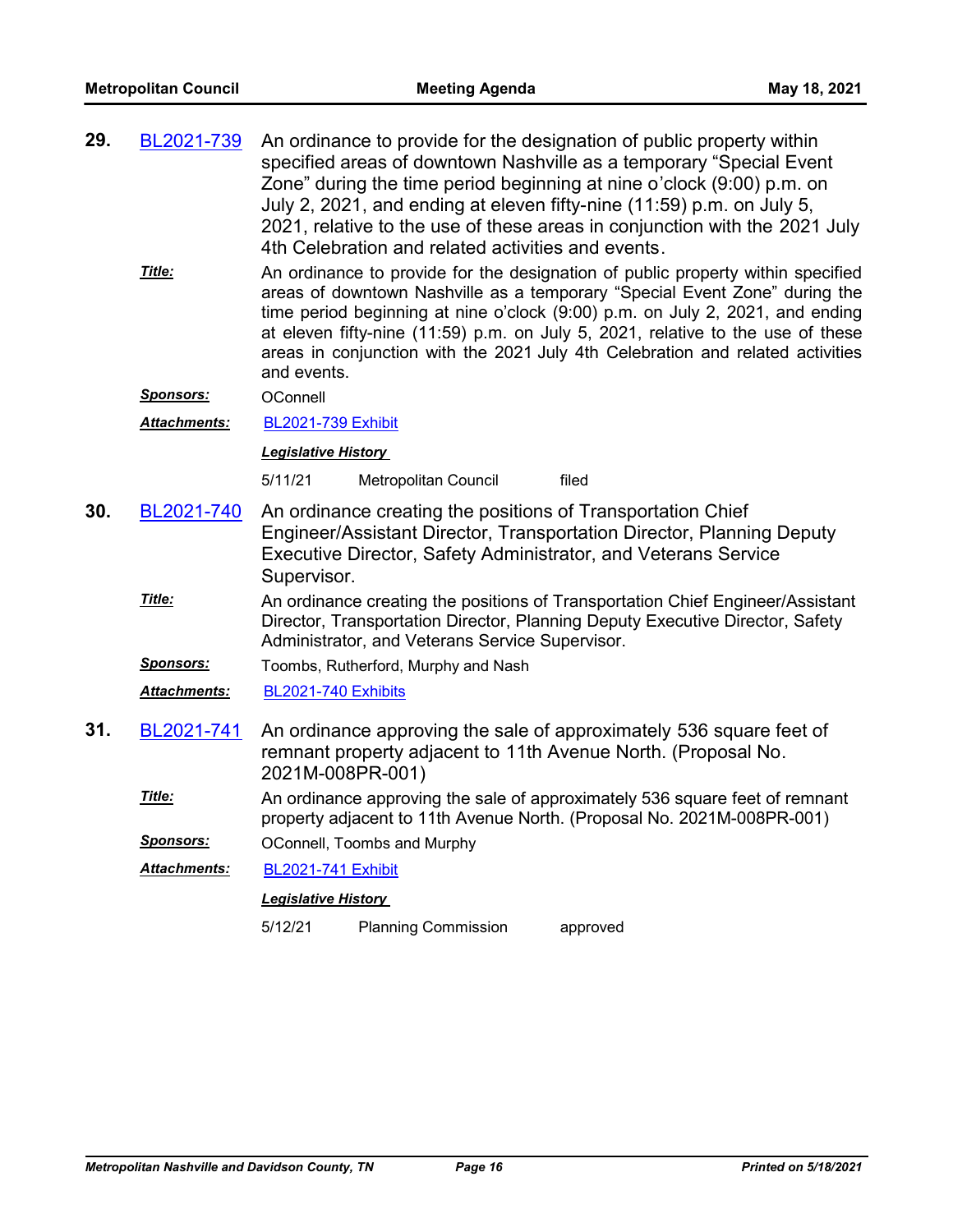| 32. | BL2021-742 An ordinance declaring a parcel of property owned by the Metropolitan |
|-----|----------------------------------------------------------------------------------|
|     | Government of Nashville and Davidson County located at Brick Church              |
|     | Pike, unnumbered, Map/Parcel No. 06000007000, to be surplus and                  |
|     | authorizing the sale of the property to Habitat for Humanity for the             |
|     | purpose of constructing affordable housing (Proposal No.                         |
|     | 2021M-009PR-001).                                                                |

An ordinance declaring a parcel of property owned by the Metropolitan Government of Nashville and Davidson County located at Brick Church Pike, unnumbered, Map/Parcel No. 06000007000, to be surplus and authorizing the sale of the property to Habitat for Humanity for the purpose of constructing affordable housing (Proposal No. 2021M-009PR-001). *Title:*

#### **Sponsors:** Toombs

[BL2021-742 Appraisal Report](http://nashville.legistar.com/gateway.aspx?M=F&ID=19072c7f-0610-450b-88a7-5ca1065895c9.pdf) [BL2021-742 Exhibit](http://nashville.legistar.com/gateway.aspx?M=F&ID=8afb80fb-b336-4ff9-98a3-cef61e6e5cb6.pdf) *Attachments:*

#### *Legislative History*

| 5/11/21 | Metropolitan Council | referred to the Planning Commission |
|---------|----------------------|-------------------------------------|
| 5/11/21 | Metropolitan Council | filed                               |

- An ordinance approving a purchase and sale agreement between the Metropolitan Government and Piedmont Natural Gas Company, Inc., for a parcel of property and improvements located at 800 Second Avenue North. (Proposal No. 2021M-007PR-001). **33.** [BL2021-743](http://nashville.legistar.com/gateway.aspx?m=l&id=/matter.aspx?key=2264)
	- An ordinance approving a purchase and sale agreement between the Metropolitan Government and Piedmont Natural Gas Company, Inc., for a parcel of property and improvements located at 800 Second Avenue North. (Proposal No. 2021M-007PR-001). *Title:*
	- **Sponsors: OConnell, Toombs and Murphy**
	- *Attachments:* [BL2021-743 Exhibit](http://nashville.legistar.com/gateway.aspx?M=F&ID=0ebcb540-f278-4495-bef4-63cf41a83aa0.pdf)

#### *Legislative History*

5/12/21 Planning Commission approved

- An ordinance approving the plans for a solid waste processing facility to be located at 4601 Ashland City Highway, Nashville, TN 37218. **34.** [BL2021-744](http://nashville.legistar.com/gateway.aspx?m=l&id=/matter.aspx?key=2270)
	- An ordinance approving the plans for a solid waste processing facility to be located at 4601 Ashland City Highway, Nashville, TN 37218. *Title:*
	- *Sponsors:* Hall

## *Attachments:* [BL2021-744 Exhibit](http://nashville.legistar.com/gateway.aspx?M=F&ID=49c0c28d-7aac-4343-b253-8e1a30313264.pdf) *Legislative History*  5/11/21 Metropolitan Council filed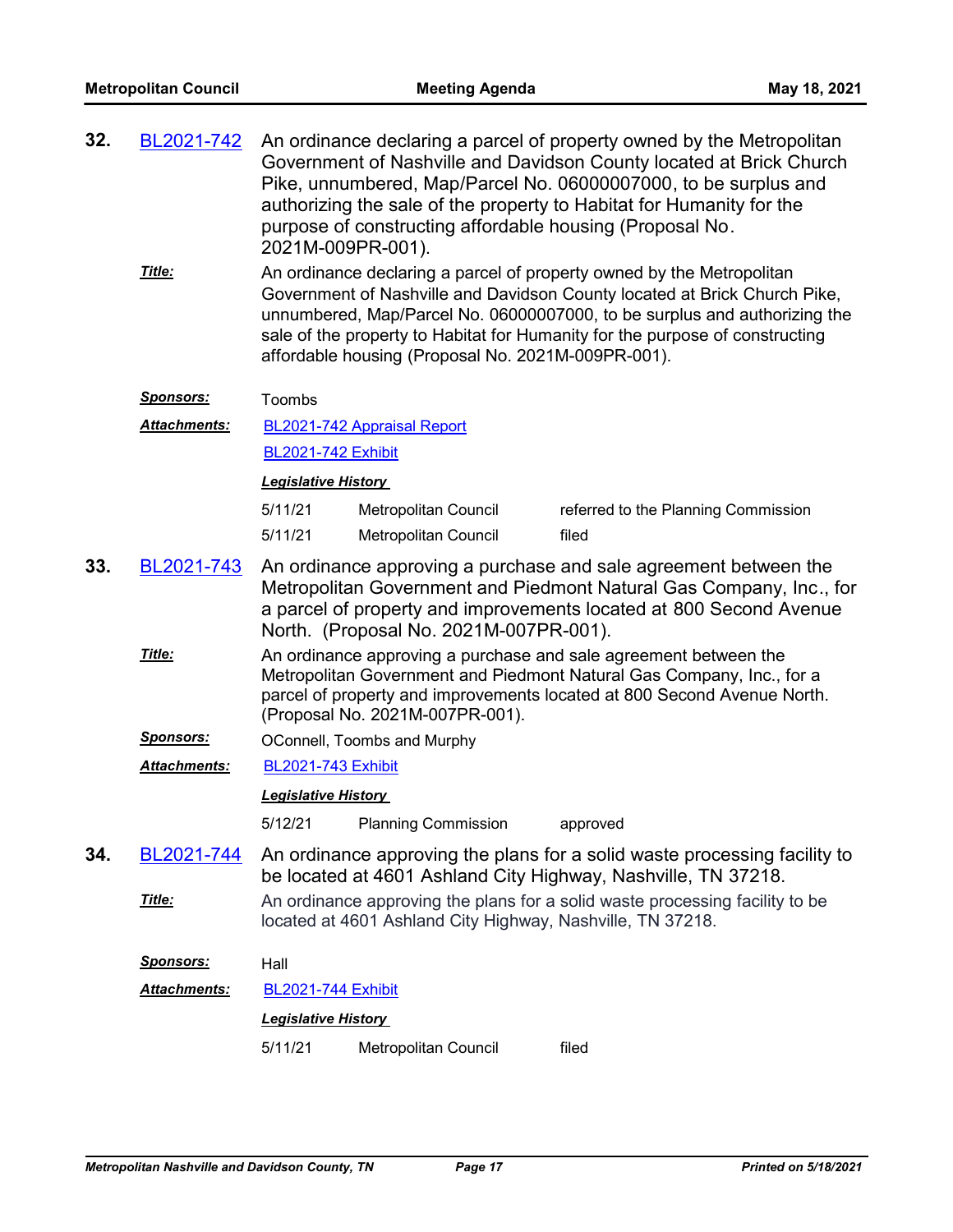| 35. | BL2021-745                                     | An ordinance to amend the Geographic Information Systems Street and<br>Alley Centerline Layer for the Metropolitan Government of Nashville and<br>Davidson County, by renaming a portion of McGavock Pike to<br>"Aerospace Way", from Murfreesboro Pike to a dead end. (Proposal                                                                                                                                                                                            |  |  |  |  |
|-----|------------------------------------------------|-----------------------------------------------------------------------------------------------------------------------------------------------------------------------------------------------------------------------------------------------------------------------------------------------------------------------------------------------------------------------------------------------------------------------------------------------------------------------------|--|--|--|--|
|     |                                                | Number 2021M-004SR-001).                                                                                                                                                                                                                                                                                                                                                                                                                                                    |  |  |  |  |
|     | Title:                                         | An ordinance to amend the Geographic Information Systems Street and Alley<br>Centerline Layer for the Metropolitan Government of Nashville and Davidson<br>County, by renaming a portion of McGavock Pike to "Aerospace Way", from<br>Murfreesboro Pike to a dead end. (Proposal Number 2021M-004SR-001).                                                                                                                                                                   |  |  |  |  |
|     | <u>Sponsors:</u>                               | Bradford, Murphy, Nash, OConnell and Benedict                                                                                                                                                                                                                                                                                                                                                                                                                               |  |  |  |  |
|     | Attachments:                                   | <b>BL2021-745 Exhibit</b>                                                                                                                                                                                                                                                                                                                                                                                                                                                   |  |  |  |  |
|     |                                                | <b>Legislative History</b>                                                                                                                                                                                                                                                                                                                                                                                                                                                  |  |  |  |  |
|     |                                                | 4/15/21<br><b>Planning Commission</b><br>approved with conditions                                                                                                                                                                                                                                                                                                                                                                                                           |  |  |  |  |
| 36. | BL2021-746                                     | An ordinance authorizing The Metropolitan Government of Nashville and<br>Davidson County to abandon an existing fire hydrant assembly and<br>easement, and to accept a new fire hydrant assembly and easement, for<br>property located at 2000 Church Street (MWS Project No. 20-WL-115<br>and Proposal No. 2021M-033ES-001).                                                                                                                                               |  |  |  |  |
|     | Title:                                         | An ordinance authorizing The Metropolitan Government of Nashville and<br>Davidson County to abandon an existing fire hydrant assembly and easement,<br>and to accept a new fire hydrant assembly and easement, for property located<br>at 2000 Church Street (MWS Project No. 20-WL-115 and Proposal No.<br>2021M-033ES-001).                                                                                                                                               |  |  |  |  |
|     | <u>Sponsors:</u>                               | Taylor, Murphy and Nash                                                                                                                                                                                                                                                                                                                                                                                                                                                     |  |  |  |  |
|     | Attachments:                                   | <b>BL2021-746 Exhibit</b>                                                                                                                                                                                                                                                                                                                                                                                                                                                   |  |  |  |  |
|     |                                                | <b>Legislative History</b>                                                                                                                                                                                                                                                                                                                                                                                                                                                  |  |  |  |  |
|     |                                                | 4/26/21<br><b>Planning Commission</b><br>approved                                                                                                                                                                                                                                                                                                                                                                                                                           |  |  |  |  |
| 37. | BL2021-747                                     | An ordinance authorizing The Metropolitan Government of Nashville and<br>Davidson County to abandon existing sanitary sewer main, a sanitary<br>sewer manhole and easements, and to accept new sanitary sewer and<br>water mains, sanitary sewer manholes, fire hydrant assemblies and<br>easements, for property located at Wild Oaks Court (unnumbered), also<br>known as Ridgeview Phase 2 (MWS Project Nos. 18-SL-61 and<br>18-WL-61 and Proposal No. 2021M-032ES-001). |  |  |  |  |
|     | Title:                                         | An ordinance authorizing The Metropolitan Government of Nashville and<br>Davidson County to abandon existing sanitary sewer main, a sanitary sewer<br>manhole and easements, and to accept new sanitary sewer and water mains,<br>sanitary sewer manholes, fire hydrant assemblies and easements, for property<br>located at Wild Oaks Court (unnumbered), also known as Ridgeview Phase 2<br>(MWS Project Nos. 18-SL-61 and 18-WL-61 and Proposal No.<br>2021M-032ES-001). |  |  |  |  |
|     | <b>Sponsors:</b>                               | Styles, Murphy and Nash                                                                                                                                                                                                                                                                                                                                                                                                                                                     |  |  |  |  |
|     | <u> Attachments:</u>                           | <b>BL2021-747 Exhibit</b>                                                                                                                                                                                                                                                                                                                                                                                                                                                   |  |  |  |  |
|     |                                                | <b>Legislative History</b>                                                                                                                                                                                                                                                                                                                                                                                                                                                  |  |  |  |  |
|     | Metropolitan Nashville and Davidson County, TN | Page 18<br><b>Printed on 5/18/2021</b>                                                                                                                                                                                                                                                                                                                                                                                                                                      |  |  |  |  |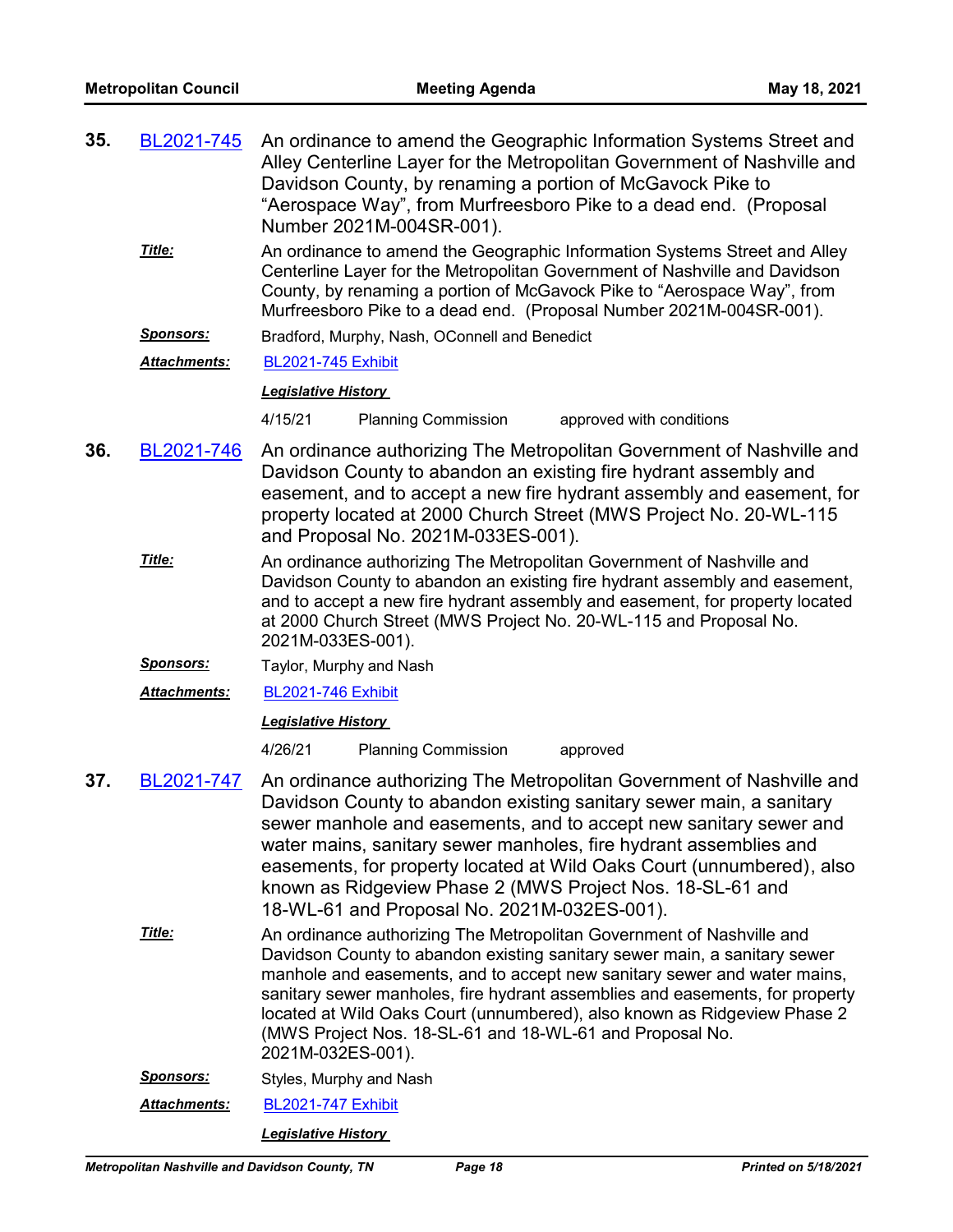#### 4/26/21 Planning Commission approved

- An ordinance authorizing The Metropolitan Government of Nashville and Davidson County to accept new sanitary sewer and water mains, sanitary sewer manholes, fire hydrant assemblies and easements, for three properties located at 2127 Buena Vista Pike and Goodrich Avenue (unnumbered), also known as Goodrich Townhomes (MWS Project Nos. 20-SL-267 and 20-WL-131 and Proposal No. 2021M-034ES-001). **38.** [BL2021-748](http://nashville.legistar.com/gateway.aspx?m=l&id=/matter.aspx?key=2255)
	- An ordinance authorizing The Metropolitan Government of Nashville and Davidson County to accept new sanitary sewer and water mains, sanitary sewer manholes, fire hydrant assemblies and easements, for three properties located at 2127 Buena Vista Pike and Goodrich Avenue (unnumbered), also known as Goodrich Townhomes (MWS Project Nos. 20-SL-267 and 20-WL-131 and Proposal No. 2021M-034ES-001). *Title:*

*Sponsors:* Toombs, Murphy and Nash

*Attachments:* [BL2021-748 Exhibit](http://nashville.legistar.com/gateway.aspx?M=F&ID=2b35ec94-a658-41de-a7ba-7fdd9b9bd46a.pdf)

#### *Legislative History*

4/26/21 Planning Commission approved

- An ordinance authorizing The Metropolitan Government of Nashville and Davidson County to abandon existing combination sewer main, sanitary sewer main and easements, and to accept new combination sewer main, sanitary sewer main, combination sewer manholes/inlets, sanitary sewer manholes and easements, for three properties located on Edgehill Avenue, also known as Edgehill Townhomes (MWS Project No. 20-SL-196 and Proposal No. 2021M-036ES-001). **39.** [BL2021-749](http://nashville.legistar.com/gateway.aspx?m=l&id=/matter.aspx?key=2258)
	- An ordinance authorizing The Metropolitan Government of Nashville and Davidson County to abandon existing combination sewer main, sanitary sewer main and easements, and to accept new combination sewer main, sanitary sewer main, combination sewer manholes/inlets, sanitary sewer manholes and easements, for three properties located on Edgehill Avenue, also known as Edgehill Townhomes (MWS Project No. 20-SL-196 and Proposal No. 2021M-036ES-001). *Title:*

**Sponsors: OConnell, Murphy and Nash** 

*Attachments:* [BL2021-749 Exhibit](http://nashville.legistar.com/gateway.aspx?M=F&ID=e9fd0f31-7b9b-41ca-936c-82f28a455ac8.pdf)

#### *Legislative History*

4/26/21 Planning Commission approved

An ordinance authorizing The Metropolitan Government of Nashville and Davidson County to abandon existing stormwater easement rights for property located 4001 Harding Pike (Proposal No. 2021M-037ES-001). **40.** [BL2021-750](http://nashville.legistar.com/gateway.aspx?m=l&id=/matter.aspx?key=2249) An ordinance authorizing The Metropolitan Government of Nashville and Davidson County to abandon existing stormwater easement rights for property located 4001 Harding Pike (Proposal No. 2021M-037ES-001). *Title: Sponsors:* Murphy and Nash *Attachments:* [BL2021-750 Exhibit](http://nashville.legistar.com/gateway.aspx?M=F&ID=913a7b74-02c6-4b82-ad7d-5c5f986fe52b.pdf)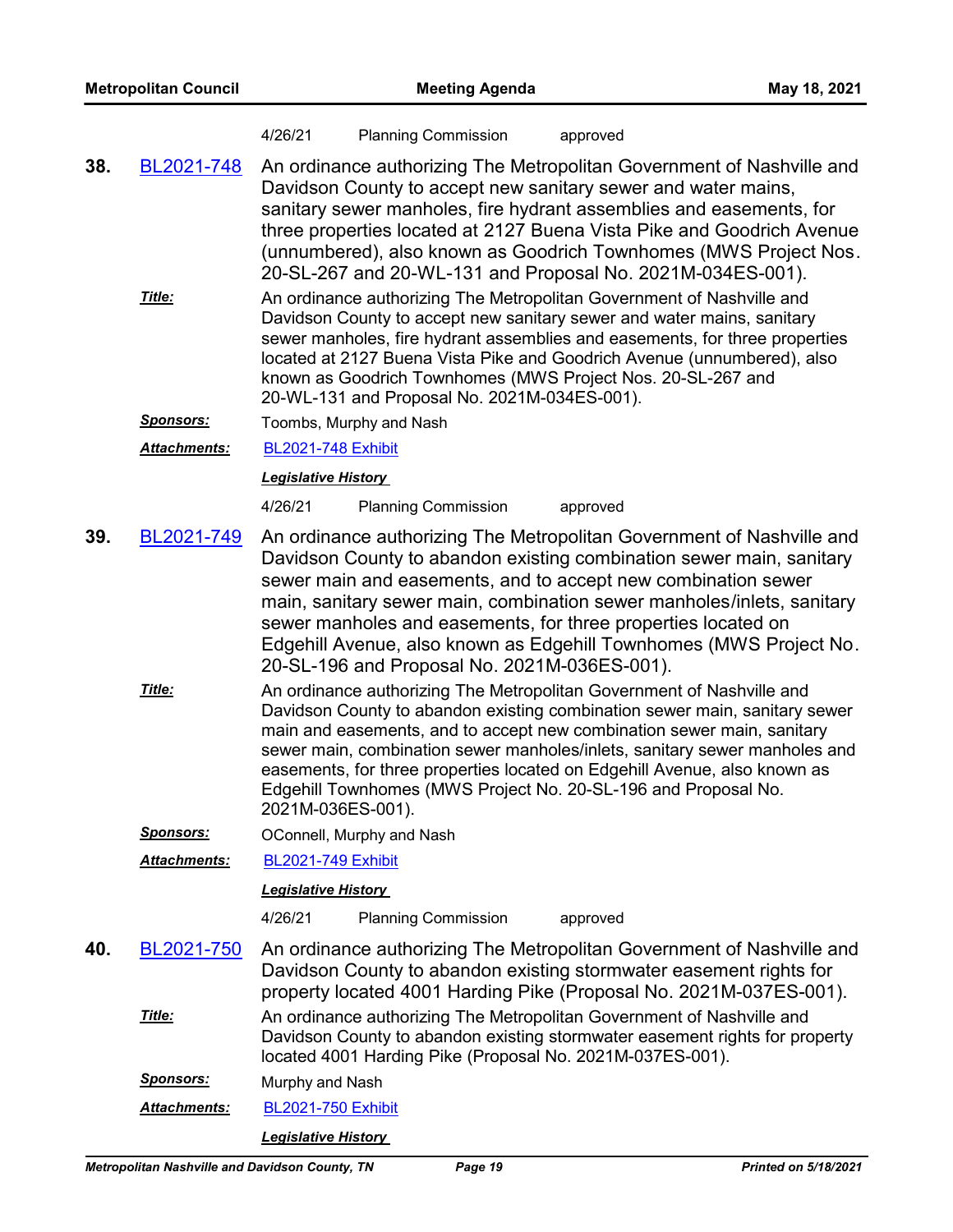#### 4/26/21 Planning Commission approved

- An ordinance to amend Title 17 of the Metropolitan Code of Laws, the Zoning Ordinance of The Metropolitan Government of Nashville and Davidson County, by changing from RS10 and R10 to RM4 zoning for properties located at Peeples Court (unnumbered) and Liberty Lane (unnumbered), at the southern terminus of Heathcote Court (55.28 acres), all of which is described herein (Proposal No. 2021Z-054PR-001). **41.** [BL2021-751](http://nashville.legistar.com/gateway.aspx?m=l&id=/matter.aspx?key=2267)
	- An ordinance to amend Title 17 of the Metropolitan Code of Laws, the Zoning Ordinance of The Metropolitan Government of Nashville and Davidson County, by changing from RS10 and R10 to RM4 zoning for properties located at Peeples Court (unnumbered) and Liberty Lane (unnumbered), at the southern terminus of Heathcote Court (55.28 acres), all of which is described herein (Proposal No. 2021Z-054PR-001). *Title:*
	- *Sponsors:* Young
	- *Attachments:* [BL2021-751 Sketch](http://nashville.legistar.com/gateway.aspx?M=F&ID=e6709146-6ee9-48b0-8bbf-06c7611f9bc9.docx)

#### *Legislative History*

| 5/11/21 | Metropolitan Council | filed                               |
|---------|----------------------|-------------------------------------|
| 5/11/21 | Metropolitan Council | referred to the Planning Commission |

## **J. Late Ordinances**

- An ordinance adopting the 2021-2022 through 2026-2027 Capital Improvements Budget for The Metropolitan Government of Nashville and Davidson County as the official Capital Improvements Budget of The Metropolitan Government of Nashville and Davidson County for Fiscal Year 2021-2022. **J2.** [BL2021-752](http://nashville.legistar.com/gateway.aspx?m=l&id=/matter.aspx?key=2278)
	- An ordinance adopting the 2021-2022 through 2026-2027 Capital Improvements Budget for The Metropolitan Government of Nashville and Davidson County as the official Capital Improvements Budget of The Metropolitan Government of Nashville and Davidson County for Fiscal Year 2021-2022. *Title:*
	- *Sponsors:* Toombs and Murphy

*Attachments:* [BL2021-752 Projects Plan](http://nashville.legistar.com/gateway.aspx?M=F&ID=15797a48-472f-4410-9e4b-4e18a1a86600.pdf)

## **K. Bills on Second Reading**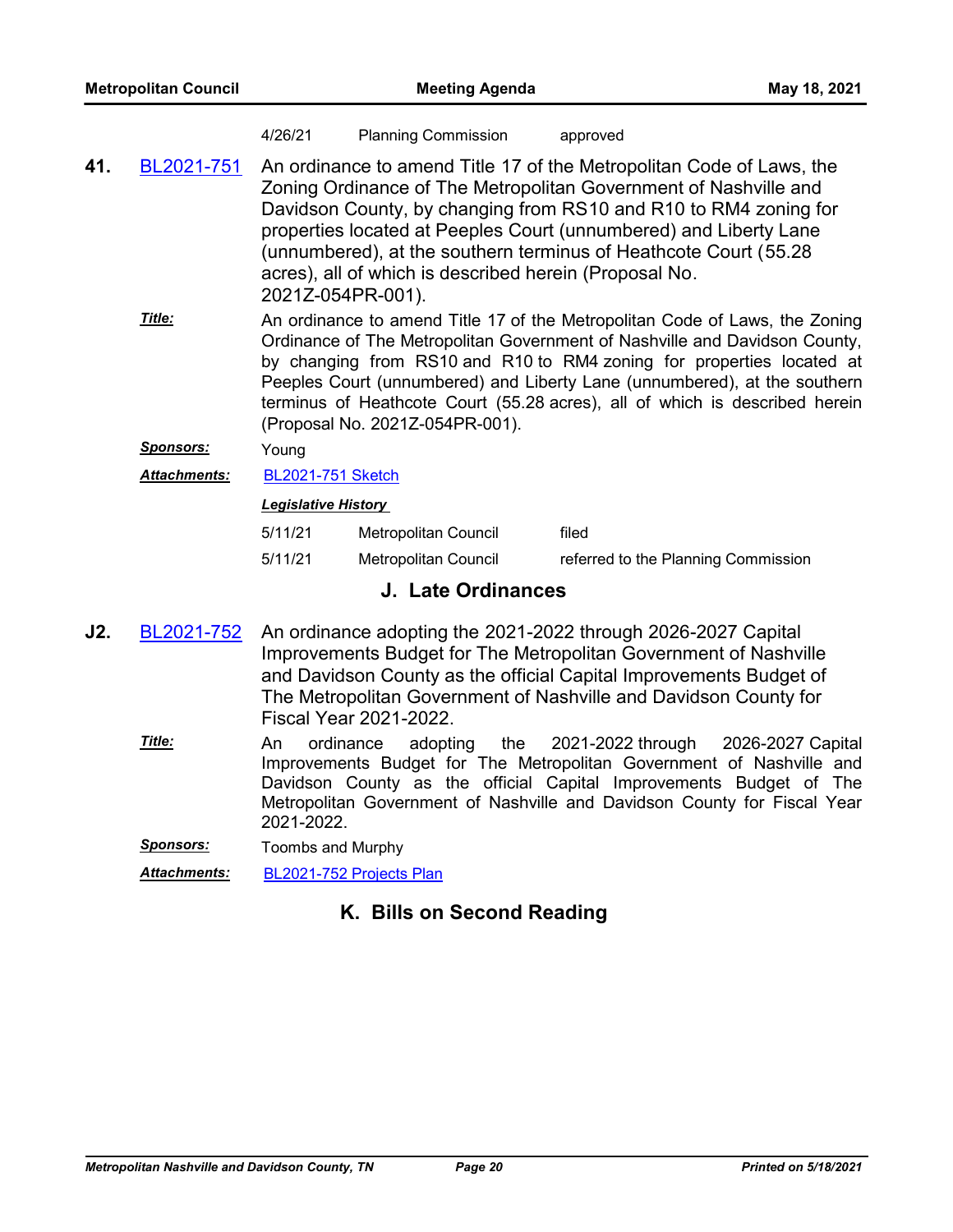| 42. | BL2019-4            | An ordinance amending Chapter 6.04 of the Metropolitan Code of laws<br>to prohibit aerial advertising. |                                                                                                                                          |                                                                                   |  |  |
|-----|---------------------|--------------------------------------------------------------------------------------------------------|------------------------------------------------------------------------------------------------------------------------------------------|-----------------------------------------------------------------------------------|--|--|
|     | Title:              | An ordinance amending Chapter 6.04 of the Metropolitan Code of laws to prohibit aerial<br>advertising. |                                                                                                                                          |                                                                                   |  |  |
|     | <b>Sponsors:</b>    | Sledge                                                                                                 |                                                                                                                                          |                                                                                   |  |  |
|     | <b>Attachments:</b> | BL2019-4                                                                                               |                                                                                                                                          |                                                                                   |  |  |
|     |                     | BL2019-4 Amendment 1                                                                                   |                                                                                                                                          |                                                                                   |  |  |
|     |                     | BL2019-4 Amendment 2                                                                                   |                                                                                                                                          |                                                                                   |  |  |
|     |                     | <b>Legislative History</b>                                                                             |                                                                                                                                          |                                                                                   |  |  |
|     |                     | 10/1/19                                                                                                | Metropolitan Council                                                                                                                     | passed on first reading                                                           |  |  |
|     |                     | 10/15/19                                                                                               | <b>Metropolitan Council</b>                                                                                                              | deferred                                                                          |  |  |
|     |                     | 10/15/19                                                                                               | Metropolitan Council                                                                                                                     | amended                                                                           |  |  |
|     |                     | 11/5/19                                                                                                | Metropolitan Council                                                                                                                     | deferred                                                                          |  |  |
|     |                     | 11/19/19                                                                                               | Metropolitan Council                                                                                                                     | deferred indefinitely                                                             |  |  |
|     |                     | 11/19/19                                                                                               | Metropolitan Council                                                                                                                     | referred to the Codes, Fair, and Farmers<br>Market Committee                      |  |  |
|     |                     | 11/19/19                                                                                               | <b>Metropolitan Council</b>                                                                                                              | referred to the Public Works Committee                                            |  |  |
|     |                     | 11/19/19                                                                                               | Metropolitan Council                                                                                                                     | referred to the Convention, Tourism, and<br><b>Public Entertainment Committee</b> |  |  |
|     |                     | 4/29/21                                                                                                | <b>Metropolitan Council</b>                                                                                                              | reinstated                                                                        |  |  |
| 43. | BL2021-654          |                                                                                                        | An ordinance to amend Title 17 of the Metropolitan Code of Laws, the<br>Zoning Ordinance of The Metropolitan Government of Nashville and |                                                                                   |  |  |

Zoning Ordinance of The Metropolitan Government of Nashville and Davidson County, by changing from RM2 to RS40 property located at 6000 Rivervalley Drive, at the southeast corner of Rivervalley Drive and Newsom Station Road and located within a Planned Unit Development Overlay (58.48 acres), all of which is described herein (Proposal No. 2021Z-026PR-001).

*Title:*

An ordinance to amend Title 17 of the Metropolitan Code of Laws, the Zoning Ordinance of The Metropolitan Government of Nashville and Davidson County, by changing from RM2 to RS40 property located at 6000 Rivervalley Drive, at the southeast corner of Rivervalley Drive and Newsom Station Road and located within a Planned Unit Development Overlay (58.48 acres), all of which is described herein (Proposal No. 2021Z-026PR-001).

#### *Sponsors:* Rosenberg

*Attachments:* [BL2021-654 Sketch](http://nashville.legistar.com/gateway.aspx?M=F&ID=aa454243-fb84-4881-9b94-d0e120d6b2b0.docx)

| 2/9/21  | <b>Metropolitan Council</b> | filed                   |
|---------|-----------------------------|-------------------------|
| 2/16/21 | <b>Metropolitan Council</b> | passed on first reading |
| 3/5/21  | Metropolitan Council        | advertised              |
| 3/25/21 | <b>Planning Commission</b>  | disapproved             |
| 4/6/21  | <b>Metropolitan Council</b> | public hearing          |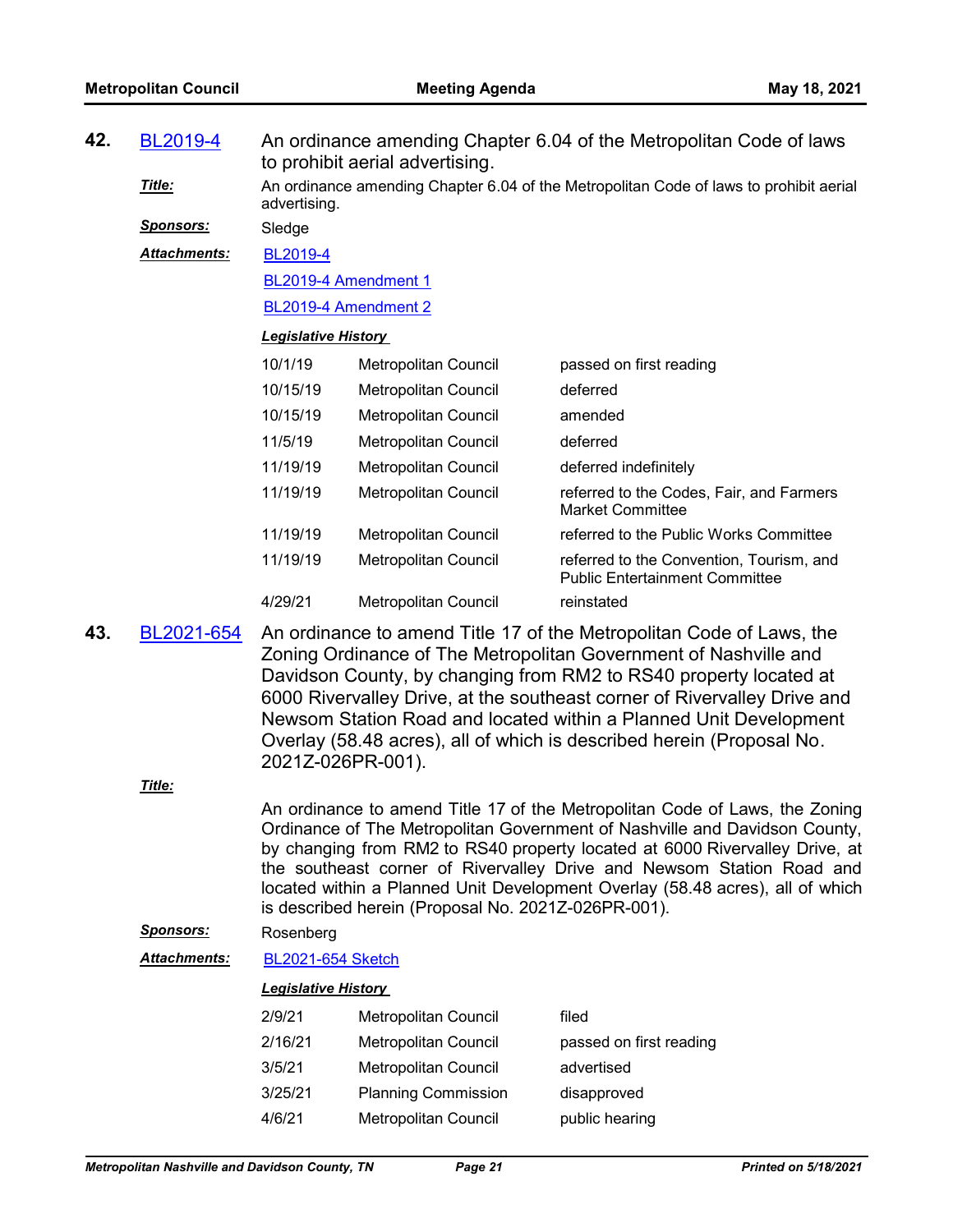|     | <b>Metropolitan Council</b>                    |                            | <b>Meeting Agenda</b>                | May 18, 2021                                                                                                                                                                                                                                                                                                                                                                                                                                                                        |
|-----|------------------------------------------------|----------------------------|--------------------------------------|-------------------------------------------------------------------------------------------------------------------------------------------------------------------------------------------------------------------------------------------------------------------------------------------------------------------------------------------------------------------------------------------------------------------------------------------------------------------------------------|
|     |                                                | 4/6/21                     | Metropolitan Council                 | deferred                                                                                                                                                                                                                                                                                                                                                                                                                                                                            |
|     |                                                | 4/13/21                    | Metropolitan Council                 | referred to the Planning, Zoning, and<br><b>Historical Committee</b>                                                                                                                                                                                                                                                                                                                                                                                                                |
|     |                                                | 4/20/21                    | Metropolitan Council                 | deferred                                                                                                                                                                                                                                                                                                                                                                                                                                                                            |
|     |                                                | 5/4/21                     | <b>Metropolitan Council</b>          | deferred                                                                                                                                                                                                                                                                                                                                                                                                                                                                            |
| 44. | BL2021-655                                     |                            | herein (Proposal No. 2000P-003-003). | An ordinance to amend Title 17 of the Metropolitan Code of Laws, the<br>Zoning Ordinance of The Metropolitan Government of Nashville and<br>Davidson County, by canceling a portion of the Riverwalk Planned Unit<br>Development district located at 6000 Rivervalley Drive, at the southeast<br>corner of Rivervalley Drive and Newsom Station Road, (58.48 acres),<br>approved for 61 multi-family dwelling units, all of which is described                                      |
|     | Title:                                         |                            |                                      | An ordinance to amend Title 17 of the Metropolitan Code of Laws, the Zoning<br>Ordinance of The Metropolitan Government of Nashville and Davidson County,<br>by canceling a portion of the Riverwalk Planned Unit Development district<br>located at 6000 Rivervalley Drive, at the southeast corner of Rivervalley Drive<br>and Newsom Station Road, (58.48 acres), approved for 61 multi-family<br>dwelling units, all of which is described herein (Proposal No. 2000P-003-003). |
|     | <u>Sponsors:</u>                               | Rosenberg                  |                                      |                                                                                                                                                                                                                                                                                                                                                                                                                                                                                     |
|     | <b>Attachments:</b>                            | <b>BL2021-655 Sketch</b>   |                                      |                                                                                                                                                                                                                                                                                                                                                                                                                                                                                     |
|     |                                                | <b>Legislative History</b> |                                      |                                                                                                                                                                                                                                                                                                                                                                                                                                                                                     |
|     |                                                | 2/9/21                     | Metropolitan Council                 | filed                                                                                                                                                                                                                                                                                                                                                                                                                                                                               |
|     |                                                | 2/16/21                    | Metropolitan Council                 | passed on first reading                                                                                                                                                                                                                                                                                                                                                                                                                                                             |
|     |                                                | 3/5/21                     | Metropolitan Council                 | advertised                                                                                                                                                                                                                                                                                                                                                                                                                                                                          |
|     |                                                | 3/25/21                    | <b>Planning Commission</b>           | disapproved                                                                                                                                                                                                                                                                                                                                                                                                                                                                         |
|     |                                                | 4/6/21                     | Metropolitan Council                 | public hearing                                                                                                                                                                                                                                                                                                                                                                                                                                                                      |
|     |                                                | 4/6/21                     | Metropolitan Council                 | deferred                                                                                                                                                                                                                                                                                                                                                                                                                                                                            |
|     |                                                | 4/13/21                    | Metropolitan Council                 | referred to the Planning, Zoning, and<br><b>Historical Committee</b>                                                                                                                                                                                                                                                                                                                                                                                                                |
|     |                                                | 4/20/21                    | Metropolitan Council                 | deferred                                                                                                                                                                                                                                                                                                                                                                                                                                                                            |
|     |                                                | 5/4/21                     | <b>Metropolitan Council</b>          | deferred                                                                                                                                                                                                                                                                                                                                                                                                                                                                            |
| 45. | BL2021-693                                     | waste.                     |                                      | An ordinance establishing a Special Solid Waste Commission to review<br>and identify solutions for the long-term disposal of Nashville's solid                                                                                                                                                                                                                                                                                                                                      |
|     | Title:                                         |                            |                                      | An ordinance establishing a Special Solid Waste Commission to review and<br>identify solutions for the long-term disposal of Nashville's solid waste.                                                                                                                                                                                                                                                                                                                               |
|     | <u>Sponsors:</u>                               | Hall                       |                                      |                                                                                                                                                                                                                                                                                                                                                                                                                                                                                     |
|     |                                                | <b>Legislative History</b> |                                      |                                                                                                                                                                                                                                                                                                                                                                                                                                                                                     |
|     |                                                | 3/30/21                    | Metropolitan Council                 | filed                                                                                                                                                                                                                                                                                                                                                                                                                                                                               |
|     |                                                | 4/6/21                     | Metropolitan Council                 | passed on first reading                                                                                                                                                                                                                                                                                                                                                                                                                                                             |
|     |                                                | 4/13/21                    | Metropolitan Council                 | referred to the Public Works Committee                                                                                                                                                                                                                                                                                                                                                                                                                                              |
|     |                                                | 4/13/21                    | Metropolitan Council                 | referred to the Rules, Confirmations, and<br><b>Public Elections Committee</b>                                                                                                                                                                                                                                                                                                                                                                                                      |
|     | Metropolitan Nashville and Davidson County, TN |                            | Page 22                              | Printed on 5/18/2021                                                                                                                                                                                                                                                                                                                                                                                                                                                                |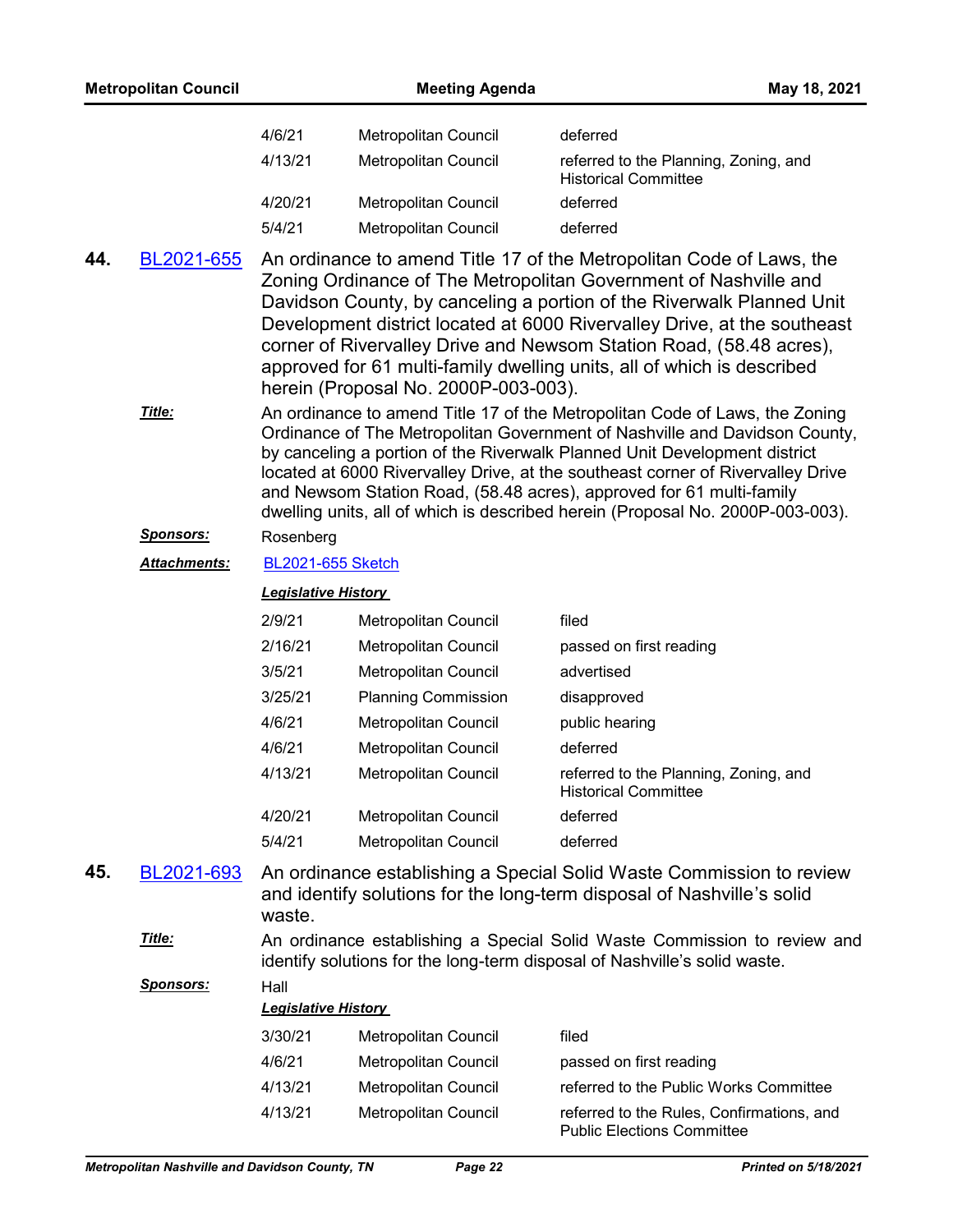|     | <b>Metropolitan Council</b> |                                               | <b>Meeting Agenda</b>                           |                                                                                                                                                                                                                                                                                           | May 18, 2021 |
|-----|-----------------------------|-----------------------------------------------|-------------------------------------------------|-------------------------------------------------------------------------------------------------------------------------------------------------------------------------------------------------------------------------------------------------------------------------------------------|--------------|
|     |                             | 4/20/21<br>5/4/21                             | Metropolitan Council<br>Metropolitan Council    | deferred<br>deferred                                                                                                                                                                                                                                                                      |              |
| 46. | BL2021-694                  | 2026.                                         |                                                 | An ordinance requiring all existing culverts, inlets, storm drains, and<br>ditches within the T2- Rural Neighborhood Policy and T3- Suburban<br>Neighborhood Policy to be upgraded, retro-fitted and/or constructed to<br>current Storm Water Management Manual Standards by December 31, |              |
|     | Title:                      |                                               |                                                 |                                                                                                                                                                                                                                                                                           |              |
|     |                             | 2026.                                         |                                                 | An ordinance requiring all existing culverts, inlets, storm drains, and<br>ditches within the T2- Rural Neighborhood Policy and T3- Suburban<br>Neighborhood Policy to be upgraded, retro-fitted and/or constructed to<br>current Storm Water Management Manual Standards by December 31, |              |
|     | <b>Sponsors:</b>            | Hall and Hurt                                 |                                                 |                                                                                                                                                                                                                                                                                           |              |
|     |                             | <b>Legislative History</b>                    |                                                 |                                                                                                                                                                                                                                                                                           |              |
|     |                             | 3/30/21                                       | Metropolitan Council                            | filed                                                                                                                                                                                                                                                                                     |              |
|     |                             | 4/6/21                                        | Metropolitan Council                            | passed on first reading                                                                                                                                                                                                                                                                   |              |
|     |                             | 4/13/21                                       | Metropolitan Council                            | referred to the Budget and Finance<br>Committee                                                                                                                                                                                                                                           |              |
|     |                             | 4/13/21                                       | Metropolitan Council                            | referred to the Public Works Committee                                                                                                                                                                                                                                                    |              |
|     |                             | 4/20/21                                       | Metropolitan Council                            | deferred                                                                                                                                                                                                                                                                                  |              |
|     |                             | 5/4/21                                        | Metropolitan Council                            | deferred                                                                                                                                                                                                                                                                                  |              |
| 47. | BL2021-718                  |                                               | to the Board of Plumbing Examiners and Appeals. | An ordinance to amend Title 2 of the Metropolitan Code, Chapter 2.76<br>related to the Board of Electrical Examiners and Appeals, 2.84 related to<br>the Board of Gas/Mechanical Examiners and Appeals, and 2.92 related                                                                  |              |
|     | Title:                      |                                               | Plumbing Examiners and Appeals.                 | An ordinance to amend Title 2 of the Metropolitan Code, Chapter 2.76 related<br>to the Board of Electrical Examiners and Appeals, 2.84 related to the Board of<br>Gas/Mechanical Examiners and Appeals, and 2.92 related to the Board of                                                  |              |
|     | <u>Sponsors:</u>            | Cash and Murphy<br><b>Legislative History</b> |                                                 |                                                                                                                                                                                                                                                                                           |              |
|     |                             | 4/13/21                                       | Metropolitan Council                            | filed                                                                                                                                                                                                                                                                                     |              |
|     |                             | 4/20/21                                       | Metropolitan Council                            | referred to the Codes, Fair, and Farmers<br><b>Market Committee</b>                                                                                                                                                                                                                       |              |
|     |                             | 4/20/21                                       | Metropolitan Council                            | referred to the Rules, Confirmations, and<br><b>Public Elections Committee</b>                                                                                                                                                                                                            |              |
|     |                             | 4/20/21                                       | Metropolitan Council                            | passed on first reading                                                                                                                                                                                                                                                                   |              |
|     |                             | 5/4/21                                        | Metropolitan Council                            | deferred                                                                                                                                                                                                                                                                                  |              |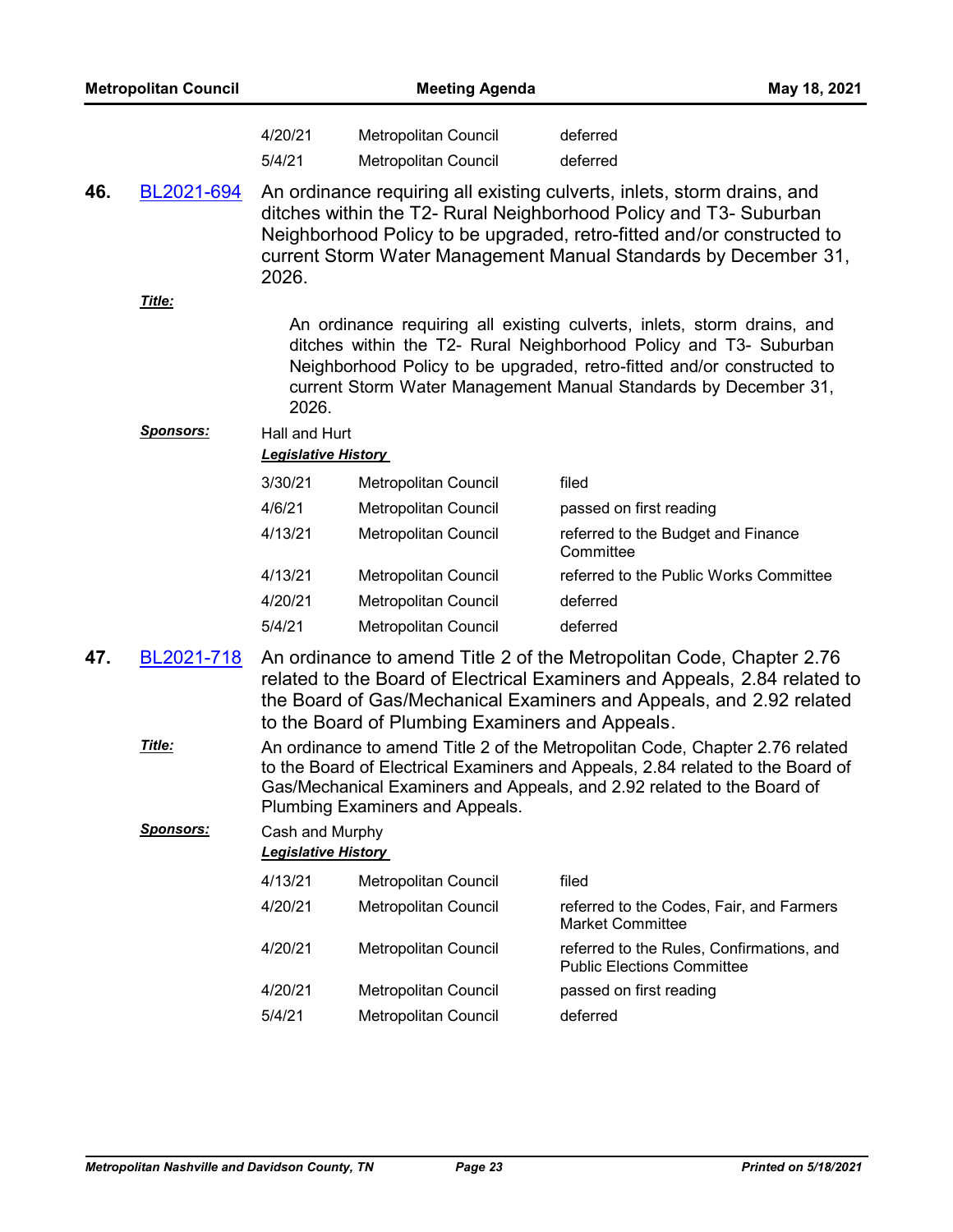| 48. | BL2021-720       | An ordinance to amend Section 16.24.330 of the Metropolitan Code to<br>require homeowners association signs.                                                                          |                                                        |                                                                                                                                       |
|-----|------------------|---------------------------------------------------------------------------------------------------------------------------------------------------------------------------------------|--------------------------------------------------------|---------------------------------------------------------------------------------------------------------------------------------------|
|     | Title:           | An ordinance to amend Section 16.24.330 of the Metropolitan Code to require<br>homeowners association signs.                                                                          |                                                        |                                                                                                                                       |
|     | <u>Sponsors:</u> | <b>Styles</b><br><b>Legislative History</b>                                                                                                                                           |                                                        |                                                                                                                                       |
|     |                  | 4/13/21                                                                                                                                                                               | Metropolitan Council                                   | filed                                                                                                                                 |
|     |                  | 4/20/21                                                                                                                                                                               | <b>Metropolitan Council</b>                            | referred to the Codes, Fair, and Farmers<br><b>Market Committee</b>                                                                   |
|     |                  | 4/20/21                                                                                                                                                                               | Metropolitan Council                                   | passed on first reading                                                                                                               |
|     |                  | 5/4/21                                                                                                                                                                                | Metropolitan Council                                   | deferred                                                                                                                              |
| 49. | BL2021-725       |                                                                                                                                                                                       | Laws regarding the Barnes Fund for Affordable Housing. | An ordinance to amend Section 2.149.040 of the Metropolitan Code of                                                                   |
|     | Title:           |                                                                                                                                                                                       | regarding the Barnes Fund for Affordable Housing.      | An ordinance to amend Section 2.149.040 of the Metropolitan Code of Laws                                                              |
|     | Sponsors:        | Suara, Welsch, Styles, Taylor and Gamble<br><b>Legislative History</b>                                                                                                                |                                                        |                                                                                                                                       |
|     |                  | 4/27/21                                                                                                                                                                               | <b>Metropolitan Council</b>                            | filed                                                                                                                                 |
|     |                  | 5/4/21                                                                                                                                                                                | Metropolitan Council                                   | passed on first reading                                                                                                               |
|     |                  | 5/17/21                                                                                                                                                                               | Affordable Housing<br>Committee                        | approved                                                                                                                              |
| 50. | BL2021-727       |                                                                                                                                                                                       | 09011004700) (Proposal No. 2021M-003PR-001).           | An ordinance declaring surplus and approving the disposition of a parcel<br>of real property known as 0 American Road (Map/Parcel No. |
|     | Title:           | An ordinance declaring surplus and approving the disposition of a parcel of<br>real property known as 0 American Road (Map/Parcel No. 09011004700)<br>(Proposal No. 2021M-003PR-001). |                                                        |                                                                                                                                       |
|     | <b>Sponsors:</b> |                                                                                                                                                                                       | Roberts, Toombs, Murphy and Nash                       |                                                                                                                                       |
|     | Attachments:     | <b>BL2021-727 Exhibit</b>                                                                                                                                                             |                                                        |                                                                                                                                       |
|     |                  | <b>Legislative History</b>                                                                                                                                                            |                                                        |                                                                                                                                       |
|     |                  | 3/23/21                                                                                                                                                                               | <b>Planning Commission</b>                             | approved                                                                                                                              |
|     |                  | 5/4/21                                                                                                                                                                                | Metropolitan Council                                   | referred to the Budget and Finance<br>Committee                                                                                       |
|     |                  | 5/4/21                                                                                                                                                                                | Metropolitan Council                                   | referred to the Planning, Zoning, and<br><b>Historical Committee</b>                                                                  |
|     |                  | 5/4/21                                                                                                                                                                                | Metropolitan Council                                   | referred to the Public Works Committee                                                                                                |
|     |                  | 5/4/21                                                                                                                                                                                | <b>Metropolitan Council</b>                            | passed on first reading                                                                                                               |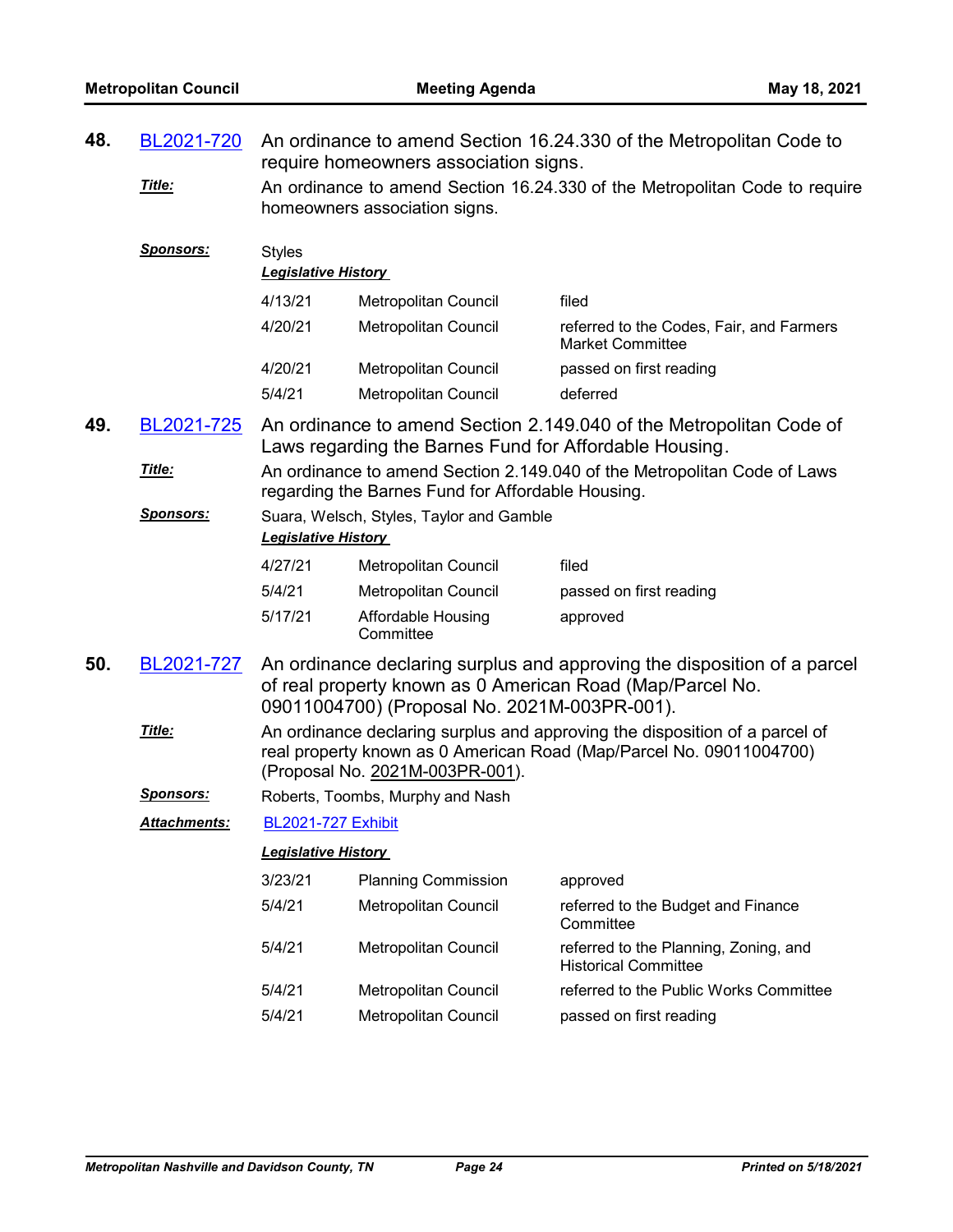| 51. | BL2021-728          | An ordinance to amend the Geographic Information Systems Street and<br>Alley Centerline Layer for the Metropolitan Government of Nashville and<br>Davidson County, by renaming a portion of Blake Drive from<br>Sunnywood Drive to the dead end to "Sweet Oak Court". (Proposal<br>Number 2021M-003SR-001).                                                                                                                                                                                                                                                          |                                                      |                                                                          |  |  |
|-----|---------------------|----------------------------------------------------------------------------------------------------------------------------------------------------------------------------------------------------------------------------------------------------------------------------------------------------------------------------------------------------------------------------------------------------------------------------------------------------------------------------------------------------------------------------------------------------------------------|------------------------------------------------------|--------------------------------------------------------------------------|--|--|
|     | Title:              | An ordinance to amend the Geographic Information Systems Street and Alley<br>Centerline Layer for the Metropolitan Government of Nashville and Davidson<br>County, by renaming a portion of Blake Drive from Sunnywood Drive to the<br>dead end to "Sweet Oak Court". (Proposal Number 2021M-003SR-001).                                                                                                                                                                                                                                                             |                                                      |                                                                          |  |  |
|     | <u>Sponsors:</u>    |                                                                                                                                                                                                                                                                                                                                                                                                                                                                                                                                                                      | Rutherford, Murphy, Nash and OConnell                |                                                                          |  |  |
|     | Attachments:        | <b>BL2021-728 Exhibit</b>                                                                                                                                                                                                                                                                                                                                                                                                                                                                                                                                            |                                                      |                                                                          |  |  |
|     |                     |                                                                                                                                                                                                                                                                                                                                                                                                                                                                                                                                                                      | BL2021-728 Historical Commission Staff Report        |                                                                          |  |  |
|     |                     | <b>Legislative History</b>                                                                                                                                                                                                                                                                                                                                                                                                                                                                                                                                           |                                                      |                                                                          |  |  |
|     |                     | 4/12/21                                                                                                                                                                                                                                                                                                                                                                                                                                                                                                                                                              | <b>Planning Commission</b>                           | approved with conditions                                                 |  |  |
|     |                     | 4/27/21                                                                                                                                                                                                                                                                                                                                                                                                                                                                                                                                                              | <b>Metropolitan Council</b>                          | referred to the Emergency Communications<br><b>District Board</b>        |  |  |
|     |                     | 5/4/21                                                                                                                                                                                                                                                                                                                                                                                                                                                                                                                                                               | Metropolitan Council                                 | referred to the Public Works Committee                                   |  |  |
|     |                     | 5/4/21                                                                                                                                                                                                                                                                                                                                                                                                                                                                                                                                                               | <b>Metropolitan Council</b>                          | referred to the Traffic, Parking, and<br><b>Transportation Committee</b> |  |  |
|     |                     | 5/4/21                                                                                                                                                                                                                                                                                                                                                                                                                                                                                                                                                               | Metropolitan Council                                 | passed on first reading                                                  |  |  |
|     |                     | 5/17/21                                                                                                                                                                                                                                                                                                                                                                                                                                                                                                                                                              | Planning, Zoning, and<br><b>Historical Committee</b> | approved                                                                 |  |  |
| 52. | BL2021-729          | An ordinance to amend the Geographic Information Systems Street and<br>Alley Centerline Layer for the Metropolitan Government of Nashville and<br>Davidson County by abandoning a portion of Forest Ridge Drive<br>right-of-way and easement, (Proposal Number 2021M-004AB-001).<br>An ordinance to amend the Geographic Information Systems Street and Alley<br>Centerline Layer for the Metropolitan Government of Nashville and Davidson<br>County by abandoning a portion of Forest Ridge Drive right-of-way and<br>easement, (Proposal Number 2021M-004AB-001). |                                                      |                                                                          |  |  |
|     | Title:              |                                                                                                                                                                                                                                                                                                                                                                                                                                                                                                                                                                      |                                                      |                                                                          |  |  |
|     | <u>Sponsors:</u>    |                                                                                                                                                                                                                                                                                                                                                                                                                                                                                                                                                                      | Evans, Murphy, Nash and OConnell                     |                                                                          |  |  |
|     | <b>Attachments:</b> | <b>BL2021-729 Exhibit</b>                                                                                                                                                                                                                                                                                                                                                                                                                                                                                                                                            |                                                      |                                                                          |  |  |
|     |                     | <b>Legislative History</b>                                                                                                                                                                                                                                                                                                                                                                                                                                                                                                                                           |                                                      |                                                                          |  |  |
|     |                     | 3/5/21                                                                                                                                                                                                                                                                                                                                                                                                                                                                                                                                                               | <b>Planning Commission</b>                           | approved                                                                 |  |  |
|     |                     | 4/12/21                                                                                                                                                                                                                                                                                                                                                                                                                                                                                                                                                              | <b>Traffic and Parking</b><br>Commission             | approved                                                                 |  |  |
|     |                     | 5/4/21                                                                                                                                                                                                                                                                                                                                                                                                                                                                                                                                                               | Metropolitan Council                                 | referred to the Public Works Committee                                   |  |  |
|     |                     | 5/4/21                                                                                                                                                                                                                                                                                                                                                                                                                                                                                                                                                               | Metropolitan Council                                 | referred to the Traffic, Parking, and<br><b>Transportation Committee</b> |  |  |
|     |                     | 5/4/21                                                                                                                                                                                                                                                                                                                                                                                                                                                                                                                                                               | Metropolitan Council                                 | passed on first reading                                                  |  |  |
|     |                     | 5/17/21                                                                                                                                                                                                                                                                                                                                                                                                                                                                                                                                                              | Planning, Zoning, and<br><b>Historical Committee</b> | approved                                                                 |  |  |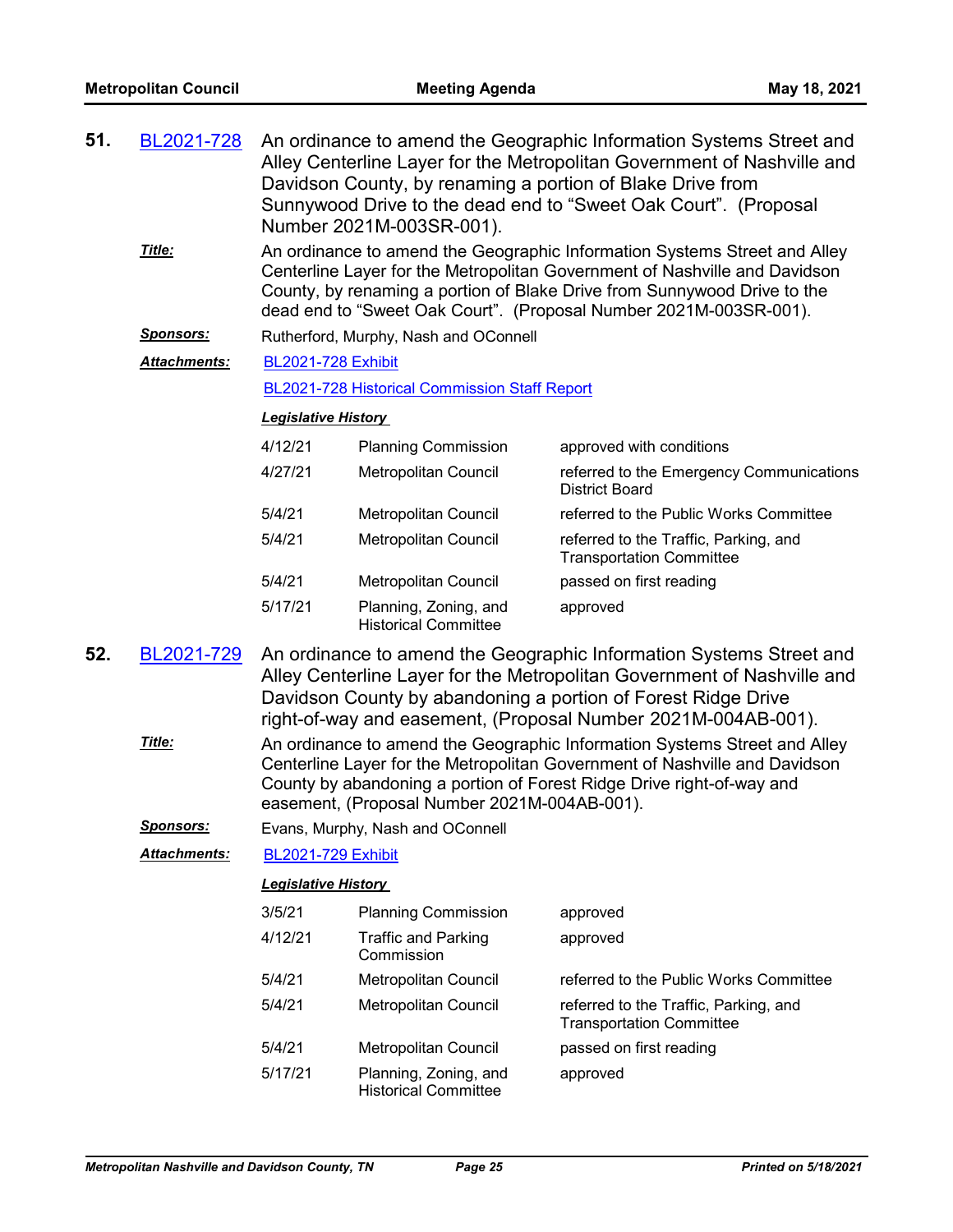- An ordinance authorizing The Metropolitan Government of Nashville and Davidson County to accept new sanitary sewer and water mains, sanitary sewer manholes, fire hydrant assemblies and easements, for property located at 3449 Brick Church Pike, also known as Village By The Creek Section 10A, (MWS Project Nos. 20-SL-227 and 20-WL-116 and Proposal No. 2021M-028ES-001). **53.** [BL2021-730](http://nashville.legistar.com/gateway.aspx?m=l&id=/matter.aspx?key=2171)
	- An ordinance authorizing The Metropolitan Government of Nashville and Davidson County to accept new sanitary sewer and water mains, sanitary sewer manholes, fire hydrant assemblies and easements, for property located at 3449 Brick Church Pike, also known as Village By The Creek Section 10A, (MWS Project Nos. 20-SL-227 and 20-WL-116 and Proposal No. 2021M-028ES-001). *Title:*

*Sponsors:* Gamble, Murphy and Nash

*Attachments:* [BL2021-730 Exhibit](http://nashville.legistar.com/gateway.aspx?M=F&ID=32e7ba93-0c30-46d3-bf5d-73934703be9b.pdf)

#### *Legislative History*

| 4/7/21  | <b>Planning Commission</b>                           | approved                               |
|---------|------------------------------------------------------|----------------------------------------|
| 5/4/21  | Metropolitan Council                                 | referred to the Public Works Committee |
| 5/4/21  | <b>Metropolitan Council</b>                          | passed on first reading                |
| 5/17/21 | Planning, Zoning, and<br><b>Historical Committee</b> | approved                               |

- An ordinance authorizing The Metropolitan Government of Nashville and Davidson County to abandon existing public sanitary sewer main and easements, and to accept new sanitary sewer and water mains, sanitary sewer manholes, fire hydrant assembly and easements, for property located at 3449 Brick Church Pike, also known as Village By The Creek Section 10B, (MWS Project Nos. 20-SL-228 and 20-WL-117 and Proposal No. 2021M-029ES-001). **54.** [BL2021-731](http://nashville.legistar.com/gateway.aspx?m=l&id=/matter.aspx?key=2173)
	- An ordinance authorizing The Metropolitan Government of Nashville and Davidson County to abandon existing public sanitary sewer main and easements, and to accept new sanitary sewer and water mains, sanitary sewer manholes, fire hydrant assembly and easements, for property located at 3449 Brick Church Pike, also known as Village By The Creek Section 10B, (MWS Project Nos. 20-SL-228 and 20-WL-117 and Proposal No. 2021M-029ES-001). *Title:*

*Sponsors:* Gamble, Murphy and Nash

*Attachments:* [BL2021-731 Exhibit](http://nashville.legistar.com/gateway.aspx?M=F&ID=d32a72a5-9fde-4e57-a604-c5b77f88803a.pdf)

| 4/7/21  | <b>Planning Commission</b>                           | approved                               |
|---------|------------------------------------------------------|----------------------------------------|
| 5/4/21  | Metropolitan Council                                 | referred to the Public Works Committee |
| 5/4/21  | Metropolitan Council                                 | passed on first reading                |
| 5/17/21 | Planning, Zoning, and<br><b>Historical Committee</b> | approved                               |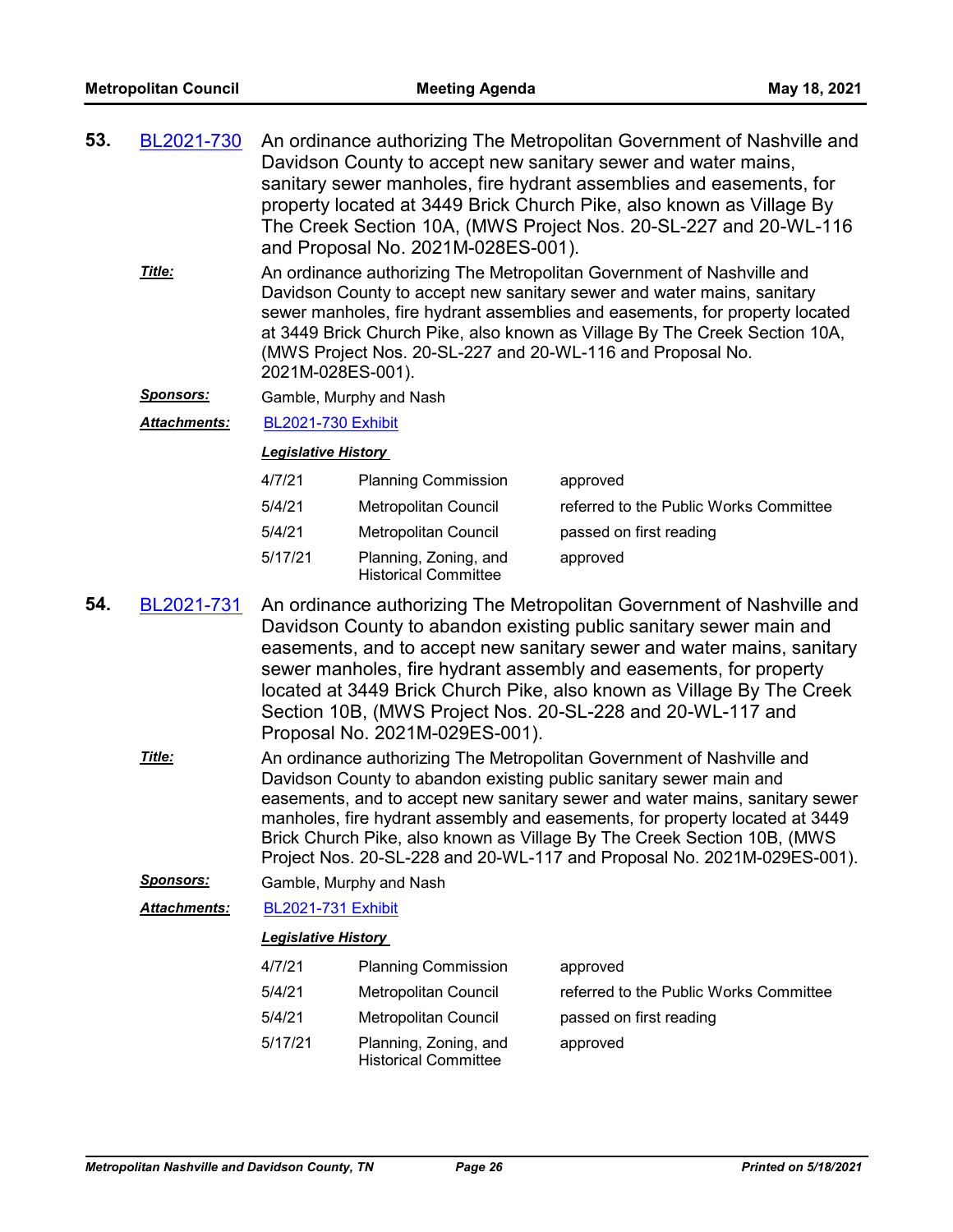| 55. | BL2021-732 An ordinance authorizing The Metropolitan Government of Nashville and |
|-----|----------------------------------------------------------------------------------|
|     | Davidson County to accept the relocation of existing water main and              |
|     | easements, for property located at 4619 Hessey Road at the                       |
|     | intersection of Leona Pass and Earhart Road, also known as the Ashton            |
|     | Park Watermain Relocation (MWS Project No. 21-WL-25 and Proposal                 |
|     | No. 2021M-026ES-001).                                                            |
|     |                                                                                  |

An ordinance authorizing The Metropolitan Government of Nashville and Davidson County to accept the relocation of existing water main and easements, for property located at 4619 Hessey Road at the intersection of Leona Pass and Earhart Road, also known as the Ashton Park Watermain Relocation (MWS Project No. 21-WL-25 and Proposal No. 2021M-026ES-001). *Title:*

*Sponsors:* Evans, Murphy and Nash

*Attachments:* [BL2021-732 Exhibit](http://nashville.legistar.com/gateway.aspx?M=F&ID=eb87285a-d153-46d5-925e-bd0b56293ea0.pdf)

#### *Legislative History*

| 4/7/21  | <b>Planning Commission</b>                           | approved                               |
|---------|------------------------------------------------------|----------------------------------------|
| 5/4/21  | Metropolitan Council                                 | referred to the Public Works Committee |
| 5/4/21  | Metropolitan Council                                 | passed on first reading                |
| 5/17/21 | Planning, Zoning, and<br><b>Historical Committee</b> | approved                               |

- An ordinance authorizing The Metropolitan Government of Nashville and Davidson County to abandon existing public sanitary sewer main, sanitary sewer manhole and easements, and to accept new sanitary sewer main, sanitary sewer manholes and easements, for property located at 170 Antioch Pike, also known as Darrow Downs Sewer Extension (MWS Project No. 20-SL-156 and Proposal No. 2021M-031ES-001). **56.** [BL2021-733](http://nashville.legistar.com/gateway.aspx?m=l&id=/matter.aspx?key=2180)
	- An ordinance authorizing The Metropolitan Government of Nashville and Davidson County to abandon existing public sanitary sewer main, sanitary sewer manhole and easements, and to accept new sanitary sewer main, sanitary sewer manholes and easements, for property located at 170 Antioch Pike, also known as Darrow Downs Sewer Extension (MWS Project No. 20-SL-156 and Proposal No. 2021M-031ES-001). *Title:*

*Sponsors:* Welsch, Murphy and Nash

*Attachments:* [BL2021-733 Exhibit](http://nashville.legistar.com/gateway.aspx?M=F&ID=31aee078-14f6-4e48-9ba4-9ff6489145ed.pdf)

| 4/7/21  | <b>Planning Commission</b>                           | approved                               |
|---------|------------------------------------------------------|----------------------------------------|
| 5/4/21  | Metropolitan Council                                 | referred to the Public Works Committee |
| 5/4/21  | Metropolitan Council                                 | passed on first reading                |
| 5/17/21 | Planning, Zoning, and<br><b>Historical Committee</b> | approved                               |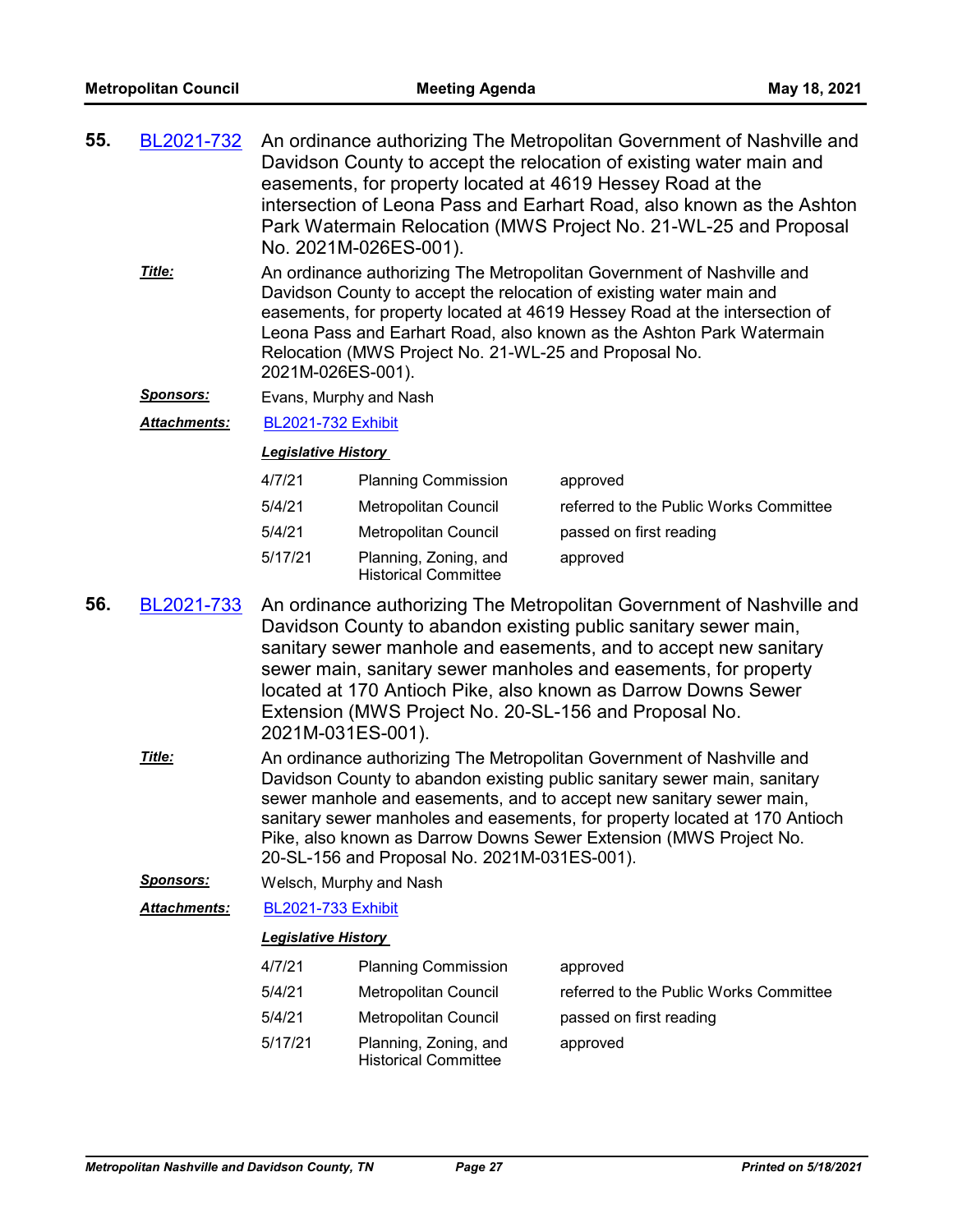| 57. | <u>BL2021-734</u><br>Title: | An ordinance authorizing The Metropolitan Government of Nashville and<br>Davidson County to accept sanitary sewer main, a sanitary sewer<br>manhole and easements, for property located at 526 Myatt Drive (MWS<br>Project No. 20-SL-252 and Proposal No. 2021M-030ES-001).<br>An ordinance authorizing The Metropolitan Government of Nashville and<br>Davidson County to accept sanitary sewer main, a sanitary sewer manhole and<br>easements, for property located at 526 Myatt Drive (MWS Project No.<br>20-SL-252 and Proposal No. 2021M-030ES-001). |                                                                      |                                                  |
|-----|-----------------------------|------------------------------------------------------------------------------------------------------------------------------------------------------------------------------------------------------------------------------------------------------------------------------------------------------------------------------------------------------------------------------------------------------------------------------------------------------------------------------------------------------------------------------------------------------------|----------------------------------------------------------------------|--------------------------------------------------|
|     | <u>Sponsors:</u>            |                                                                                                                                                                                                                                                                                                                                                                                                                                                                                                                                                            | Hancock, Murphy and Nash                                             |                                                  |
|     | <b>Attachments:</b>         | <b>BL2021-734 Exhibit</b>                                                                                                                                                                                                                                                                                                                                                                                                                                                                                                                                  |                                                                      |                                                  |
|     |                             | <b>Legislative History</b>                                                                                                                                                                                                                                                                                                                                                                                                                                                                                                                                 |                                                                      |                                                  |
|     |                             | 4/7/21                                                                                                                                                                                                                                                                                                                                                                                                                                                                                                                                                     | <b>Planning Commission</b>                                           | approved                                         |
|     |                             | 5/4/21                                                                                                                                                                                                                                                                                                                                                                                                                                                                                                                                                     | Metropolitan Council                                                 | referred to the Public Works Committee           |
|     |                             | 5/4/21                                                                                                                                                                                                                                                                                                                                                                                                                                                                                                                                                     | <b>Metropolitan Council</b>                                          | passed on first reading                          |
|     |                             | 5/17/21                                                                                                                                                                                                                                                                                                                                                                                                                                                                                                                                                    | Planning, Zoning, and<br><b>Historical Committee</b>                 | approved                                         |
|     |                             |                                                                                                                                                                                                                                                                                                                                                                                                                                                                                                                                                            | L. Bills on Third Reading                                            |                                                  |
| 58. | BL2021-620                  | An ordinance amending Chapters 17.36 and 17.40 of Title 17 of the<br>Metropolitan Code to create a Detached Accessory Dwelling Unit<br>(DADU) Overlay District. (Proposal No. 2021Z-002TX-001).                                                                                                                                                                                                                                                                                                                                                            |                                                                      |                                                  |
|     | Title:                      | An ordinance amending Chapters 17.36 and 17.40 of Title 17 of the<br>Metropolitan Code to create a Detached Accessory Dwelling Unit (DADU)<br>Overlay District. (Proposal No. 2021Z-002TX-001).                                                                                                                                                                                                                                                                                                                                                            |                                                                      |                                                  |
|     | <b>Sponsors:</b>            | <b>Legislative History</b>                                                                                                                                                                                                                                                                                                                                                                                                                                                                                                                                 | Allen, Parker, Welsch, OConnell, Withers, Taylor, Benedict and Suara |                                                  |
|     |                             | 1/26/21                                                                                                                                                                                                                                                                                                                                                                                                                                                                                                                                                    | Metropolitan Council                                                 | filed                                            |
|     |                             | 2/2/21                                                                                                                                                                                                                                                                                                                                                                                                                                                                                                                                                     | Metropolitan Council                                                 | passed on first reading                          |
|     |                             | 2/5/21                                                                                                                                                                                                                                                                                                                                                                                                                                                                                                                                                     | Metropolitan Council                                                 | advertised                                       |
|     |                             | 2/25/21                                                                                                                                                                                                                                                                                                                                                                                                                                                                                                                                                    | <b>Planning Commission</b>                                           | approved with conditions, disapproved<br>without |
|     |                             | 3/2/21                                                                                                                                                                                                                                                                                                                                                                                                                                                                                                                                                     | Metropolitan Council                                                 | public hearing                                   |
|     |                             | 3/2/21                                                                                                                                                                                                                                                                                                                                                                                                                                                                                                                                                     | Metropolitan Council                                                 | amended                                          |
|     |                             | 3/2/21                                                                                                                                                                                                                                                                                                                                                                                                                                                                                                                                                     | Metropolitan Council                                                 | deferred                                         |
|     |                             | 4/6/21                                                                                                                                                                                                                                                                                                                                                                                                                                                                                                                                                     | Metropolitan Council                                                 | deferred                                         |
|     |                             | 5/3/21                                                                                                                                                                                                                                                                                                                                                                                                                                                                                                                                                     | Planning, Zoning, and<br><b>Historical Committee</b>                 | approved                                         |
|     |                             | 5/4/21                                                                                                                                                                                                                                                                                                                                                                                                                                                                                                                                                     | Metropolitan Council                                                 | passed on second reading                         |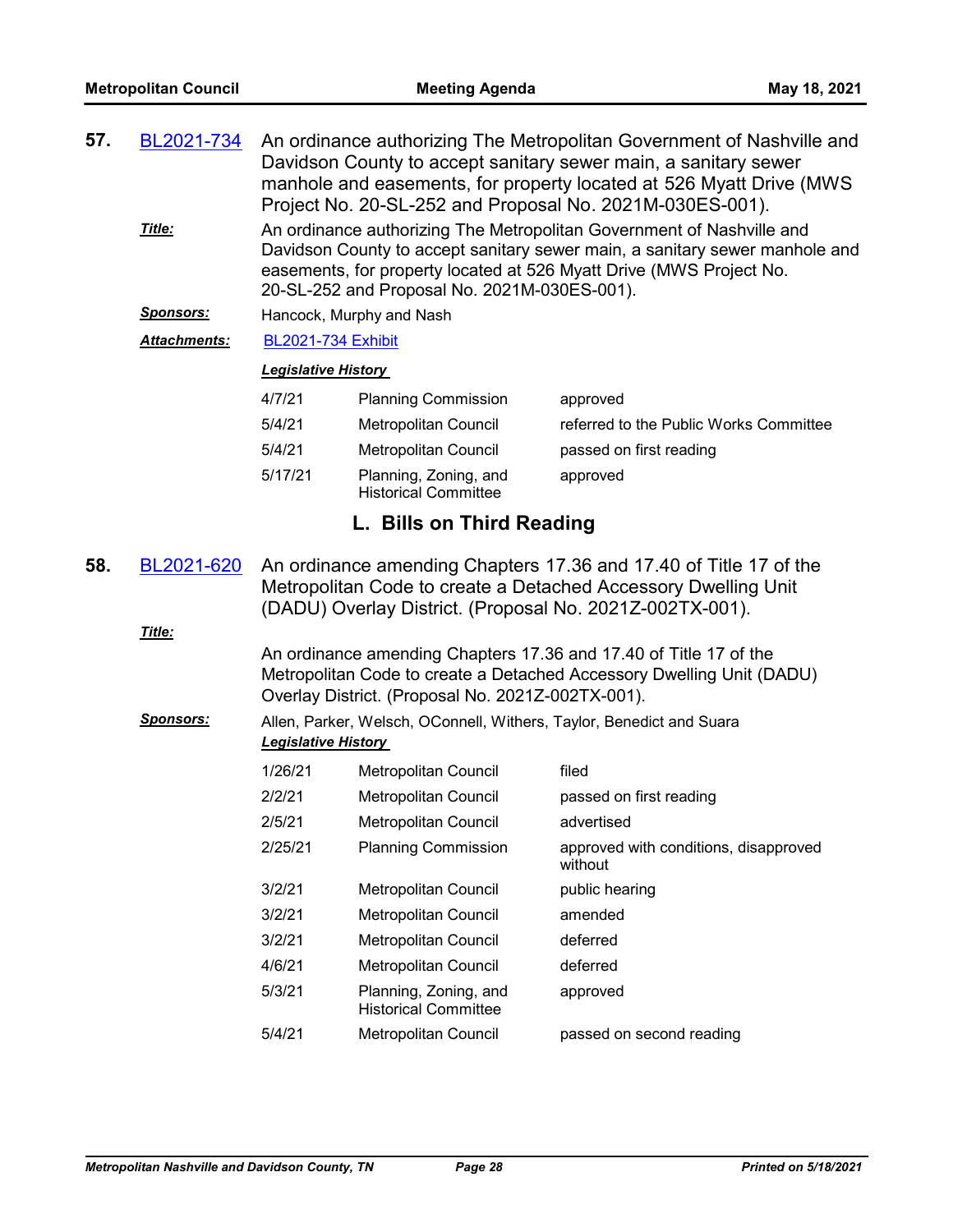- An ordinance to amend Title 17 of the Metropolitan Code of Laws, the Zoning Ordinance of The Metropolitan Government of Nashville and Davidson County, by changing from CS, IWD, MUL-A, OR20, RM20-A, R6, and R6-A to MUN-A-NS, MUL-A-NS, RM20-A-NS, CS-NS, and OR20-NS for various properties located south of Lafayette Street and north of Wedgewood Avenue (173.99 acres), all of which is described herein (Proposal No 2021Z-016PR-001). **59.** [BL2021-634](http://nashville.legistar.com/gateway.aspx?m=l&id=/matter.aspx?key=1879)
	- An ordinance to amend Title 17 of the Metropolitan Code of Laws, the Zoning Ordinance of The Metropolitan Government of Nashville and Davidson County, by changing from CS, IWD, MUL-A, OR20, RM20-A, R6, and R6-A to MUN-A-NS, MUL-A-NS, RM20-A-NS, CS-NS, and OR20-NS for various properties located south of Lafayette Street and north of Wedgewood Avenue (173.99 acres), all of which is described herein (Proposal No 2021Z-016PR-001). *Title:*
	- *Sponsors:* Sledge
	- [BL2021-634 Owners List](http://nashville.legistar.com/gateway.aspx?M=F&ID=e73cdd54-11f6-4bf6-95d5-2fb806584d4d.xlsx) *Attachments:*

[BL2021-634 Sketch](http://nashville.legistar.com/gateway.aspx?M=F&ID=1a48acd4-2a29-4ff4-be33-4137b59c546e.docx)

#### [BL2021-634 Substitute](http://nashville.legistar.com/gateway.aspx?M=F&ID=6e320795-df11-47c7-8d27-1f19d41fd7eb.docx)

| 1/26/21 | <b>Metropolitan Council</b>                          | filed                    |
|---------|------------------------------------------------------|--------------------------|
| 2/2/21  | <b>Metropolitan Council</b>                          | passed on first reading  |
| 2/5/21  | <b>Metropolitan Council</b>                          | advertised               |
| 3/2/21  | <b>Metropolitan Council</b>                          | deferred                 |
| 4/8/21  | <b>Planning Commission</b>                           | approved with conditions |
| 5/4/21  | <b>Metropolitan Council</b>                          | public hearing           |
| 5/4/21  | Metropolitan Council                                 | substituted              |
| 5/4/21  | <b>Metropolitan Council</b>                          | passed on second reading |
| 5/17/21 | Planning, Zoning, and<br><b>Historical Committee</b> | approved                 |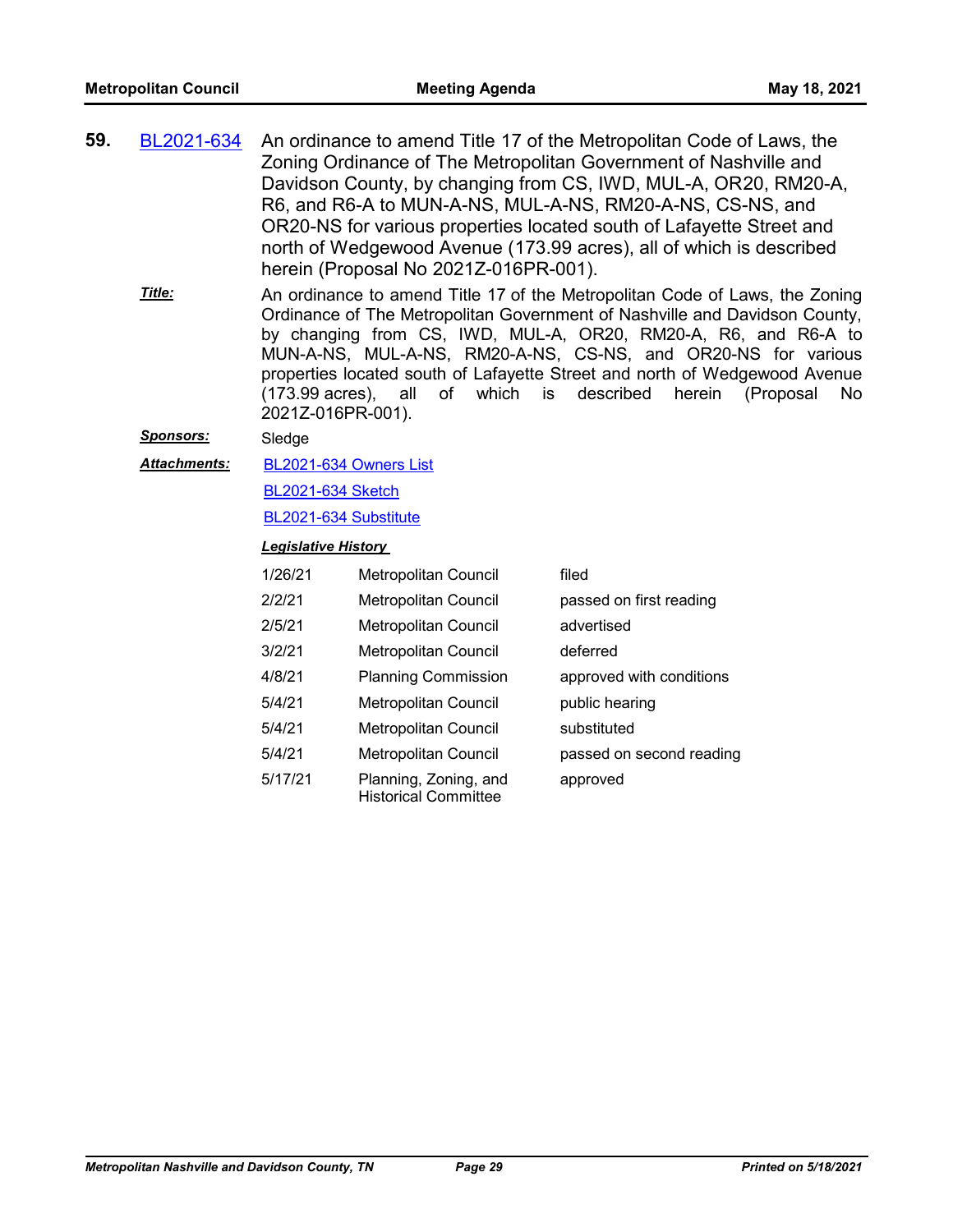| 60. | BL2021-635 | An ordinance to amend Title 17 of the Metropolitan Code of Laws, the<br>Zoning Ordinance of The Metropolitan Government of Nashville and<br>Davidson County, by applying an Urban Design Overlay District to<br>various properties located south of Lafayette Street and north of<br>Wedgewood Avenue, zoned CS, IWD, MUL-A, OR20, RM20-A, R6 and<br>R6-A (187.81 acres), all of which is described herein (Proposal No. |
|-----|------------|--------------------------------------------------------------------------------------------------------------------------------------------------------------------------------------------------------------------------------------------------------------------------------------------------------------------------------------------------------------------------------------------------------------------------|
|     |            | 2021UD-001-001).                                                                                                                                                                                                                                                                                                                                                                                                         |
|     | Title:     | An ordinance to amend Title 17 of the Metropolitan Code of Laws, the Zoning<br>Ordinance of The Motropolitan Covernment of Nachville and Davidson County                                                                                                                                                                                                                                                                 |

Ordinance of The Metropolitan Government of Nashville and Davidson County, by applying an Urban Design Overlay District to various properties located south of Lafayette Street and north of Wedgewood Avenue, zoned CS, IWD, MUL-A, OR20, RM20-A, R6 and R6-A (187.81 acres), all of which is described herein (Proposal No. 2021UD-001-001).

#### *Sponsors:* Sledge

#### [Substitute BL2021-635](http://nashville.legistar.com/gateway.aspx?M=F&ID=3f8ec3b7-8eda-4225-b318-c2ab427872d3.docx) *Attachments:*

[Substitute BL2021-635 Owners List](http://nashville.legistar.com/gateway.aspx?M=F&ID=a6b914eb-21c3-4678-933d-4b54c6ed9129.xlsx)

[Substitute BL2021-635 Plan](http://nashville.legistar.com/gateway.aspx?M=F&ID=f139feb3-0896-4b04-8c69-792ad9fad9a2.pdf)

[Substitute BL2021-635 Sketch](http://nashville.legistar.com/gateway.aspx?M=F&ID=92b201e4-622c-48b0-9778-a7f73539da07.docx)

| 1/26/21 | Metropolitan Council                                 | filed                    |
|---------|------------------------------------------------------|--------------------------|
| 2/2/21  | Metropolitan Council                                 | passed on first reading  |
| 2/5/21  | Metropolitan Council                                 | advertised               |
| 3/2/21  | Metropolitan Council                                 | deferred                 |
| 4/8/21  | <b>Planning Commission</b>                           | approved with conditions |
| 5/4/21  | <b>Metropolitan Council</b>                          | public hearing           |
| 5/4/21  | Metropolitan Council                                 | substituted              |
| 5/4/21  | Metropolitan Council                                 | passed on second reading |
| 5/17/21 | Planning, Zoning, and<br><b>Historical Committee</b> | approved                 |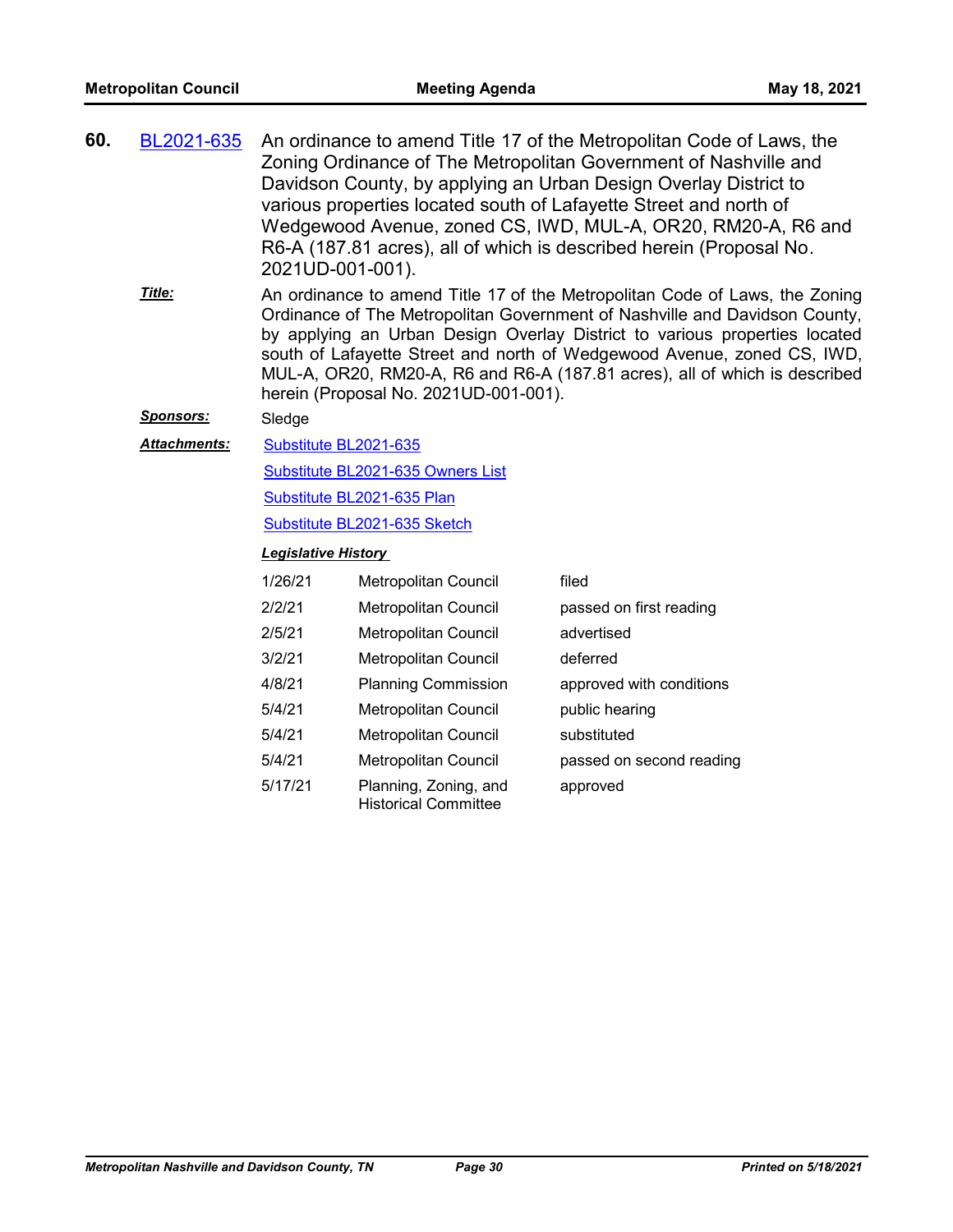- An ordinance to amend Title 17 of the Metropolitan Code of Laws, the Zoning Ordinance of The Metropolitan Government of Nashville and Davidson County, by changing from R6-A to SP zoning for properties located at 1321 and 1323 Pillow Street, at the northwest corner of Merritt Avenue and Pillow Street, (0.46 acres), to permit a maximum of 37 multi-family residential units, all of which is described herein (Proposal No. 2020SP-052-001). **61.** [BL2021-668](http://nashville.legistar.com/gateway.aspx?m=l&id=/matter.aspx?key=1969)
	- An ordinance to amend Title 17 of the Metropolitan Code of Laws, the Zoning Ordinance of The Metropolitan Government of Nashville and Davidson County, by changing from R6-A to SP zoning for properties located at 1321 and 1323 Pillow Street, at the northwest corner of Merritt Avenue and Pillow Street, (0.46 acres), to permit a maximum of 37 multi-family residential units, all of which is described herein (Proposal No. 2020SP-052-001). *Title:*

#### *Sponsors:* Sledge

[BL2021-668 Plans](http://nashville.legistar.com/gateway.aspx?M=F&ID=a34845f2-bb3e-44a5-884e-6dafbcb4aeba.pdf) *Attachments:*

#### [Substitute BL2021-668](http://nashville.legistar.com/gateway.aspx?M=F&ID=dba4c3c0-2433-4570-a004-923aeb4283b1.docx)

#### *Legislative History*

| 2/23/21 | Metropolitan Council                                 | filed                                            |
|---------|------------------------------------------------------|--------------------------------------------------|
| 2/25/21 | <b>Planning Commission</b>                           | approved with conditions, disapproved<br>without |
| 3/2/21  | Metropolitan Council                                 | passed on first reading                          |
| 3/5/21  | Metropolitan Council                                 | advertised                                       |
| 4/6/21  | Metropolitan Council                                 | public hearing                                   |
| 4/6/21  | Metropolitan Council                                 | deferred                                         |
| 5/3/21  | Planning, Zoning, and<br><b>Historical Committee</b> | approved with a substitute                       |
| 5/4/21  | Metropolitan Council                                 | substituted                                      |
| 5/4/21  | Metropolitan Council                                 | passed on second reading                         |

An ordinance to amend Title 17 of the Metropolitan Code of Laws, the Zoning Ordinance of The Metropolitan Government of Nashville and Davidson County, by changing from RS7.5 to R6-A zoning for property located at Monticello Street (unnumbered), at the corner of Winstead Ave and Monticello St (0.18 acres), all of which is described herein (Proposal No. 2021Z-005PR-001). **62.** [BL2021-669](http://nashville.legistar.com/gateway.aspx?m=l&id=/matter.aspx?key=1854) An ordinance to amend Title 17 of the Metropolitan Code of Laws, the Zoning Ordinance of The Metropolitan Government of Nashville and Davidson County, by changing from RS7.5 to R6-A zoning for property located at Monticello Street (unnumbered), at the corner of Winstead Ave and Monticello St (0.18 acres), all of which is described herein (Proposal No. 2021Z-005PR-001). *Title: Sponsors:* Toombs *Attachments:* [BL2021-669 Sketch](http://nashville.legistar.com/gateway.aspx?M=F&ID=e9dd58a6-307a-466b-93c7-8d5ac921fc9f.docx)

*Legislative History* 

1/21/21 Planning Commission approved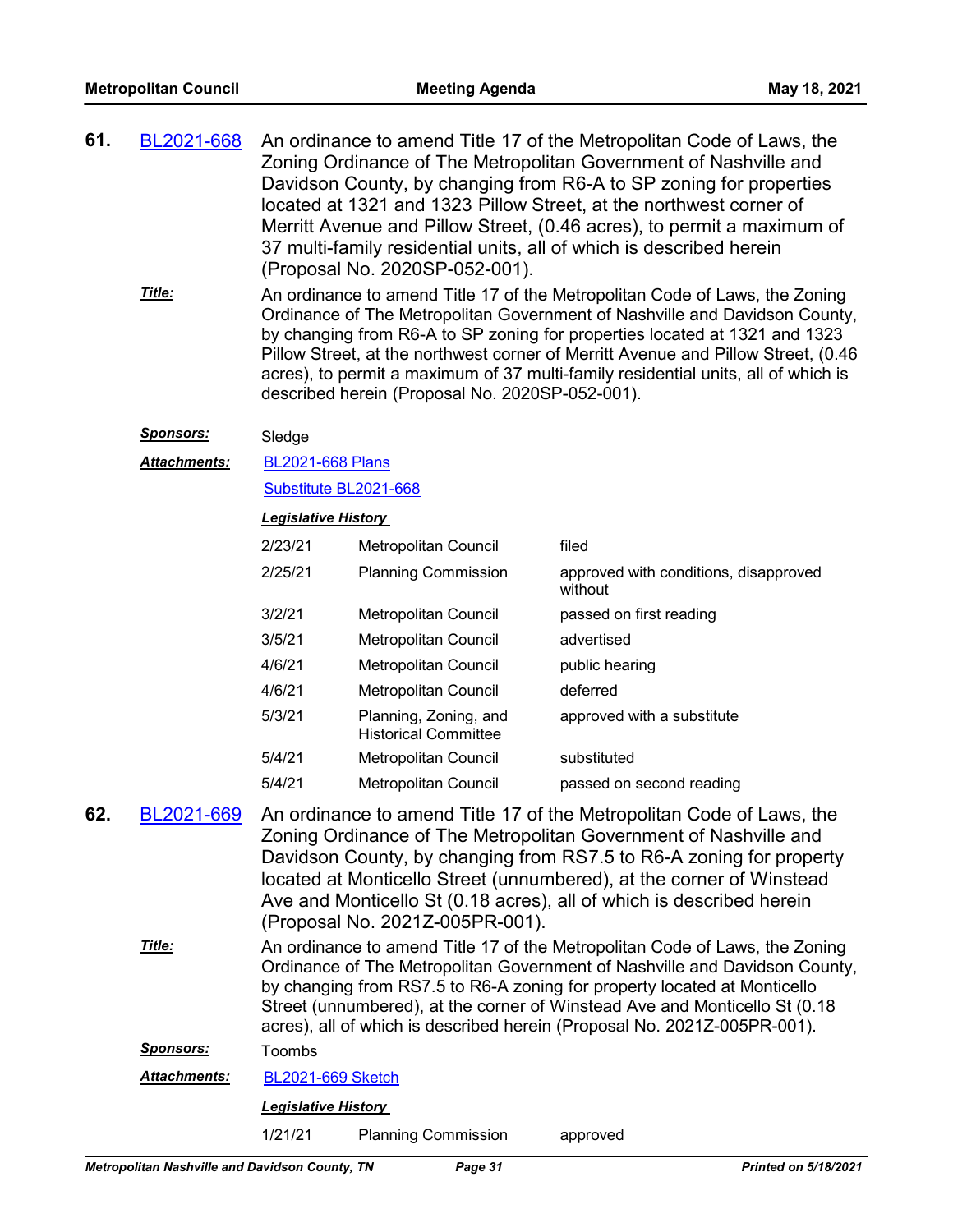| <b>Metropolitan Council</b> |                  |                                                                                                             | May 18, 2021                                                                                                |                            |  |
|-----------------------------|------------------|-------------------------------------------------------------------------------------------------------------|-------------------------------------------------------------------------------------------------------------|----------------------------|--|
|                             |                  | 2/23/21                                                                                                     | Metropolitan Council                                                                                        | filed                      |  |
|                             |                  | 3/2/21                                                                                                      | <b>Metropolitan Council</b>                                                                                 | passed on first reading    |  |
|                             |                  | 3/5/21                                                                                                      | Metropolitan Council                                                                                        | advertised                 |  |
|                             |                  | 4/6/21                                                                                                      | Metropolitan Council                                                                                        | public hearing             |  |
|                             |                  | 4/6/21                                                                                                      | <b>Metropolitan Council</b>                                                                                 | passed on second reading   |  |
|                             |                  | 4/19/21                                                                                                     | Planning, Zoning, and<br><b>Historical Committee</b>                                                        | approved                   |  |
|                             |                  | 4/20/21                                                                                                     | Metropolitan Council                                                                                        | deferred                   |  |
| 63.                         | BL2021-675       |                                                                                                             | An ordinance to amend Chapter 3.52 of the Metropolitan Code<br>pertaining to elected official compensation. |                            |  |
|                             | Title:           | An ordinance to amend Chapter 3.52 of the Metropolitan Code pertaining to<br>elected official compensation. |                                                                                                             |                            |  |
|                             | <b>Sponsors:</b> | Toombs, Styles, Benedict, Taylor and Welsch                                                                 |                                                                                                             |                            |  |
|                             | Attachments:     | Substitute BL2021-675                                                                                       |                                                                                                             |                            |  |
|                             |                  | <b>Legislative History</b>                                                                                  |                                                                                                             |                            |  |
|                             |                  | 3/9/21                                                                                                      | Metropolitan Council                                                                                        | filed                      |  |
|                             |                  | 3/16/21                                                                                                     | Metropolitan Council                                                                                        | passed on first reading    |  |
|                             |                  | 4/6/21                                                                                                      | Metropolitan Council                                                                                        | deferred                   |  |
|                             |                  | 4/20/21                                                                                                     | Metropolitan Council                                                                                        | deferred                   |  |
|                             |                  | 5/3/21                                                                                                      | <b>Budget and Finance</b><br>Committee                                                                      | approved with a substitute |  |
|                             |                  | 5/4/21                                                                                                      | Personnel, Public<br>Information, Human<br>Relations, and Veterans<br>Committee                             | approved with a substitute |  |
|                             |                  | 5/4/21                                                                                                      | Metropolitan Council                                                                                        | substituted                |  |
|                             |                  | 5/4/21                                                                                                      | Metropolitan Council                                                                                        | passed on second reading   |  |
|                             |                  |                                                                                                             |                                                                                                             |                            |  |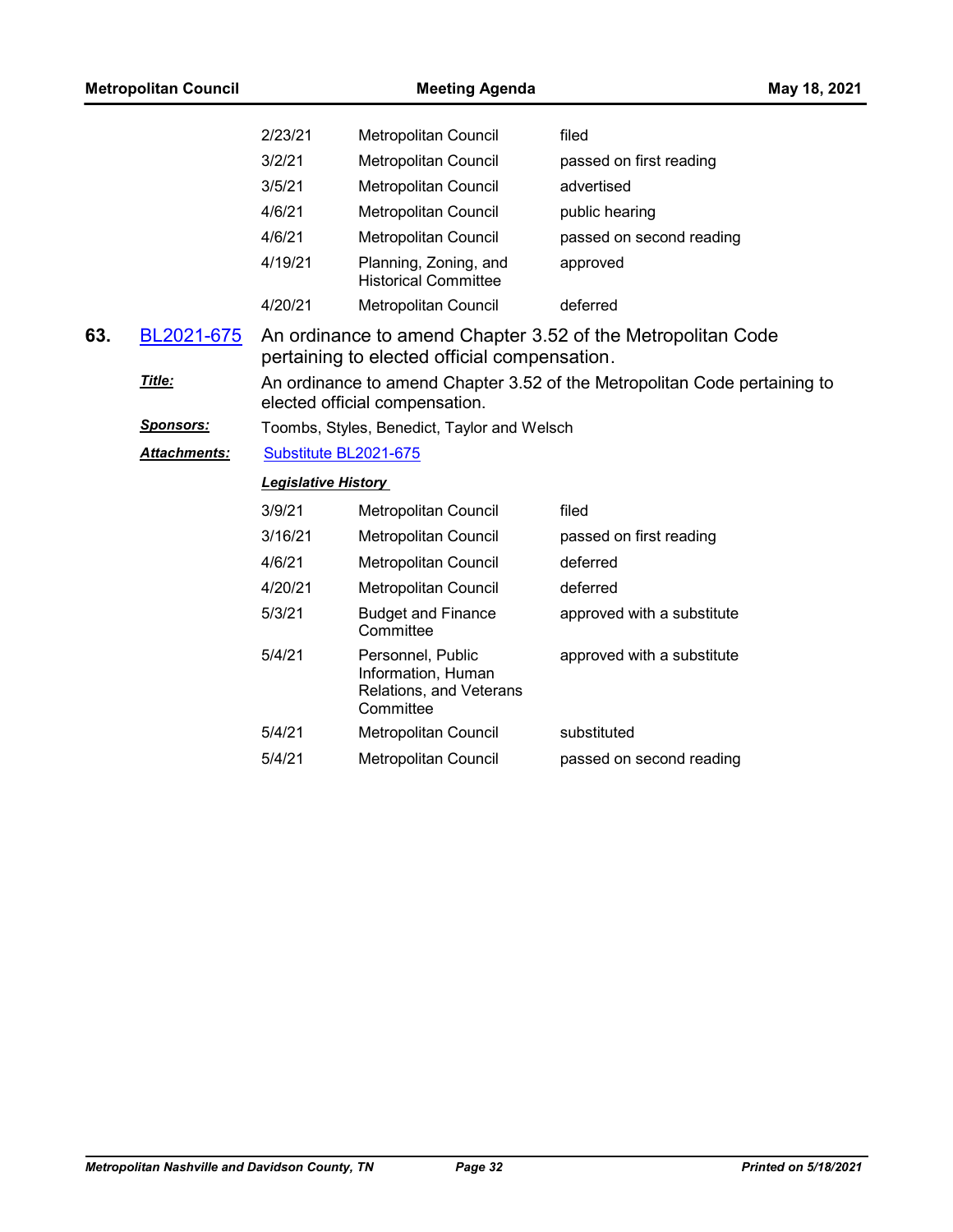| 64. | BL2021-706 An ordinance to amend Title 17 of the Metropolitan Code of Laws, the |
|-----|---------------------------------------------------------------------------------|
|     | Zoning Ordinance of The Metropolitan Government of Nashville and                |
|     | Davidson County, by changing from CL and RS5 to SP zoning for                   |
|     | properties located at 1411 and 1413 Dickerson Pike and 198, 200, and            |
|     | 204 Gatewood Avenue, approximately 260 feet east of Dickerson Pike,             |
|     | (6.77 acres), to permit a mixed-use development, all of which is                |
|     | described herein (Proposal No. 2020SP-051-001).                                 |
|     |                                                                                 |

An ordinance to amend Title 17 of the Metropolitan Code of Laws, the Zoning Ordinance of The Metropolitan Government of Nashville and Davidson County, by changing from CL and RS5 to SP zoning for properties located at 1411 and 1413 Dickerson Pike and 198, 200, and 204 Gatewood Avenue, approximately 260 feet east of Dickerson Pike, (6.77 acres), to permit a mixed-use development, all of which is described herein (Proposal No. 2020SP-051-001). *Title:*

#### *Sponsors:* Parker

[BL2021-706 Plans](http://nashville.legistar.com/gateway.aspx?M=F&ID=25d2d3fb-9b7e-4916-9d87-5a4f74091c39.pdf) *Attachments:*

#### [BL2021-706 Sketch](http://nashville.legistar.com/gateway.aspx?M=F&ID=6c29f10b-228a-4ee9-9aea-a7927a06f20e.docx)

#### *Legislative History*

| 3/25/21 | <b>Planning Commission</b>                           | approved with conditions, disapproved<br>without |
|---------|------------------------------------------------------|--------------------------------------------------|
| 3/30/21 | Metropolitan Council                                 | filed                                            |
| 4/6/21  | Metropolitan Council                                 | passed on first reading                          |
| 4/9/21  | Metropolitan Council                                 | advertised                                       |
| 5/4/21  | Metropolitan Council                                 | public hearing                                   |
| 5/4/21  | Metropolitan Council                                 | passed on second reading                         |
| 5/17/21 | Planning, Zoning, and<br><b>Historical Committee</b> | approved                                         |

- An ordinance to amend Title 17 of the Metropolitan Code of Laws, the Zoning Ordinance of The Metropolitan Government of Nashville and Davidson County, by changing from RS5 to R6-A zoning for property located at 1407 14th Avenue North, approximately 70 feet northwest of Heiman Street (0.19 acres), all of which is described herein (Proposal No. 2020Z-075PR-001). **65.** [BL2021-707](http://nashville.legistar.com/gateway.aspx?m=l&id=/matter.aspx?key=2089)
	- An ordinance to amend Title 17 of the Metropolitan Code of Laws, the Zoning Ordinance of The Metropolitan Government of Nashville and Davidson County, by changing from RS5 to R6-A zoning for property located at 1407 14th Avenue North, approximately 70 feet northwest of Heiman Street (0.19 acres), all of which is described herein (Proposal No. 2020Z-075PR-001). *Title:*

*Sponsors:* Taylor

| <b>Attachments:</b> | <b>BL2021-707 Sketch</b>   |                            |                         |  |
|---------------------|----------------------------|----------------------------|-------------------------|--|
|                     | <b>Legislative History</b> |                            |                         |  |
|                     | 2/25/21                    | <b>Planning Commission</b> | approved                |  |
|                     | 3/30/21                    | Metropolitan Council       | filed                   |  |
|                     | 4/6/21                     | Metropolitan Council       | passed on first reading |  |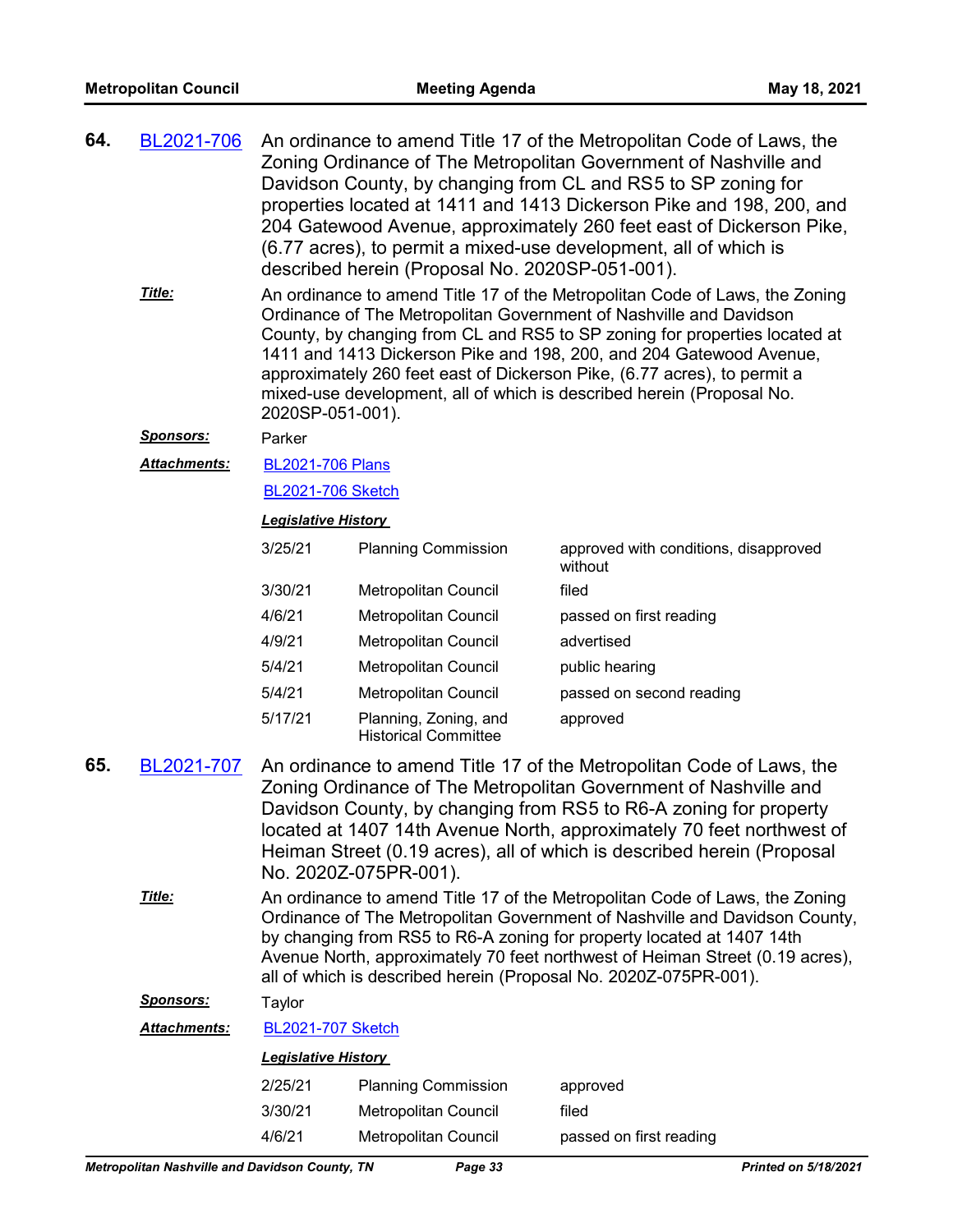| <b>Metropolitan Council</b> |                            | <b>Meeting Agenda</b><br>May 18, 2021                                                                                                                                                                                                                                                                                                                                                                                                                                                                                                                                                                                                                                                                                                                                                                                      |                          |  |  |
|-----------------------------|----------------------------|----------------------------------------------------------------------------------------------------------------------------------------------------------------------------------------------------------------------------------------------------------------------------------------------------------------------------------------------------------------------------------------------------------------------------------------------------------------------------------------------------------------------------------------------------------------------------------------------------------------------------------------------------------------------------------------------------------------------------------------------------------------------------------------------------------------------------|--------------------------|--|--|
|                             | 4/9/21                     | Metropolitan Council                                                                                                                                                                                                                                                                                                                                                                                                                                                                                                                                                                                                                                                                                                                                                                                                       | advertised               |  |  |
|                             | 5/4/21                     | Metropolitan Council                                                                                                                                                                                                                                                                                                                                                                                                                                                                                                                                                                                                                                                                                                                                                                                                       | public hearing           |  |  |
|                             | 5/4/21                     | <b>Metropolitan Council</b>                                                                                                                                                                                                                                                                                                                                                                                                                                                                                                                                                                                                                                                                                                                                                                                                | passed on second reading |  |  |
|                             | 5/17/21                    | Planning, Zoning, and<br><b>Historical Committee</b>                                                                                                                                                                                                                                                                                                                                                                                                                                                                                                                                                                                                                                                                                                                                                                       | approved                 |  |  |
| 66.<br>BL2021-708<br>Title: |                            | An ordinance to amend Title 17 of the Metropolitan Code of Laws, the<br>Zoning Ordinance of The Metropolitan Government of Nashville and<br>Davidson County, by changing from R8 to RM20A-NS zoning for<br>properties located at 917, 919, and 921 W Trinity Lane, approximately<br>720 feet east of Old Buena Vista Road (0.53 acres), all of which is<br>described herein (Proposal No. 2020Z-093PR-001).<br>An ordinance to amend Title 17 of the Metropolitan Code of Laws, the Zoning<br>Ordinance of The Metropolitan Government of Nashville and Davidson County,<br>by changing from R8 to RM20A-NS zoning for properties located at 917, 919,<br>and 921 W Trinity Lane, approximately 720 feet east of Old Buena Vista Road<br>(0.53 acres), all of which is described herein (Proposal No.<br>2020Z-093PR-001). |                          |  |  |
| <b>Sponsors:</b>            | Toombs                     |                                                                                                                                                                                                                                                                                                                                                                                                                                                                                                                                                                                                                                                                                                                                                                                                                            |                          |  |  |
| Attachments:                | <b>BL2021-708 Sketch</b>   |                                                                                                                                                                                                                                                                                                                                                                                                                                                                                                                                                                                                                                                                                                                                                                                                                            |                          |  |  |
|                             | <b>Legislative History</b> |                                                                                                                                                                                                                                                                                                                                                                                                                                                                                                                                                                                                                                                                                                                                                                                                                            |                          |  |  |
|                             | 2/25/21                    | <b>Planning Commission</b>                                                                                                                                                                                                                                                                                                                                                                                                                                                                                                                                                                                                                                                                                                                                                                                                 | approved                 |  |  |
|                             | 3/30/21                    | Metropolitan Council                                                                                                                                                                                                                                                                                                                                                                                                                                                                                                                                                                                                                                                                                                                                                                                                       | filed                    |  |  |
|                             | 4/6/21                     | Metropolitan Council                                                                                                                                                                                                                                                                                                                                                                                                                                                                                                                                                                                                                                                                                                                                                                                                       | passed on first reading  |  |  |
|                             | 4/9/21                     | Metropolitan Council                                                                                                                                                                                                                                                                                                                                                                                                                                                                                                                                                                                                                                                                                                                                                                                                       | advertised               |  |  |
|                             | 5/4/21                     | <b>Metropolitan Council</b>                                                                                                                                                                                                                                                                                                                                                                                                                                                                                                                                                                                                                                                                                                                                                                                                | public hearing           |  |  |
|                             | 5/4/21                     | Metropolitan Council                                                                                                                                                                                                                                                                                                                                                                                                                                                                                                                                                                                                                                                                                                                                                                                                       | passed on second reading |  |  |
|                             | 5/17/21                    | Planning, Zoning, and<br><b>Historical Committee</b>                                                                                                                                                                                                                                                                                                                                                                                                                                                                                                                                                                                                                                                                                                                                                                       | approved                 |  |  |
|                             |                            |                                                                                                                                                                                                                                                                                                                                                                                                                                                                                                                                                                                                                                                                                                                                                                                                                            |                          |  |  |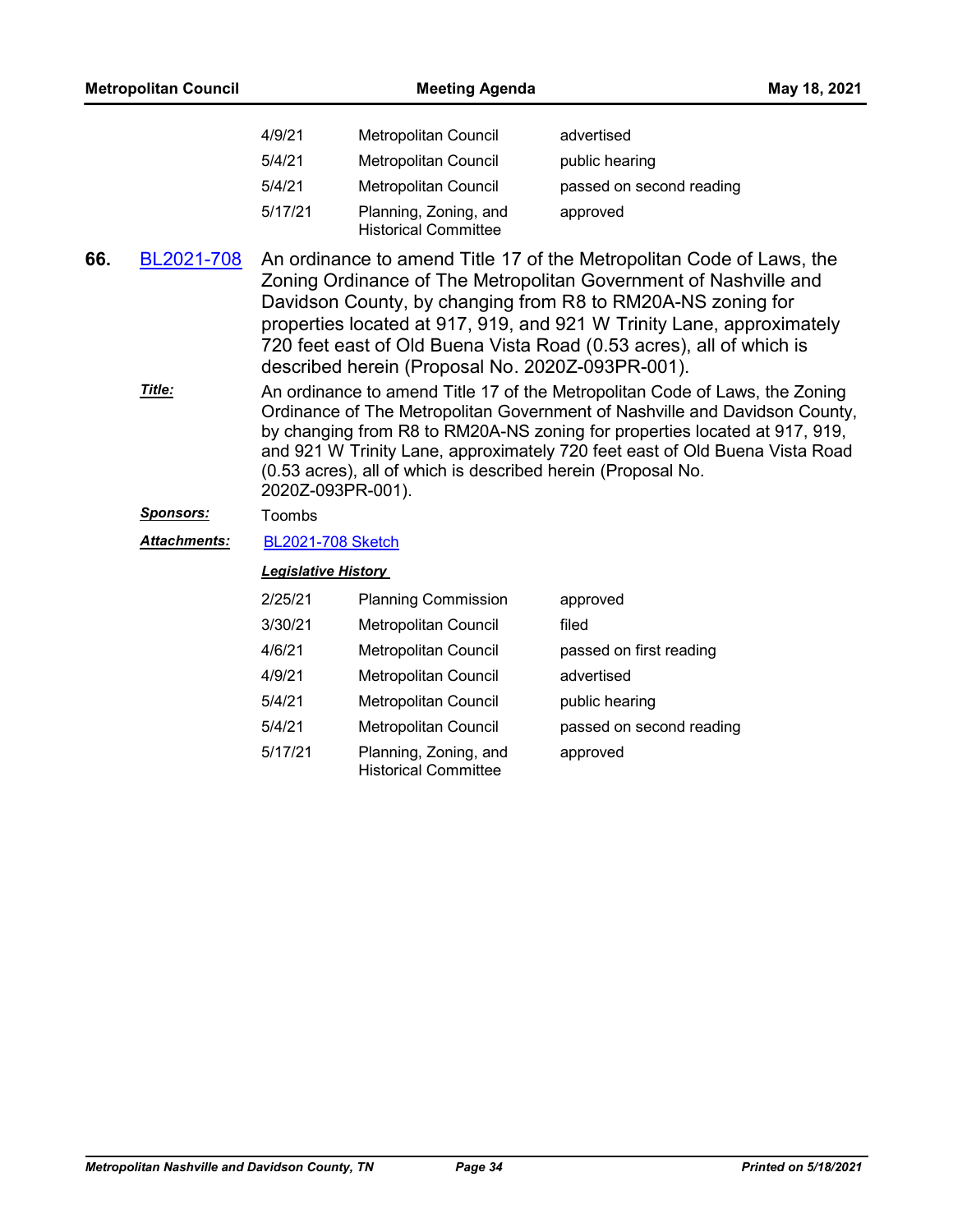| 67. | BL2021-710<br>An ordinance to amend Title 17 of the Metropolitan Code of Laws, the<br>Zoning Ordinance of The Metropolitan Government of Nashville and<br>Davidson County, by changing from SP to SP zoning for property<br>located at Earhart Road (unnumbered), approximately 2,290 feet north<br>of Hessey Road (69.76 acres), to permit 164 single family residential<br>units, all of which is described herein (Proposal No. 2021SP-016-001). |                                                                                                                                                                                                                                                                                                                                                                                                                                       |                                                      |                                                  |  |
|-----|-----------------------------------------------------------------------------------------------------------------------------------------------------------------------------------------------------------------------------------------------------------------------------------------------------------------------------------------------------------------------------------------------------------------------------------------------------|---------------------------------------------------------------------------------------------------------------------------------------------------------------------------------------------------------------------------------------------------------------------------------------------------------------------------------------------------------------------------------------------------------------------------------------|------------------------------------------------------|--------------------------------------------------|--|
|     | Title:                                                                                                                                                                                                                                                                                                                                                                                                                                              | An ordinance to amend Title 17 of the Metropolitan Code of Laws, the Zoning<br>Ordinance of The Metropolitan Government of Nashville and Davidson County,<br>by changing from SP to SP zoning for property located at Earhart Road<br>(unnumbered), approximately 2,290 feet north of Hessey Road (69.76 acres),<br>to permit 164 single family residential units, all of which is described herein<br>(Proposal No. 2021SP-016-001). |                                                      |                                                  |  |
|     | Sponsors:                                                                                                                                                                                                                                                                                                                                                                                                                                           | Evans                                                                                                                                                                                                                                                                                                                                                                                                                                 |                                                      |                                                  |  |
|     | Attachments:                                                                                                                                                                                                                                                                                                                                                                                                                                        | <b>BL2021-710 Plans</b>                                                                                                                                                                                                                                                                                                                                                                                                               |                                                      |                                                  |  |
|     |                                                                                                                                                                                                                                                                                                                                                                                                                                                     | <b>BL2021-710 Sketch</b>                                                                                                                                                                                                                                                                                                                                                                                                              |                                                      |                                                  |  |
|     |                                                                                                                                                                                                                                                                                                                                                                                                                                                     | <b>Legislative History</b>                                                                                                                                                                                                                                                                                                                                                                                                            |                                                      |                                                  |  |
|     |                                                                                                                                                                                                                                                                                                                                                                                                                                                     | 3/11/21                                                                                                                                                                                                                                                                                                                                                                                                                               | <b>Planning Commission</b>                           | approved with conditions, disapproved<br>without |  |
|     |                                                                                                                                                                                                                                                                                                                                                                                                                                                     | 3/30/21                                                                                                                                                                                                                                                                                                                                                                                                                               | Metropolitan Council                                 | filed                                            |  |
|     |                                                                                                                                                                                                                                                                                                                                                                                                                                                     | 4/6/21                                                                                                                                                                                                                                                                                                                                                                                                                                | Metropolitan Council                                 | passed on first reading                          |  |
|     |                                                                                                                                                                                                                                                                                                                                                                                                                                                     | 4/9/21                                                                                                                                                                                                                                                                                                                                                                                                                                | Metropolitan Council                                 | advertised                                       |  |
|     |                                                                                                                                                                                                                                                                                                                                                                                                                                                     | 5/4/21                                                                                                                                                                                                                                                                                                                                                                                                                                | Metropolitan Council                                 | public hearing                                   |  |
|     |                                                                                                                                                                                                                                                                                                                                                                                                                                                     | 5/4/21                                                                                                                                                                                                                                                                                                                                                                                                                                | Metropolitan Council                                 | passed on second reading                         |  |
|     |                                                                                                                                                                                                                                                                                                                                                                                                                                                     | 5/17/21                                                                                                                                                                                                                                                                                                                                                                                                                               | Planning, Zoning, and<br><b>Historical Committee</b> | approved                                         |  |
| 68. | BL2021-711<br>An ordinance to amend Title 17 of the Metropolitan Code of Laws, the<br>Zoning Ordinance of The Metropolitan Government of Nashville and<br>Davidson County, by changing from RS10 to OL zoning for property<br>located at 81 Thompson Lane, at the northeast corner of Tuggle Avenue<br>and Thompson Lane (0.28 acres), all of which is described herein<br>(Proposal No. 2021Z-019PR-001).                                          |                                                                                                                                                                                                                                                                                                                                                                                                                                       |                                                      |                                                  |  |
|     | Title:                                                                                                                                                                                                                                                                                                                                                                                                                                              | An ordinance to amend Title 17 of the Metropolitan Code of Laws, the Zoning<br>Ordinance of The Metropolitan Government of Nashville and Davidson County,                                                                                                                                                                                                                                                                             |                                                      |                                                  |  |

by changing from RS10 to OL zoning for property located at 81 Thompson Lane, at the northeast corner of Tuggle Avenue and Thompson Lane (0.28 acres), all of which is described herein (Proposal No. 2021Z-019PR-001).

## *Sponsors:* Welsch

#### *Attachments:* [BL2021-711 Sketch](http://nashville.legistar.com/gateway.aspx?M=F&ID=6e7cde0b-c4b5-4832-8fde-bffd6b898724.docx)

| 2/25/21 | <b>Planning Commission</b>  | approved                |
|---------|-----------------------------|-------------------------|
| 3/30/21 | Metropolitan Council        | filed                   |
| 4/6/21  | Metropolitan Council        | passed on first reading |
| 4/9/21  | <b>Metropolitan Council</b> | advertised              |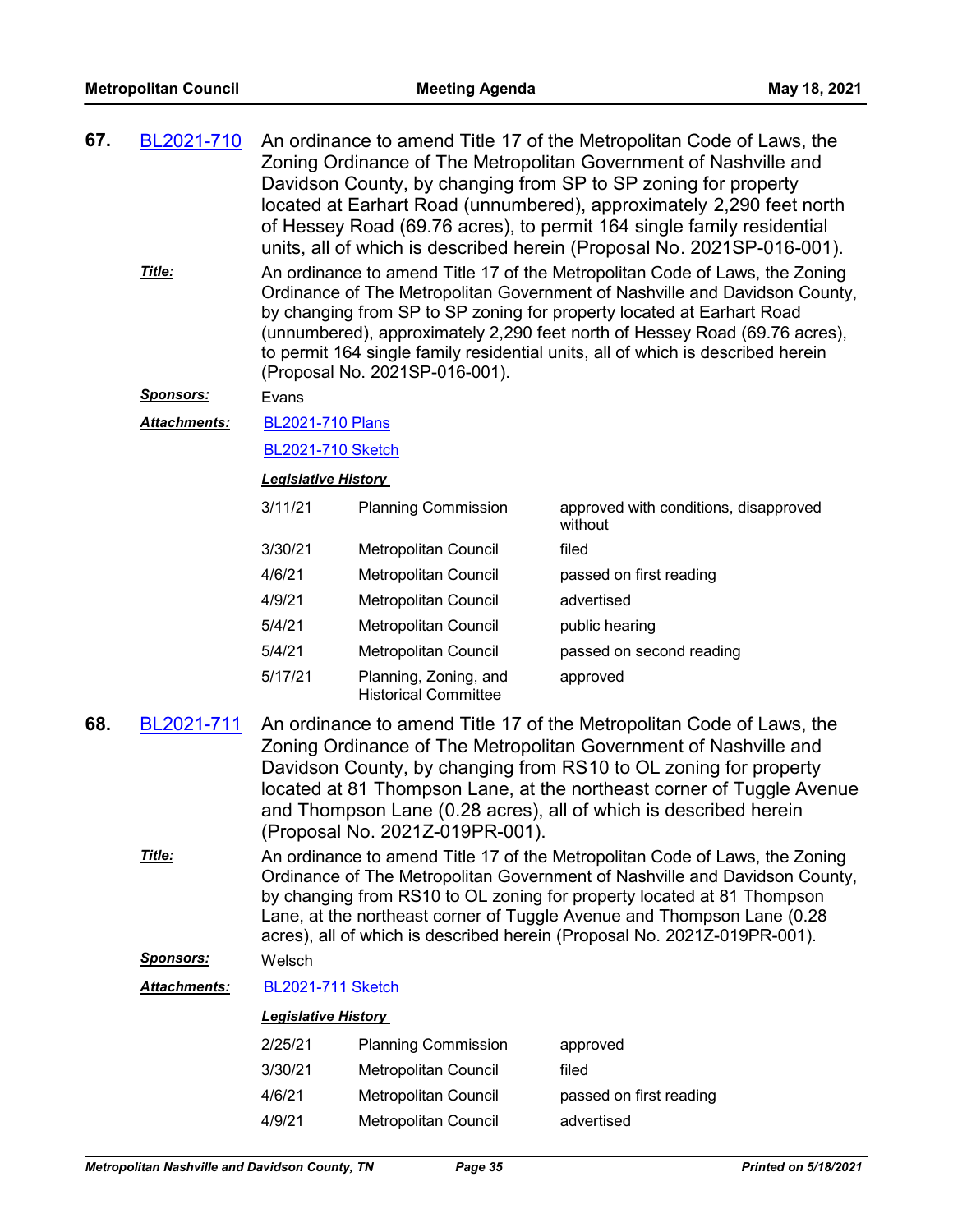| <b>Metropolitan Council</b> |                  |                                                                                                                                                                                                                                                                                                                                                                                                                | <b>Meeting Agenda</b><br>May 18, 2021                     |                                                                                                                                                                                                                                                                                                                                                                                                                |
|-----------------------------|------------------|----------------------------------------------------------------------------------------------------------------------------------------------------------------------------------------------------------------------------------------------------------------------------------------------------------------------------------------------------------------------------------------------------------------|-----------------------------------------------------------|----------------------------------------------------------------------------------------------------------------------------------------------------------------------------------------------------------------------------------------------------------------------------------------------------------------------------------------------------------------------------------------------------------------|
|                             |                  | 5/4/21                                                                                                                                                                                                                                                                                                                                                                                                         | Metropolitan Council                                      | public hearing                                                                                                                                                                                                                                                                                                                                                                                                 |
|                             |                  | 5/4/21                                                                                                                                                                                                                                                                                                                                                                                                         | Metropolitan Council                                      | passed on second reading                                                                                                                                                                                                                                                                                                                                                                                       |
|                             |                  | 5/17/21                                                                                                                                                                                                                                                                                                                                                                                                        | Planning, Zoning, and<br><b>Historical Committee</b>      | approved                                                                                                                                                                                                                                                                                                                                                                                                       |
| 69.                         | BL2021-712       |                                                                                                                                                                                                                                                                                                                                                                                                                | 2021Z-020PR-001).                                         | An ordinance to amend Title 17 of the Metropolitan Code of Laws, the<br>Zoning Ordinance of The Metropolitan Government of Nashville and<br>Davidson County, by changing from RS5 to R6-A zoning for property<br>located at 1518 Jones Avenue, approximately 70 feet north of Marshall<br>Street (0.19 acres), all of which is described herein (Proposal No.                                                  |
|                             | Title:           |                                                                                                                                                                                                                                                                                                                                                                                                                | which is described herein (Proposal No. 2021Z-020PR-001). | An ordinance to amend Title 17 of the Metropolitan Code of Laws, the Zoning<br>Ordinance of The Metropolitan Government of Nashville and Davidson County,<br>by changing from RS5 to R6-A zoning for property located at 1518 Jones<br>Avenue, approximately 70 feet north of Marshall Street (0.19 acres), all of                                                                                             |
|                             | <b>Sponsors:</b> | Parker                                                                                                                                                                                                                                                                                                                                                                                                         |                                                           |                                                                                                                                                                                                                                                                                                                                                                                                                |
|                             | Attachments:     | <b>BL2021-712 Sketch</b>                                                                                                                                                                                                                                                                                                                                                                                       |                                                           |                                                                                                                                                                                                                                                                                                                                                                                                                |
|                             |                  | <b>Legislative History</b>                                                                                                                                                                                                                                                                                                                                                                                     |                                                           |                                                                                                                                                                                                                                                                                                                                                                                                                |
|                             |                  | 2/25/21                                                                                                                                                                                                                                                                                                                                                                                                        | <b>Planning Commission</b>                                | approved                                                                                                                                                                                                                                                                                                                                                                                                       |
|                             |                  | 3/30/21                                                                                                                                                                                                                                                                                                                                                                                                        | Metropolitan Council                                      | filed                                                                                                                                                                                                                                                                                                                                                                                                          |
|                             |                  | 4/6/21                                                                                                                                                                                                                                                                                                                                                                                                         | Metropolitan Council                                      | passed on first reading                                                                                                                                                                                                                                                                                                                                                                                        |
|                             |                  | 4/9/21                                                                                                                                                                                                                                                                                                                                                                                                         | Metropolitan Council                                      | advertised                                                                                                                                                                                                                                                                                                                                                                                                     |
|                             |                  | 5/4/21                                                                                                                                                                                                                                                                                                                                                                                                         | Metropolitan Council                                      | public hearing                                                                                                                                                                                                                                                                                                                                                                                                 |
|                             |                  | 5/4/21                                                                                                                                                                                                                                                                                                                                                                                                         | Metropolitan Council                                      | passed on second reading                                                                                                                                                                                                                                                                                                                                                                                       |
|                             |                  | 5/17/21                                                                                                                                                                                                                                                                                                                                                                                                        | Planning, Zoning, and<br><b>Historical Committee</b>      | approved                                                                                                                                                                                                                                                                                                                                                                                                       |
| 70.                         | BL2021-713       |                                                                                                                                                                                                                                                                                                                                                                                                                |                                                           | An ordinance to amend Title 17 of the Metropolitan Code of Laws, the<br>Zoning Ordinance of The Metropolitan Government of Nashville and<br>Davidson County, by changing from R8 to RM20-A-NS zoning for<br>properties located at 1011, 1013 and 1015 W. Trinity Lane,<br>approximately 430 feet west of Old Buena Vista Road (2.5 acres), all of<br>which is described herein (Proposal No. 2021Z-021PR-001). |
|                             | Title:           | An ordinance to amend Title 17 of the Metropolitan Code of Laws, the Zoning<br>Ordinance of The Metropolitan Government of Nashville and Davidson County,<br>by changing from R8 to RM20-A-NS zoning for properties located at 1011,<br>1013 and 1015 W. Trinity Lane, approximately 430 feet west of Old Buena<br>Vista Road (2.5 acres), all of which is described herein (Proposal No.<br>2021Z-021PR-001). |                                                           |                                                                                                                                                                                                                                                                                                                                                                                                                |
|                             | <u>Sponsors:</u> | Toombs                                                                                                                                                                                                                                                                                                                                                                                                         |                                                           |                                                                                                                                                                                                                                                                                                                                                                                                                |
|                             | Attachments:     | <b>BL2021-713 Sketch</b>                                                                                                                                                                                                                                                                                                                                                                                       |                                                           |                                                                                                                                                                                                                                                                                                                                                                                                                |
|                             |                  | <b>Legislative History</b>                                                                                                                                                                                                                                                                                                                                                                                     |                                                           |                                                                                                                                                                                                                                                                                                                                                                                                                |
|                             |                  | 3/11/21                                                                                                                                                                                                                                                                                                                                                                                                        | <b>Planning Commission</b>                                | approved with conditions                                                                                                                                                                                                                                                                                                                                                                                       |
|                             |                  | 3/30/21                                                                                                                                                                                                                                                                                                                                                                                                        | Metropolitan Council                                      | filed                                                                                                                                                                                                                                                                                                                                                                                                          |
|                             |                  |                                                                                                                                                                                                                                                                                                                                                                                                                |                                                           |                                                                                                                                                                                                                                                                                                                                                                                                                |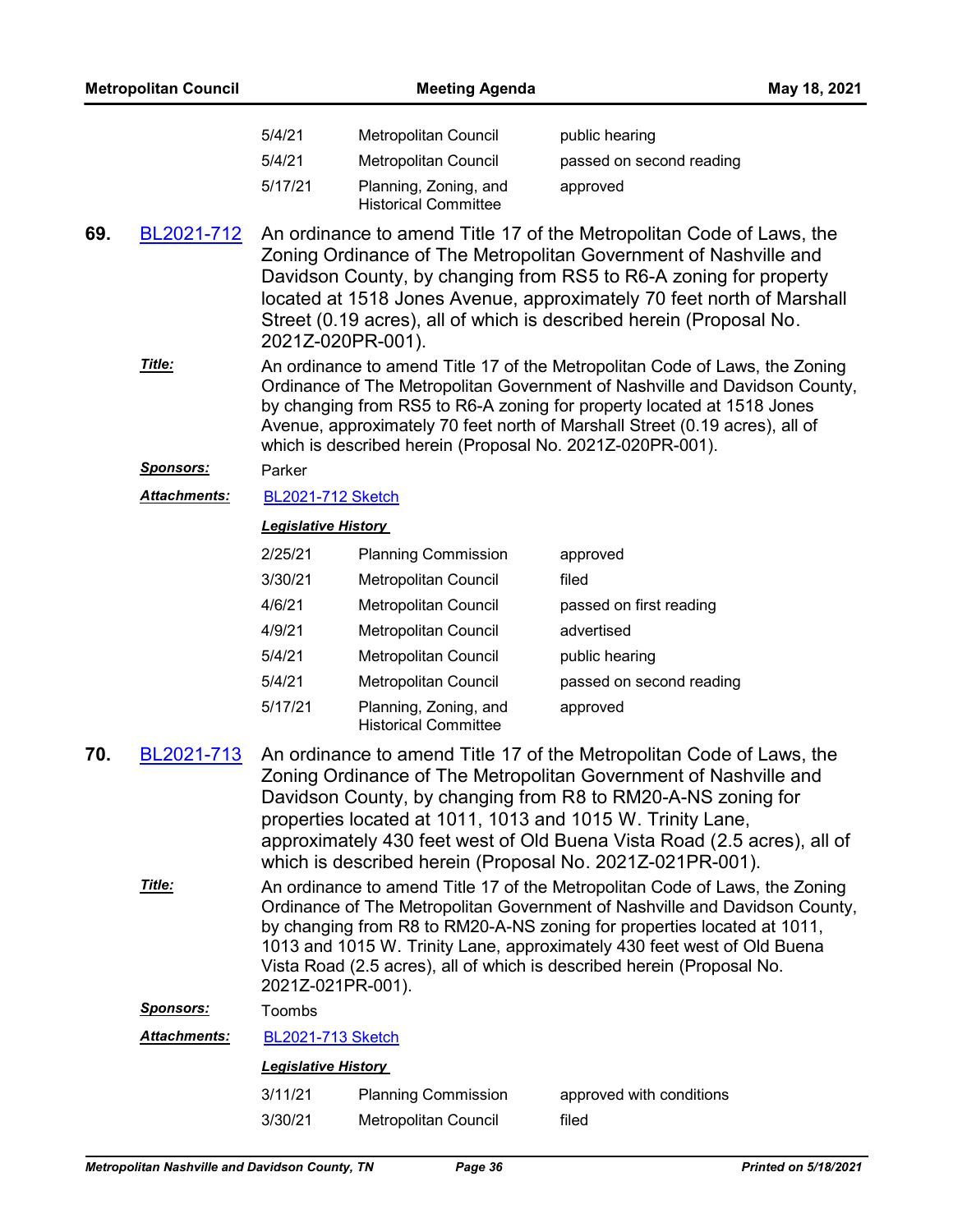| <b>Metropolitan Council</b> |                     | <b>Meeting Agenda</b>                                                                                                                                                                                                                                                                                                                                                                 |                                                           |                                                                                                                                                                                                                                                                                                                       | May 18, 2021 |
|-----------------------------|---------------------|---------------------------------------------------------------------------------------------------------------------------------------------------------------------------------------------------------------------------------------------------------------------------------------------------------------------------------------------------------------------------------------|-----------------------------------------------------------|-----------------------------------------------------------------------------------------------------------------------------------------------------------------------------------------------------------------------------------------------------------------------------------------------------------------------|--------------|
|                             |                     | 4/6/21                                                                                                                                                                                                                                                                                                                                                                                | Metropolitan Council                                      | passed on first reading                                                                                                                                                                                                                                                                                               |              |
|                             |                     | 4/9/21                                                                                                                                                                                                                                                                                                                                                                                | Metropolitan Council                                      | advertised                                                                                                                                                                                                                                                                                                            |              |
|                             |                     | 5/4/21                                                                                                                                                                                                                                                                                                                                                                                | Metropolitan Council                                      | public hearing                                                                                                                                                                                                                                                                                                        |              |
|                             |                     | 5/4/21                                                                                                                                                                                                                                                                                                                                                                                | <b>Metropolitan Council</b>                               | passed on second reading                                                                                                                                                                                                                                                                                              |              |
|                             |                     | 5/17/21                                                                                                                                                                                                                                                                                                                                                                               | Planning, Zoning, and<br><b>Historical Committee</b>      | approved                                                                                                                                                                                                                                                                                                              |              |
| 71.<br>BL2021-714           |                     | An ordinance to amend Title 17 of the Metropolitan Code of Laws, the<br>Zoning Ordinance of The Metropolitan Government of Nashville and<br>Davidson County, by changing from RS10 to R8-A zoning for property<br>located at 3125 Hillside Road, approximately 240 feet south of<br>Maplewood Trace (0.53 acres), all of which is described herein<br>(Proposal No. 2021Z-022PR-001). |                                                           |                                                                                                                                                                                                                                                                                                                       |              |
|                             | Title:              |                                                                                                                                                                                                                                                                                                                                                                                       | which is described herein (Proposal No. 2021Z-022PR-001). | An ordinance to amend Title 17 of the Metropolitan Code of Laws, the Zoning<br>Ordinance of The Metropolitan Government of Nashville and Davidson County,<br>by changing from RS10 to R8-A zoning for property located at 3125 Hillside<br>Road, approximately 240 feet south of Maplewood Trace (0.53 acres), all of |              |
|                             | <u>Sponsors:</u>    | VanReece                                                                                                                                                                                                                                                                                                                                                                              |                                                           |                                                                                                                                                                                                                                                                                                                       |              |
|                             | <b>Attachments:</b> | <b>BL2021-714 Sketch</b>                                                                                                                                                                                                                                                                                                                                                              |                                                           |                                                                                                                                                                                                                                                                                                                       |              |
|                             |                     | <b>Legislative History</b>                                                                                                                                                                                                                                                                                                                                                            |                                                           |                                                                                                                                                                                                                                                                                                                       |              |
|                             |                     | 3/11/21                                                                                                                                                                                                                                                                                                                                                                               | <b>Planning Commission</b>                                | approved                                                                                                                                                                                                                                                                                                              |              |
|                             |                     | 3/30/21                                                                                                                                                                                                                                                                                                                                                                               | Metropolitan Council                                      | filed                                                                                                                                                                                                                                                                                                                 |              |
|                             |                     | 4/6/21                                                                                                                                                                                                                                                                                                                                                                                | Metropolitan Council                                      | passed on first reading                                                                                                                                                                                                                                                                                               |              |
|                             |                     | 4/9/21                                                                                                                                                                                                                                                                                                                                                                                | Metropolitan Council                                      | advertised                                                                                                                                                                                                                                                                                                            |              |
|                             |                     | 5/4/21                                                                                                                                                                                                                                                                                                                                                                                | Metropolitan Council                                      | public hearing                                                                                                                                                                                                                                                                                                        |              |
|                             |                     | 5/4/21                                                                                                                                                                                                                                                                                                                                                                                | Metropolitan Council                                      | passed on second reading                                                                                                                                                                                                                                                                                              |              |
|                             |                     | 5/17/21                                                                                                                                                                                                                                                                                                                                                                               | Planning, Zoning, and<br><b>Historical Committee</b>      | approved                                                                                                                                                                                                                                                                                                              |              |
|                             |                     |                                                                                                                                                                                                                                                                                                                                                                                       |                                                           |                                                                                                                                                                                                                                                                                                                       |              |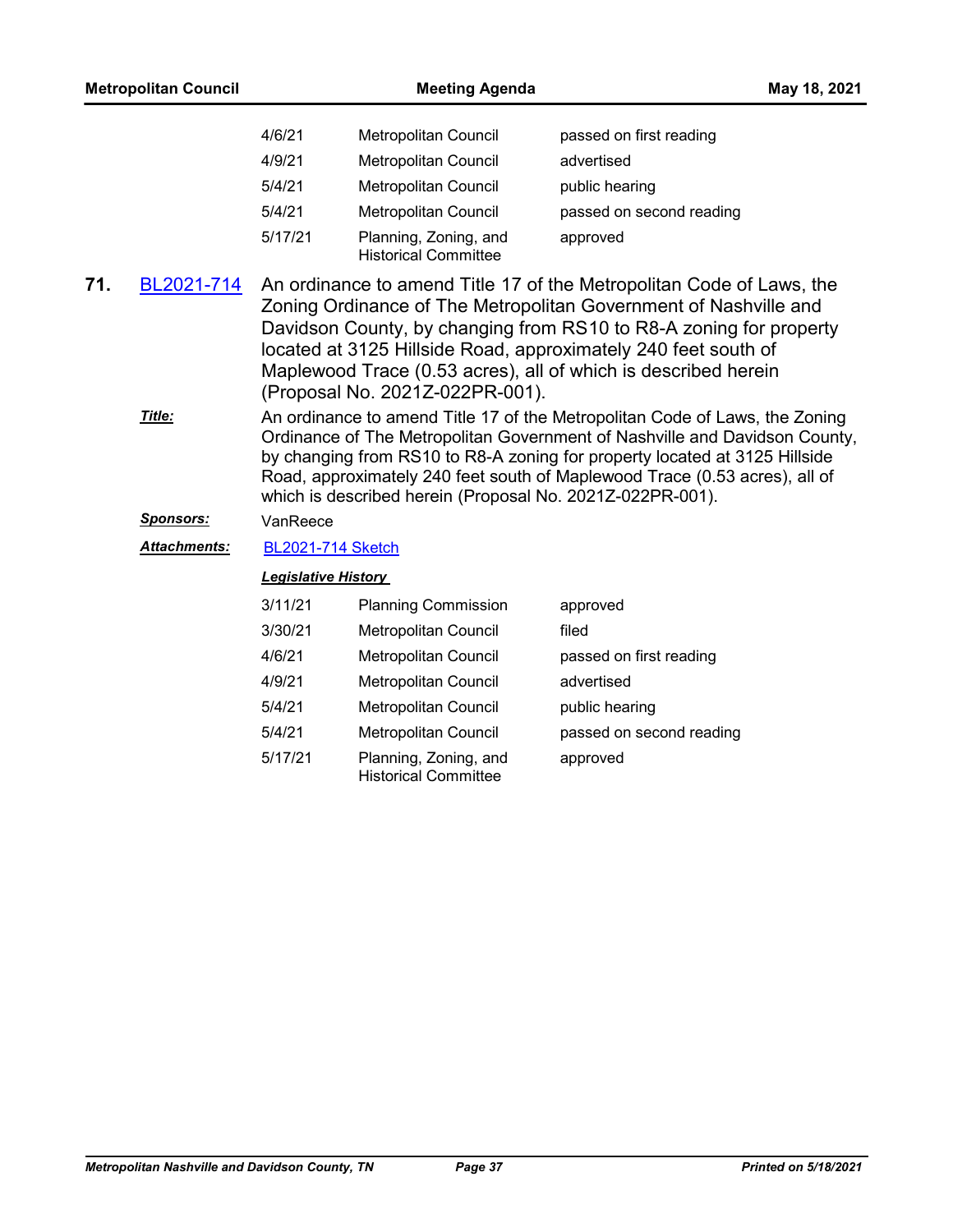| 72. | BL2021-715<br>Title:       | An ordinance to amend Title 17 of the Metropolitan Code of Laws, the<br>Zoning Ordinance of The Metropolitan Government of Nashville and<br>Davidson County, by changing from IWD to SP zoning for properties<br>located at Bianca Paige Way (unnumbered), 307 Bianca Paige Way,<br>and 1414, 1500 and 1502 4th Avenue South, located on either side of<br>Bianca Paige Way and approximately 470 feet north of Mallory Street<br>(5.54 acres), to permit a mixed use development with 411 multi-family<br>residential units and non-residential uses, all of which is described<br>herein (Proposal No. 2021SP-012-001).<br>An ordinance to amend Title 17 of the Metropolitan Code of Laws, the Zoning<br>Ordinance of The Metropolitan Government of Nashville and Davidson County,<br>by changing from IWD to SP zoning for properties located at Bianca Paige<br>Way (unnumbered), 307 Bianca Paige Way, and 1414, 1500 and 1502 4th<br>Avenue South, located on either side of Bianca Paige Way and approximately<br>470 feet north of Mallory Street (5.54 acres), to permit a mixed use<br>development with 411 multi-family residential units and non-residential uses, all<br>of which is described herein (Proposal No. 2021SP-012-001). |                                                      |                                                  |  |  |  |
|-----|----------------------------|-----------------------------------------------------------------------------------------------------------------------------------------------------------------------------------------------------------------------------------------------------------------------------------------------------------------------------------------------------------------------------------------------------------------------------------------------------------------------------------------------------------------------------------------------------------------------------------------------------------------------------------------------------------------------------------------------------------------------------------------------------------------------------------------------------------------------------------------------------------------------------------------------------------------------------------------------------------------------------------------------------------------------------------------------------------------------------------------------------------------------------------------------------------------------------------------------------------------------------------------------------|------------------------------------------------------|--------------------------------------------------|--|--|--|
|     | <b>Sponsors:</b><br>Sledge |                                                                                                                                                                                                                                                                                                                                                                                                                                                                                                                                                                                                                                                                                                                                                                                                                                                                                                                                                                                                                                                                                                                                                                                                                                                     |                                                      |                                                  |  |  |  |
|     | <b>Attachments:</b>        | <b>BL2021-715 Plans</b><br><b>BL2021-715 Sketch</b>                                                                                                                                                                                                                                                                                                                                                                                                                                                                                                                                                                                                                                                                                                                                                                                                                                                                                                                                                                                                                                                                                                                                                                                                 |                                                      |                                                  |  |  |  |
|     |                            |                                                                                                                                                                                                                                                                                                                                                                                                                                                                                                                                                                                                                                                                                                                                                                                                                                                                                                                                                                                                                                                                                                                                                                                                                                                     |                                                      |                                                  |  |  |  |
|     |                            | <b>Legislative History</b>                                                                                                                                                                                                                                                                                                                                                                                                                                                                                                                                                                                                                                                                                                                                                                                                                                                                                                                                                                                                                                                                                                                                                                                                                          |                                                      |                                                  |  |  |  |
|     |                            | 3/11/21                                                                                                                                                                                                                                                                                                                                                                                                                                                                                                                                                                                                                                                                                                                                                                                                                                                                                                                                                                                                                                                                                                                                                                                                                                             | <b>Planning Commission</b>                           | approved with conditions, disapproved<br>without |  |  |  |
|     |                            | 3/30/21                                                                                                                                                                                                                                                                                                                                                                                                                                                                                                                                                                                                                                                                                                                                                                                                                                                                                                                                                                                                                                                                                                                                                                                                                                             | Metropolitan Council                                 | filed                                            |  |  |  |
|     |                            | 4/6/21                                                                                                                                                                                                                                                                                                                                                                                                                                                                                                                                                                                                                                                                                                                                                                                                                                                                                                                                                                                                                                                                                                                                                                                                                                              | Metropolitan Council                                 | passed on first reading                          |  |  |  |
|     |                            | 4/9/21                                                                                                                                                                                                                                                                                                                                                                                                                                                                                                                                                                                                                                                                                                                                                                                                                                                                                                                                                                                                                                                                                                                                                                                                                                              | Metropolitan Council                                 | advertised                                       |  |  |  |
|     |                            | 5/4/21                                                                                                                                                                                                                                                                                                                                                                                                                                                                                                                                                                                                                                                                                                                                                                                                                                                                                                                                                                                                                                                                                                                                                                                                                                              | Metropolitan Council                                 | public hearing                                   |  |  |  |
|     |                            | 5/4/21                                                                                                                                                                                                                                                                                                                                                                                                                                                                                                                                                                                                                                                                                                                                                                                                                                                                                                                                                                                                                                                                                                                                                                                                                                              | <b>Metropolitan Council</b>                          | passed on second reading                         |  |  |  |
|     |                            | 5/17/21                                                                                                                                                                                                                                                                                                                                                                                                                                                                                                                                                                                                                                                                                                                                                                                                                                                                                                                                                                                                                                                                                                                                                                                                                                             | Planning, Zoning, and<br><b>Historical Committee</b> | approved                                         |  |  |  |
| 73. | BL2021-717                 | An ordinance providing for the waiver of certain building permit fees for<br>the repair or rebuilding of property damaged as a result of the March<br>27-28, 2021 flooding and amending Section 16.28.100 of the<br>Metropolitan Code to allow for the waiver of permit fees in the event of<br>future disasters.                                                                                                                                                                                                                                                                                                                                                                                                                                                                                                                                                                                                                                                                                                                                                                                                                                                                                                                                   |                                                      |                                                  |  |  |  |
|     | Title:                     | An ordinance providing for the waiver of certain building permit fees for the<br>repair or rebuilding of property damaged as a result of the March 27-28, 2021<br>flooding and amending Section 16.28.100 of the Metropolitan Code to allow for<br>the waiver of permit fees in the event of future disasters.                                                                                                                                                                                                                                                                                                                                                                                                                                                                                                                                                                                                                                                                                                                                                                                                                                                                                                                                      |                                                      |                                                  |  |  |  |
|     | <u>Sponsors:</u>           | Johnston, Suara and Taylor                                                                                                                                                                                                                                                                                                                                                                                                                                                                                                                                                                                                                                                                                                                                                                                                                                                                                                                                                                                                                                                                                                                                                                                                                          |                                                      |                                                  |  |  |  |
|     | <b>Attachments:</b>        | BL2021-717                                                                                                                                                                                                                                                                                                                                                                                                                                                                                                                                                                                                                                                                                                                                                                                                                                                                                                                                                                                                                                                                                                                                                                                                                                          |                                                      |                                                  |  |  |  |
|     | Substitute BL2021-717      |                                                                                                                                                                                                                                                                                                                                                                                                                                                                                                                                                                                                                                                                                                                                                                                                                                                                                                                                                                                                                                                                                                                                                                                                                                                     |                                                      |                                                  |  |  |  |
|     |                            | <b>Legislative History</b>                                                                                                                                                                                                                                                                                                                                                                                                                                                                                                                                                                                                                                                                                                                                                                                                                                                                                                                                                                                                                                                                                                                                                                                                                          |                                                      |                                                  |  |  |  |

4/6/21 Metropolitan Council passed on first reading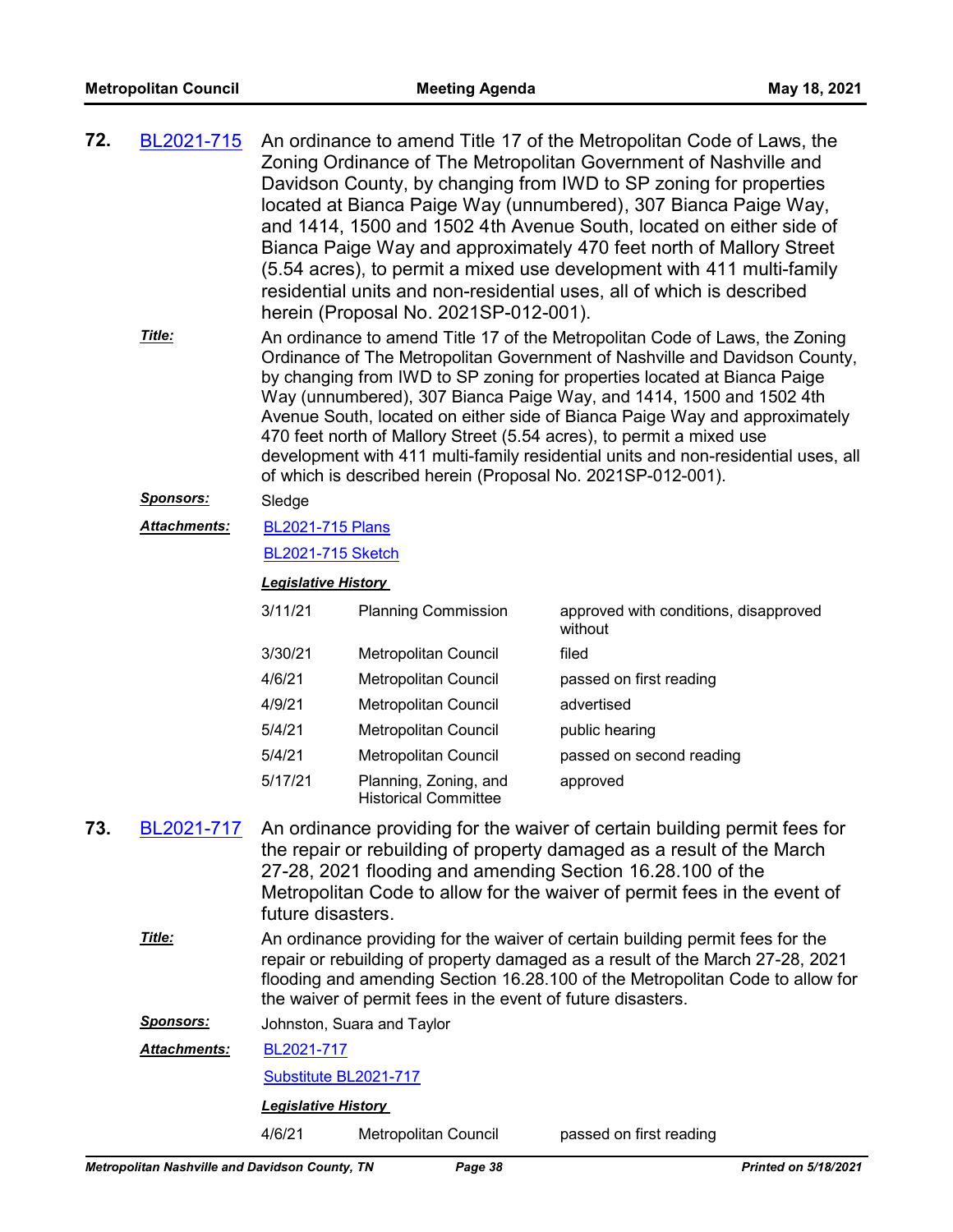| <b>Metropolitan Council</b> |                  |                                                                                                                                                                                                                                                                                                                                                                                                           | May 18, 2021                                         |                            |  |  |  |
|-----------------------------|------------------|-----------------------------------------------------------------------------------------------------------------------------------------------------------------------------------------------------------------------------------------------------------------------------------------------------------------------------------------------------------------------------------------------------------|------------------------------------------------------|----------------------------|--|--|--|
|                             |                  | 4/19/21                                                                                                                                                                                                                                                                                                                                                                                                   | <b>Budget and Finance</b><br>Committee               | approved                   |  |  |  |
|                             |                  | 4/20/21                                                                                                                                                                                                                                                                                                                                                                                                   | Metropolitan Council                                 | deferred                   |  |  |  |
|                             |                  | 5/4/21                                                                                                                                                                                                                                                                                                                                                                                                    | Codes, Fair, and Farmers<br><b>Market Committee</b>  | approved with a substitute |  |  |  |
|                             |                  | 5/4/21                                                                                                                                                                                                                                                                                                                                                                                                    | Metropolitan Council                                 | substituted                |  |  |  |
|                             |                  | 5/4/21                                                                                                                                                                                                                                                                                                                                                                                                    | Metropolitan Council                                 | passed on second reading   |  |  |  |
| 74.                         | BL2021-723       | An ordinance authorizing The Metropolitan Government of Nashville and<br>Davidson County to abandon existing water main and easements, and<br>to accept new water main, a fire hydrant assembly and easements, for<br>two properties located at 1302 A and 1302 B Pillow Street, also known<br>as the Pillow Street Water Main Extension (MWS Project No.<br>20-WL-142 and Proposal No. 2021M-023ES-001). |                                                      |                            |  |  |  |
|                             | Title:           | An ordinance authorizing The Metropolitan Government of Nashville and<br>Davidson County to abandon existing water main and easements, and to<br>accept new water main, a fire hydrant assembly and easements, for two<br>properties located at 1302 A and 1302 B Pillow Street, also known as the<br>Pillow Street Water Main Extension (MWS Project No. 20-WL-142 and                                   |                                                      |                            |  |  |  |
|                             | <b>Sponsors:</b> | Proposal No. 2021M-023ES-001).<br>Sledge, Murphy and Nash                                                                                                                                                                                                                                                                                                                                                 |                                                      |                            |  |  |  |
|                             | Attachments:     | <b>BL2021-723 Exhibit</b><br><b>Legislative History</b>                                                                                                                                                                                                                                                                                                                                                   |                                                      |                            |  |  |  |
|                             |                  |                                                                                                                                                                                                                                                                                                                                                                                                           |                                                      |                            |  |  |  |
|                             |                  | 3/18/21                                                                                                                                                                                                                                                                                                                                                                                                   | <b>Planning Commission</b>                           | approved                   |  |  |  |
|                             |                  | 4/20/21                                                                                                                                                                                                                                                                                                                                                                                                   | Metropolitan Council                                 | passed on first reading    |  |  |  |
|                             |                  | 5/3/21                                                                                                                                                                                                                                                                                                                                                                                                    | Planning, Zoning, and<br><b>Historical Committee</b> | approved                   |  |  |  |
|                             |                  | 5/4/21                                                                                                                                                                                                                                                                                                                                                                                                    | <b>Public Works Committee</b>                        | approved                   |  |  |  |
|                             |                  | 5/4/21                                                                                                                                                                                                                                                                                                                                                                                                    | Metropolitan Council                                 | passed on second reading   |  |  |  |
| 75.                         | BL2021-724       | An ordinance to amend the Geographic Information Systems Street and<br>Alley Centerline Layer for the Metropolitan Government of Nashville and<br>Davidson County by abandoning an Unnumbered Alley right-of-way and<br>easement from 18th Avenue South to Alley Number 442. (Proposal<br>Number 2021M-003AB-001).                                                                                        |                                                      |                            |  |  |  |
|                             | Title:           | An ordinance to amend the Geographic Information Systems Street and Alley<br>Centerline Layer for the Metropolitan Government of Nashville and Davidson<br>County by abandoning an Unnumbered Alley right-of-way and easement from<br>Number 442. (Proposal<br>Avenue<br>South<br>Alley<br>18th<br>Number<br>to<br>2021M-003AB-001).                                                                      |                                                      |                            |  |  |  |
|                             | <u>Sponsors:</u> | Sledge, Murphy, Nash and OConnell                                                                                                                                                                                                                                                                                                                                                                         |                                                      |                            |  |  |  |
|                             | Attachments:     | <b>BL2021-724 Exhibit</b>                                                                                                                                                                                                                                                                                                                                                                                 |                                                      |                            |  |  |  |
|                             |                  | <b>Legislative History</b>                                                                                                                                                                                                                                                                                                                                                                                |                                                      |                            |  |  |  |
|                             |                  | 3/8/21                                                                                                                                                                                                                                                                                                                                                                                                    | <b>Traffic and Parking</b><br>Commission             | approved                   |  |  |  |
|                             |                  | 4/1/21                                                                                                                                                                                                                                                                                                                                                                                                    | <b>Planning Commission</b>                           | approved with conditions   |  |  |  |